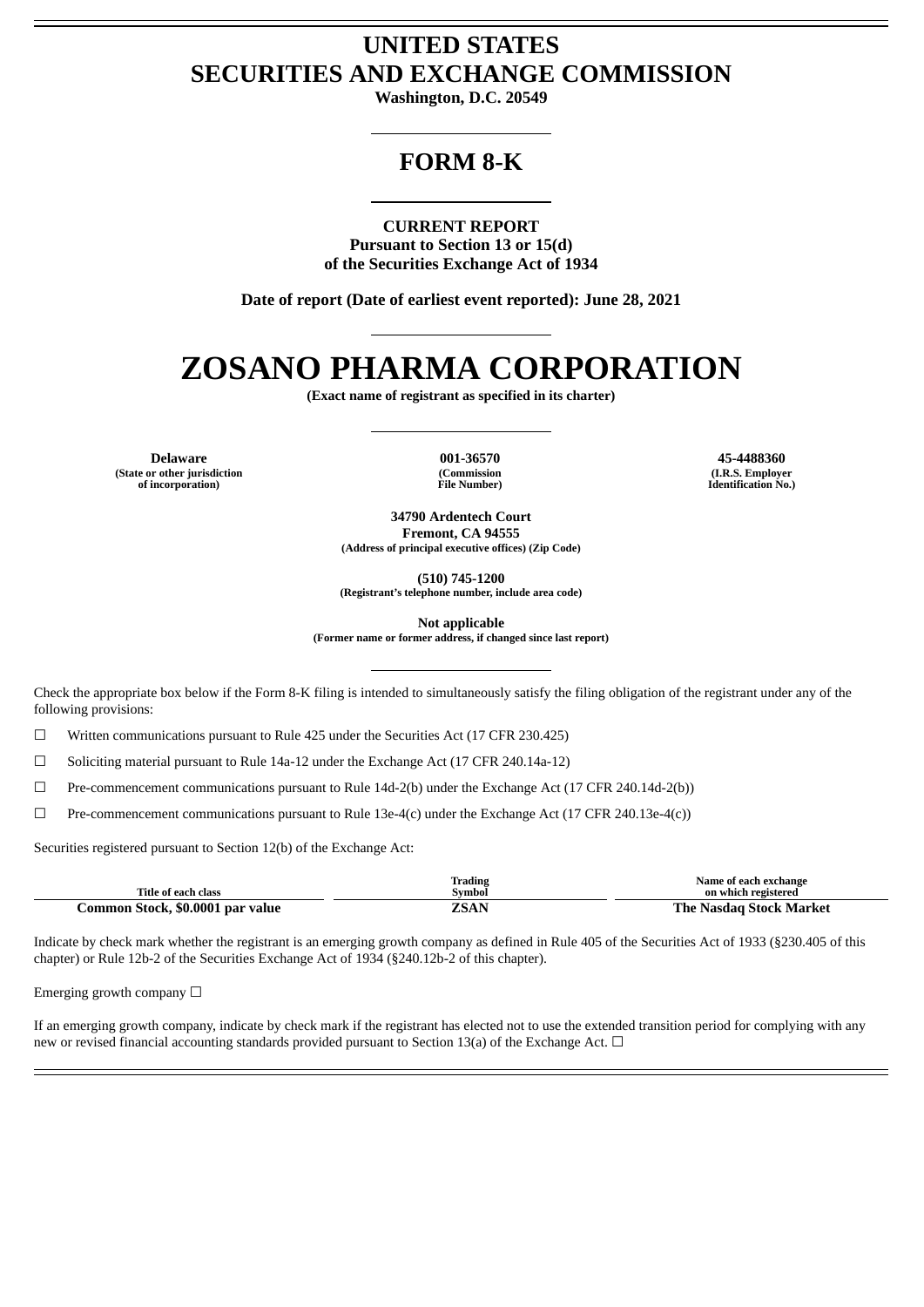## **Item 1.01. Entry into a Material Definitive Agreement.**

On June 28, 2021, Zosano Pharma Corporation (the "Company") entered into a Controlled Equity OfferingSM Sales Agreement (the "Sales Agreement") with Cantor Fitzgerald & Co. and H.C. Wainwright & Co., LLC (together, the "sales agents"), pursuant to which the Company may sell from time to time, at its option, up to an aggregate of \$30 million of shares of its common stock (the "Shares") with the sales agents acting as agents. Sales of the Shares, if any, will be made pursuant to the Company's effective Registration Statement on Form S-3 (Reg. No. 333-237187), the base prospectus filed as part of such registration statement and the prospectus supplement dated June 28, 2021, by any method that is deemed to be an "at-the-market" offering as defined in Rule 415(a)(4) under the Securities Act of 1933, as amended, including, without limitation, sales made directly on the Nasdaq Capital Market or any other existing trading market for the Company's common stock, in negotiated transactions at market prices prevailing at the time of sale or at prices related to such prevailing market prices and/or any other method permitted by law. In addition, if agreed to by either sales agent and the Company, a sales agent may purchase Shares as principal. Each of the sales agents will use its commercially reasonable efforts to sell the Shares from time to time, based upon the Company's instructions (including any price, time or size limits or other customary parameters or conditions the Company may impose). The Company cannot provide any assurances that it will issue any shares of its common stock pursuant to the Sales Agreement. The Company will pay the sales agent that sells shares of its common stock on its behalf a commission of 3% of the gross proceeds from the sale of the Shares, if any. The Company has also agreed to provide the sales agents with customary indemnification rights. The offering of the Shares will terminate upon the earliest of (a) the sale of all of the Shares or (b) the termination of the Sales Agreement by the Company or the sales agents.

The foregoing description of the Sales Agreement is not complete and is qualified in its entirety by reference to the full text of such agreement, a copy of which is filed herewith as Exhibit 10.1 to this Current Report on Form 8-K and is incorporated herein by reference.

Latham & Watkins LLP, counsel to the Company, has issued an opinion to the Company, dated June 28, 2021, regarding the validity of the shares of common stock to be issued and sold pursuant to the Sales Agreement. A copy of the opinion is filed as Exhibit 5.1 to this Current Report on Form 8-K.

This Current Report on Form 8-K shall not constitute an offer to sell or the solicitation of any offer to buy the securities discussed herein, nor shall there be any offer, solicitation or sale of the securities in any state in which such offer, solicitation or sale would be unlawful prior to registration or qualification under the securities laws of any such state.

#### **Item 8.01. Other Events.**

#### *At-the-Market Offering Program*

During the period from April 1, 2021 through June 9, 2021, the Company issued and sold 6,848,672 shares of common stock under its at-the-market offering program with BTIG, LLC ("BTIG"). As of June 9, 2021, no shares remain available for sale under the at-the-market offering program with BTIG.

#### *Acute Treatment of Cluster Headache Phase 2/3 Clinical Trial*

In October 2019, the Company announced that it had begun enrolling patients in its Acute Treatment of Cluster Headache placebo-controlled Phase 2/3 clinical trial to evaluate the efficacy of C213 for the acute treatment of cluster headache. Like M207 for the potential acute treatment of migraine, C213 for the potential acute treatment of cluster headache consists of the Company's investigational proprietary formulation of zolmitriptan delivered utilizing its proprietary transdermal microneedle system. Due to the COVID-19 pandemic, new enrollment into the clinical trial was temporarily suspended between March 2020 and June 2020. Subject enrollment resumed in July 2020, however, at a rate slower than originally anticipated. In November 2020, the Company decided to end enrollment of new subjects into the clinical trial as of December 31, 2020. The Company evaluated subjects enrolled prior to December 31, 2020. Subjects enrolled in the Phase 2/3 trial prior to December 31, 2020 were randomized to receive 1.9 mg of C213, 3.8 mg of C213, or placebo in a 1:1:1 fashion. The co-primary endpoints of the study are the proportion of patients who achieve pain relief at 15 minutes and the proportion of patients whose pain relief is sustained from 15 minutes to 60 minutes. A total of 42 subjects were randomized in the trial. Of the subjects randomized, 23 subjects treated a cluster attack with C213 and of those who treated, 22 had post-treatment self-reported diary data. Of the treated subjects, eight received placebo, nine received 1.9 mg of C213 and five received 3.8 mg of C213. The percentage of subjects who were positive for both co-primary endpoints (pain relief at 15 minutes and pain relief at 15 minutes sustained to 60 minutes) were 37.5% placebo, 44.4% C213 1.9 mg and 100% C213 3.8 mg. There were five adverse events, all mild in intensity, reported by one placebo subject and three C213 1.9 mg subjects. The number of subjects who treated a cluster attack was not sufficient to perform pre-planned statistical comparisons.

#### *Paycheck Protection Program Loan*

In June 2021, the Company was notified by its lender, Silicon Valley Bank, that its U.S. Small Business Administration ("SBA") Paycheck Protection Program loan, in the amount of \$1,610,000 in principal and \$18,515 in interest, was forgiven in its entirety by the SBA.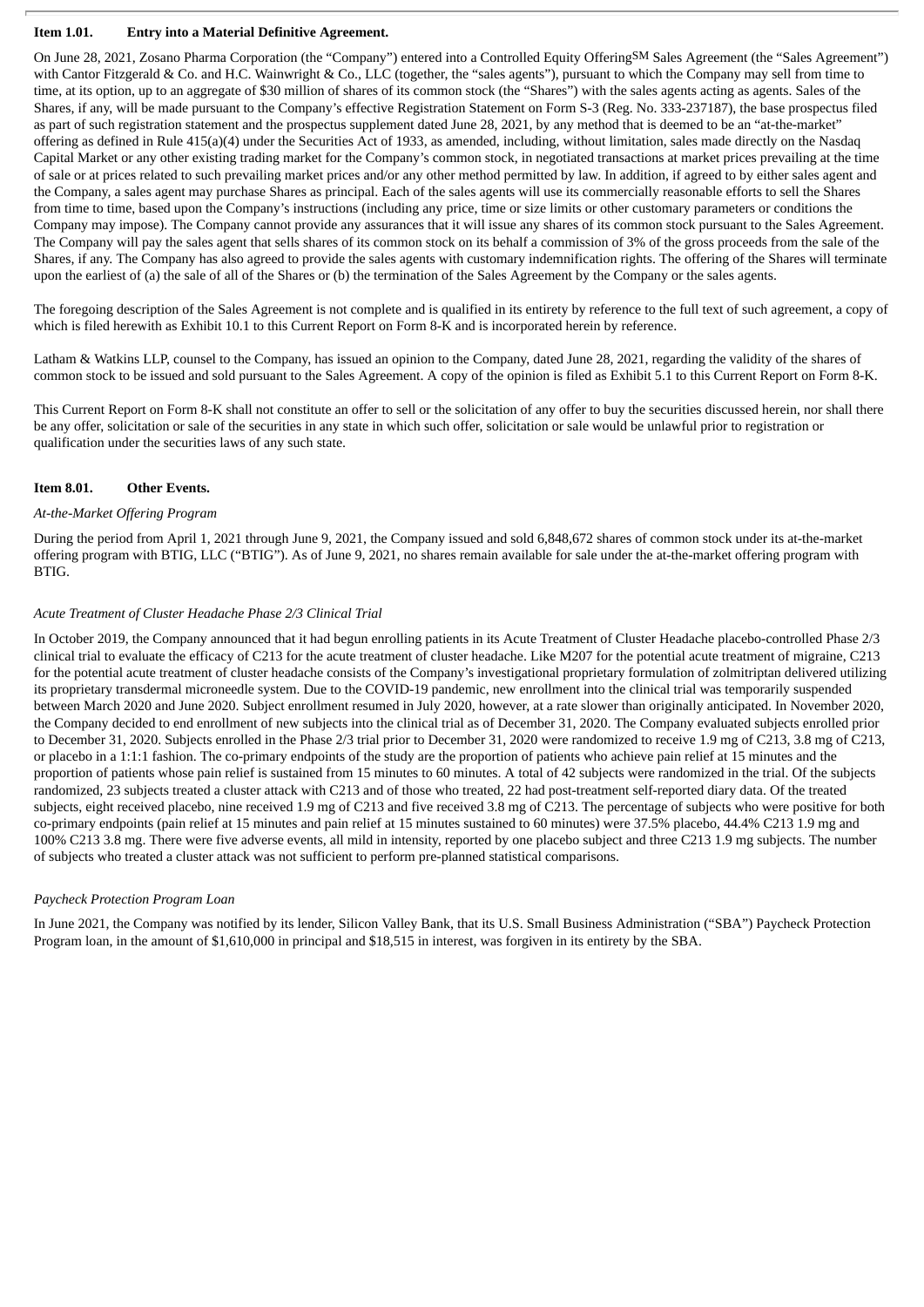# **Item 9.01. Financial Statements and Exhibits.**

**(d) Exhibits.**

| Exhibit<br>No. | <b>Exhibit Description</b>                                                                                                                                                    |
|----------------|-------------------------------------------------------------------------------------------------------------------------------------------------------------------------------|
| 5.1            | Opinion of Latham & Watkins LLP                                                                                                                                               |
| 10.1           | Controlled Equity OfferingSM Sales Agreement, dated as of June 28, 2021, by and among Zosano Pharma Corporation and Cantor<br>Fitzgerald & Co. and H.C. Wainwright & Co., LLC |
| 23.1           | Consent of Latham & Watkins LLP (included in Exhibit 5.1)                                                                                                                     |

104.1 Cover Page Interactive Data File (embedded within the Inline XBRL document)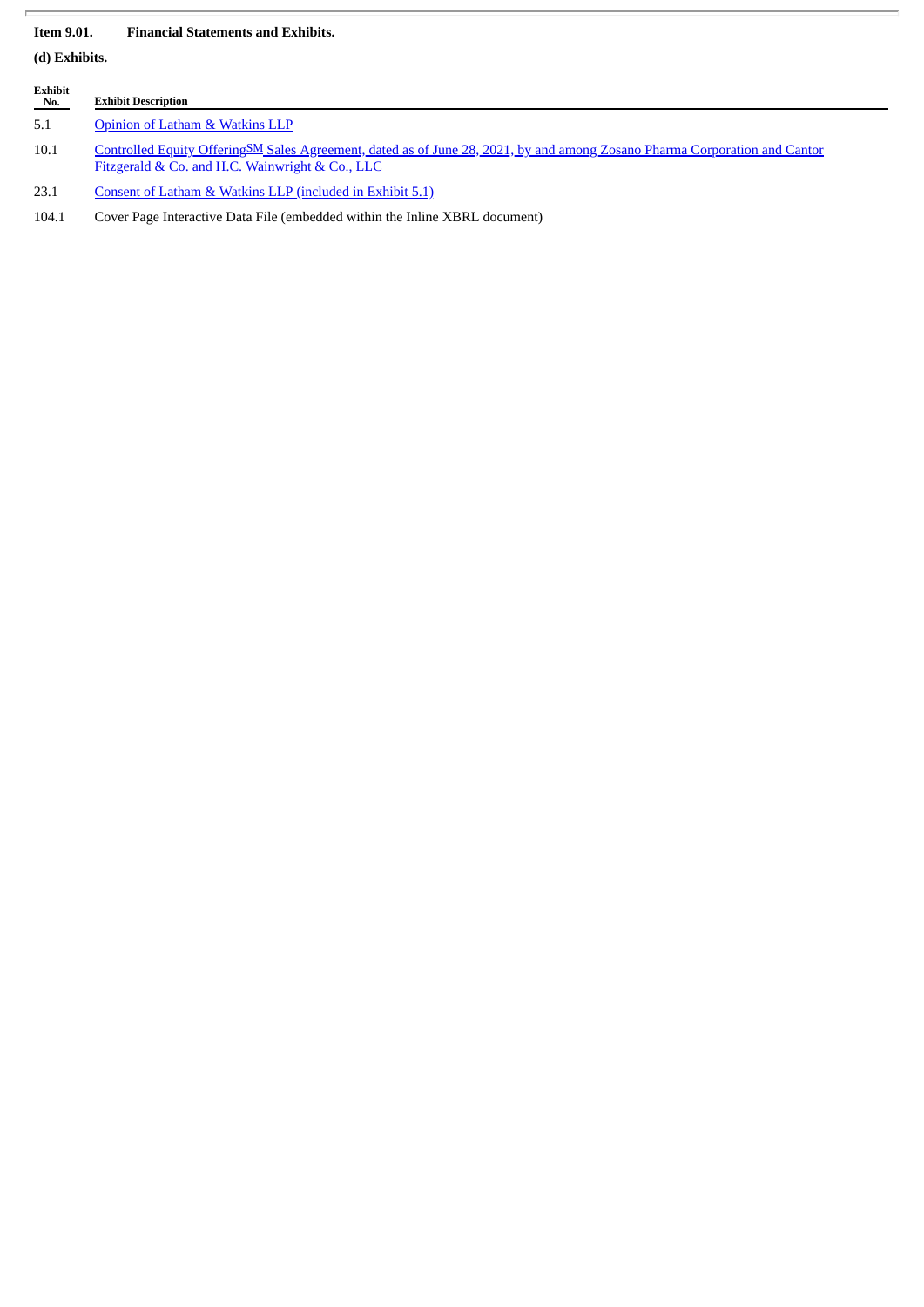**SIGNATURE**

Pursuant to the requirements of the Securities Exchange Act of 1934, the registrant has duly caused this report to be signed on its behalf by the undersigned hereunto duly authorized.

# Date: June 28, 2021 **ZOSANO PHARMA CORPORATION**

By: /s/ Christine Matthews

Christine Matthews Chief Financial Officer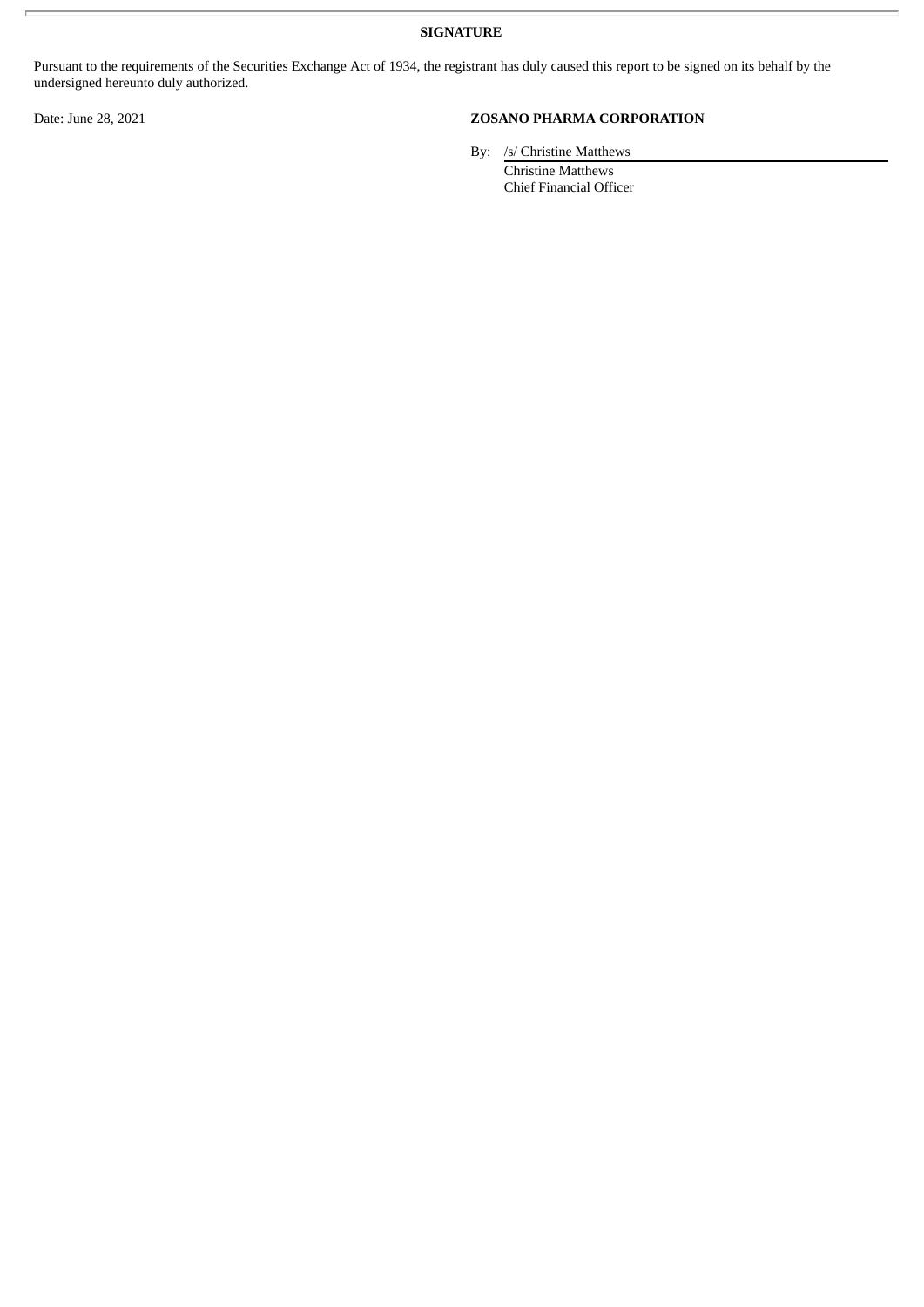140 Scott Drive Menlo Park, California 94025 Tel: +1.650.328.4600 Fax: +1.650.463.2600 www.lw.com

# FIRM / AFFILIATE OFFICES

<span id="page-4-0"></span>

| <b>LATHAM&amp;WATKINSUP</b> | <b>Beijing</b>                         | Moscow                |
|-----------------------------|----------------------------------------|-----------------------|
|                             | <b>Boston</b>                          | Munich                |
|                             | <b>Brussels</b>                        | New York              |
|                             | Century City                           | <b>Orange County</b>  |
|                             | Chicago                                | Paris                 |
|                             | Dubai                                  | Rivadh                |
|                             | Düsseldorf                             | San Diego             |
|                             | Frankfurt                              | San Francisco         |
|                             | Hamburg                                | Seoul                 |
| June 28, 2021               | Hong Kong                              | Shanghai              |
|                             | Houston                                | <b>Silicon Valley</b> |
|                             | London                                 | Singapore             |
| Zosano Pharma Corporation   | Los Angeles                            | Tokyo                 |
| 34790 Ardentech Court       | Madrid                                 | Washington, D.C.      |
| <b>P. 0 A O 4FFF</b>        | $\mathbf{A}$ $\mathbf{A}$ $\mathbf{A}$ |                       |

# **LATHAM&WATKINSUP**

Zosano Pharma Corporation 34790 Ardentech Court Fremont, CA 94555 Milan

#### Re: Registration Statement on Form S-3 (Reg. No. 333-237187); Shares of Common Stock, \$0.0001 par value per share, having an aggregate offering price of up to \$30,000,000

Ladies and Gentlemen:

We have acted as special counsel to Zosano Pharma Corporation, a Delaware corporation (the "*Company*"), in connection with the proposed issuance of shares of common stock, \$0.0001 par value per share ("*Common Stock*"), with an aggregate offering price of up to \$30,000,000 (the "*Shares*"). The Shares are included in a registration statement on Form S-3 under the Securities Act of 1933, as amended (the "*Act*"), filed with the Securities and Exchange Commission (the "*Commission*") on March 16, 2020 (Registration No. 333-237187) (the "*Registration Statement*"), and are being offered pursuant to a base prospectus dated April 16, 2020 (the "*Base Prospectus*") and a prospectus supplement dated June 28, 2021 filed with the Commission on June 28, 2021 pursuant to Rule 424(b) under the Act (together with the Base Prospectus, the "*Prospectus*"). The Shares are being sold pursuant to a sales agreement dated June 28, 2021 by and among Cantor Fitzgerald & Co., H.C. Wainwright & Co., LLC and the Company (the "*Sales Agreement*").

This opinion is being furnished in connection with the requirements of Item 601(b)(5) of Regulation S-K under the Act, and no opinion is expressed herein as to any matter pertaining to the contents of the Registration Statement or related Prospectus, other than as expressly stated herein with respect to the issue of the Shares.

As such counsel, we have examined such matters of fact and questions of law as we have considered appropriate for purposes of this letter. With your consent, we have relied upon certificates and other assurances of officers of the Company and others as to factual matters without having independently verified such factual matters. We are opining herein as to the General Corporation Law of the State of Delaware (the "*DGCL*"), and we express no opinion with respect to any other laws.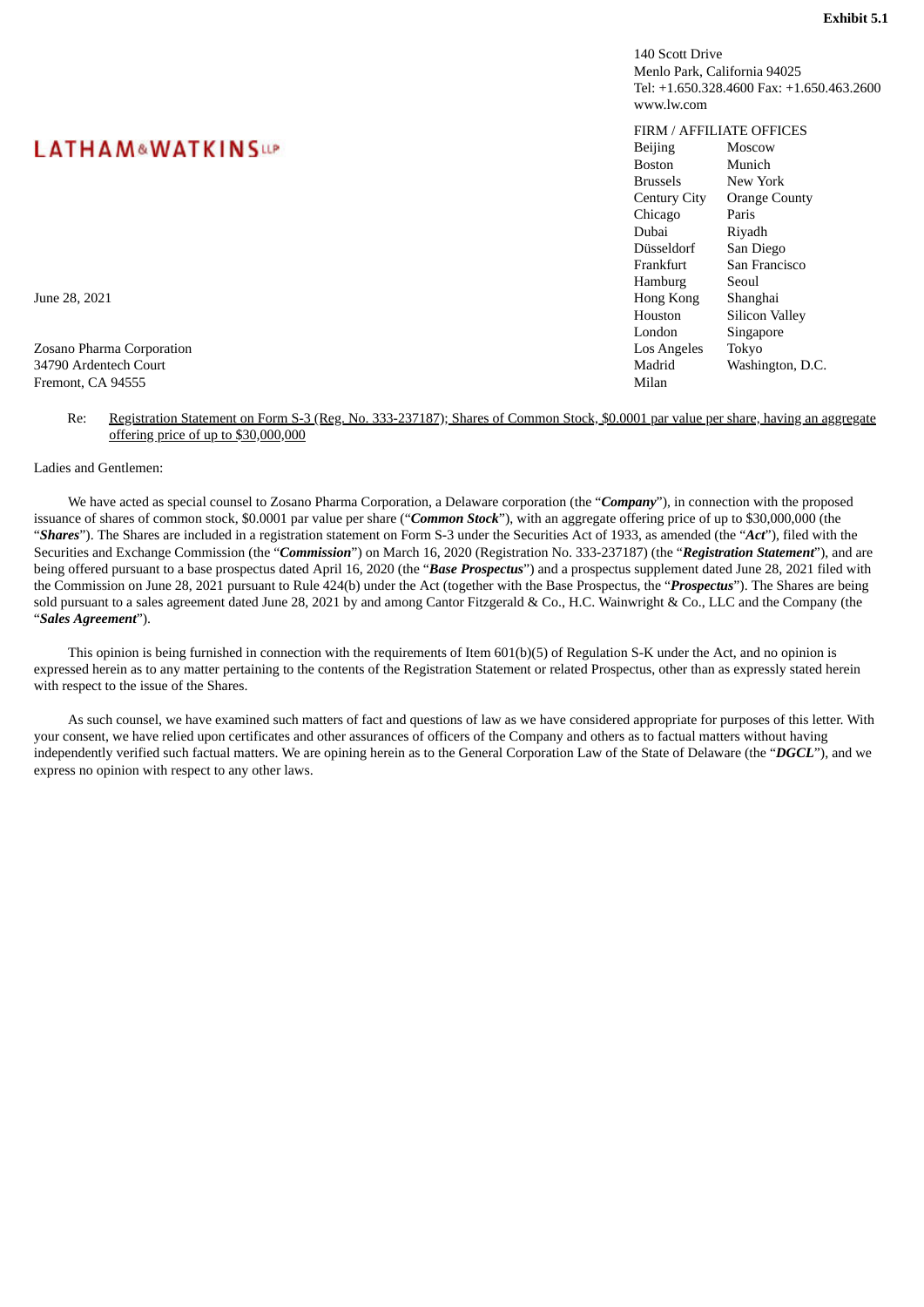# **LATHAM&WATKINSar**

Subject to the foregoing and the other matters set forth herein, it is our opinion that, as of the date hereof, upon the completion of all Corporate Proceedings (as defined below) relating to the Shares, when the Shares shall have been duly registered on the books of the transfer agent and registrar therefor in the name or on behalf of the purchasers, or certificates representing the Shares have been manually signed by an authorized officer of the transfer agent and registrar therefor, upon issuance, delivery and payment therefor (not less than par value) in accordance with the Corporate Proceedings and the circumstances contemplated by the Sales Agreement, the issue and sale of the Shares will have been duly authorized by all necessary corporate action of the Company and the Shares will be validly issued, fully paid and nonassessable. In rendering the foregoing opinion, we have assumed that (i) the Company will comply with all applicable notice requirements regarding uncertificated shares provided in the DGCL, (ii) the Company will comply with any applicable limitations on the number of Shares that may be sold under Form S-3, (iii) upon the issue of any of the Shares, the total number of shares of Common Stock issued and outstanding will not exceed the total number of shares of Common Stock that the Company is then authorized to issue under its certificate of incorporation and (iv) certain terms of the Shares to be issued by the Company from time to time will be authorized and approved by the board of directors (the "*Board*") of the Company or one or more committees thereof established by the Board with the authority to issue and sell Shares pursuant to the Sales Agreement in accordance with the DGCL, the certificate of incorporation and the bylaws of the Company and certain resolutions of the Board and one or more committees thereof (with such approvals referred to herein as the "*Corporate Proceedings*") prior to issuance thereof.

This opinion is for your benefit in connection with the Registration Statement and may be relied upon by you and by persons entitled to rely upon it pursuant to the applicable provisions of the Act. We consent to your filing this opinion as an exhibit to the Company's Current Report on Form 8-K dated June 28, 2021 and to the reference to our firm in the Prospectus under the heading "Legal Matters." In giving such consent, we do not thereby admit that we are in the category of persons whose consent is required under Section 7 of the Act or the rules and regulations of the Commission thereunder.

Very truly yours,

/s/ Latham & Watkins LLP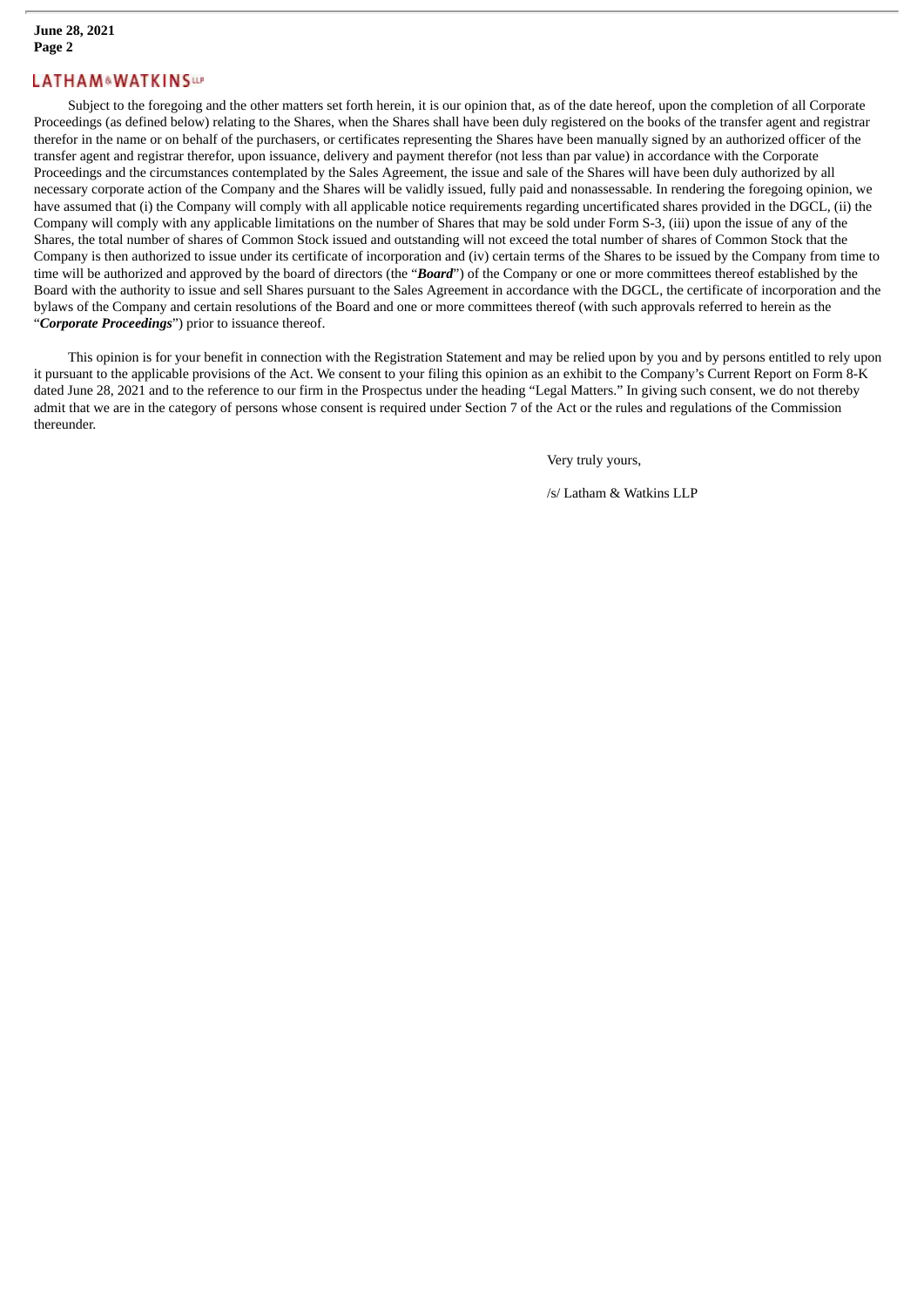**Zosano Pharma Corporation** Shares of Common Stock (par value \$0.0001 per share)

#### **Controlled Equity OfferingSM**

## **Sales Agreement**

June 28, 2021

<span id="page-6-0"></span>Cantor Fitzgerald & Co. 499 Park Avenue New York, NY 10022

and

H.C. Wainwright & Co., LLC 430 Park Avenue New York, New York 10022

Ladies and Gentlemen:

Zosano Pharma Corporation, a Delaware corporation (the "**Company**"), confirms its agreement (this "**Agreement**") with Cantor Fitzgerald & Co. and H.C. Wainwright & Co., LLC (each, an "**Agent**," and together, the "**Agents**"), as follows:

1. Issuance and Sale of Shares. The Company agrees that, from time to time during the term of this Agreement, on the terms and subject to the conditions set forth herein, it may issue and sell through the Agents, shares of common stock (the "**Placement Shares**") of the Company, par value \$0.0001 per share (the "**Common Stock**"); *provided*, *however*, that in no event shall the Company issue or sell through the Agents such number or dollar amount of Placement Shares that would (a) exceed the number or dollar amount of shares of Common Stock registered on the effective Registration Statement (defined below) pursuant to which the offering is being made, (b) exceed the number of authorized but unissued shares of Common Stock (less shares of Common Stock issuable upon exercise, conversion or exchange of any outstanding securities of the Company or otherwise reserved from the Company's authorized capital stock), (c) exceed the number or dollar amount of shares of Common Stock permitted to be sold under Form S-3 (including General Instruction I.B.6 thereof, if applicable) or (d) exceed the number or dollar amount of shares of Common Stock for which the Company has filed a Prospectus Supplement (defined below) (the lesser of (a), (b), (c) and (d), the "**Maximum Amount**"). Notwithstanding anything to the contrary contained herein, the parties hereto agree that compliance with the limitations set forth in this Section 1 on the amount of Placement Shares issued and sold under this Agreement shall be the sole responsibility of the Company and that the Agents shall have no obligation in connection with such compliance. The offer and sale of Placement Shares through the Agents will be effected pursuant to the Registration Statement (as defined below) filed by the Company and declared effective by the Securities and Exchange Commission (the "**Commission**") on April 16, 2020, although nothing in this Agreement shall be construed as requiring the Company to use the Registration Statement to issue Common Stock.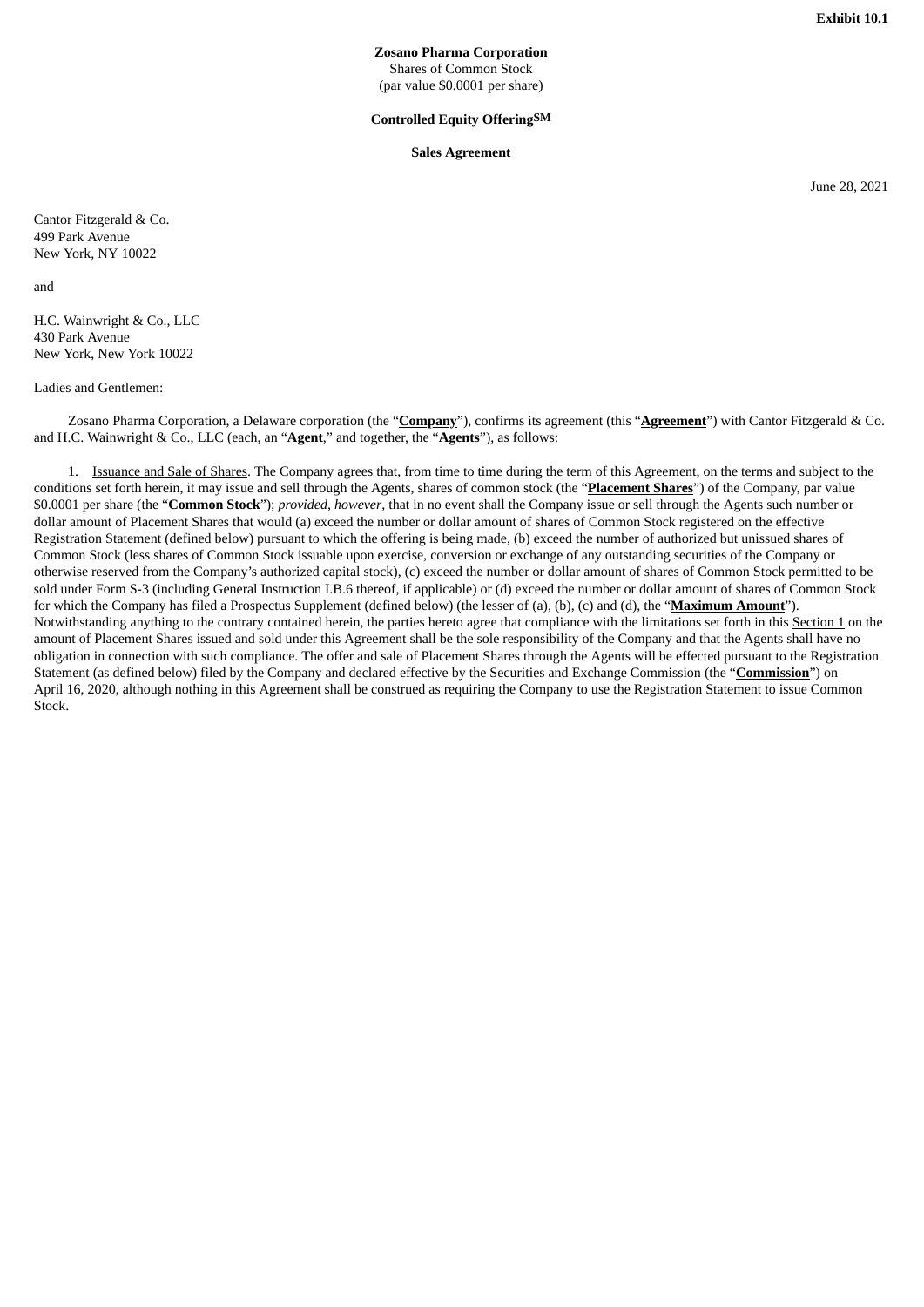The Company has filed, in accordance with the provisions of the Securities Act of 1933, as amended (the "**Securities Act**") and the rules and regulations thereunder (the "**Securities Act Regulations**"), with the Commission a registration statement on Form S-3 (File No. 333-237187), including a base prospectus, relating to certain securities, including the Placement Shares to be issued from time to time by the Company, and which incorporates by reference documents that the Company has filed or will file in accordance with the provisions of the Securities Exchange Act of 1934, as amended (the "**Exchange Act**"), and the rules and regulations thereunder. The Company has prepared a prospectus or a prospectus supplement to the base prospectus included as part of the registration statement, which prospectus or prospectus supplement relates to the Placement Shares to be issued from time to time by the Company (the "**Prospectus Supplement**"). The Company will furnish to the Agents, for use by the Agents, copies of the prospectus included as part of such registration statement, as supplemented, by the Prospectus Supplement, relating to the Placement Shares to be issued from time to time by the Company. The Company may file one or more additional registration statements from time to time that will contain a base prospectus and related prospectus or prospectus supplement, if applicable (which shall be a Prospectus Supplement), with respect to the Placement Shares. Except where the context otherwise requires, such registration statement(s), including all documents filed as part thereof or incorporated by reference therein, and including any information contained in a Prospectus (as defined below) subsequently filed with the Commission pursuant to Rule 424(b) under the Securities Act Regulations or deemed to be a part of such registration statement pursuant to Rule 430B of the Securities Act Regulations, is herein called the "**Registration Statement**." The base prospectus or base prospectuses, including all documents incorporated therein by reference, included in the Registration Statement, as it may be supplemented, if necessary, by the Prospectus Supplement, in the form in which such prospectus or prospectuses and/or Prospectus Supplement have most recently been filed by the Company with the Commission pursuant to Rule 424(b) under the Securities Act Regulations, together with the then issued Issuer Free Writing Prospectus(es) (as defined below), is herein called the "**Prospectus**."

Any reference herein to the Registration Statement, any Prospectus Supplement, Prospectus or any Issuer Free Writing Prospectus shall be deemed to refer to and include the documents, if any, incorporated by reference therein (the "**Incorporated Documents**"), including, unless the context otherwise requires, the documents, if any, filed as exhibits to such Incorporated Documents. Any reference herein to the terms "amend," "amendment" or "supplement" with respect to the Registration Statement, any Prospectus Supplement, the Prospectus or any Issuer Free Writing Prospectus shall be deemed to refer to and include the filing of any document under the Exchange Act on or after the most-recent effective date of the Registration Statement, or the date of the Prospectus Supplement, Prospectus or such Issuer Free Writing Prospectus, as the case may be, and incorporated therein by reference. For purposes of this Agreement, all references to the Registration Statement, the Prospectus or to any amendment or supplement thereto shall be deemed to include the most recent copy filed with the Commission pursuant to its Electronic Data Gathering Analysis and Retrieval system, or if applicable, the Interactive Data Electronic Application system when used by the Commission (collectively, "**EDGAR**").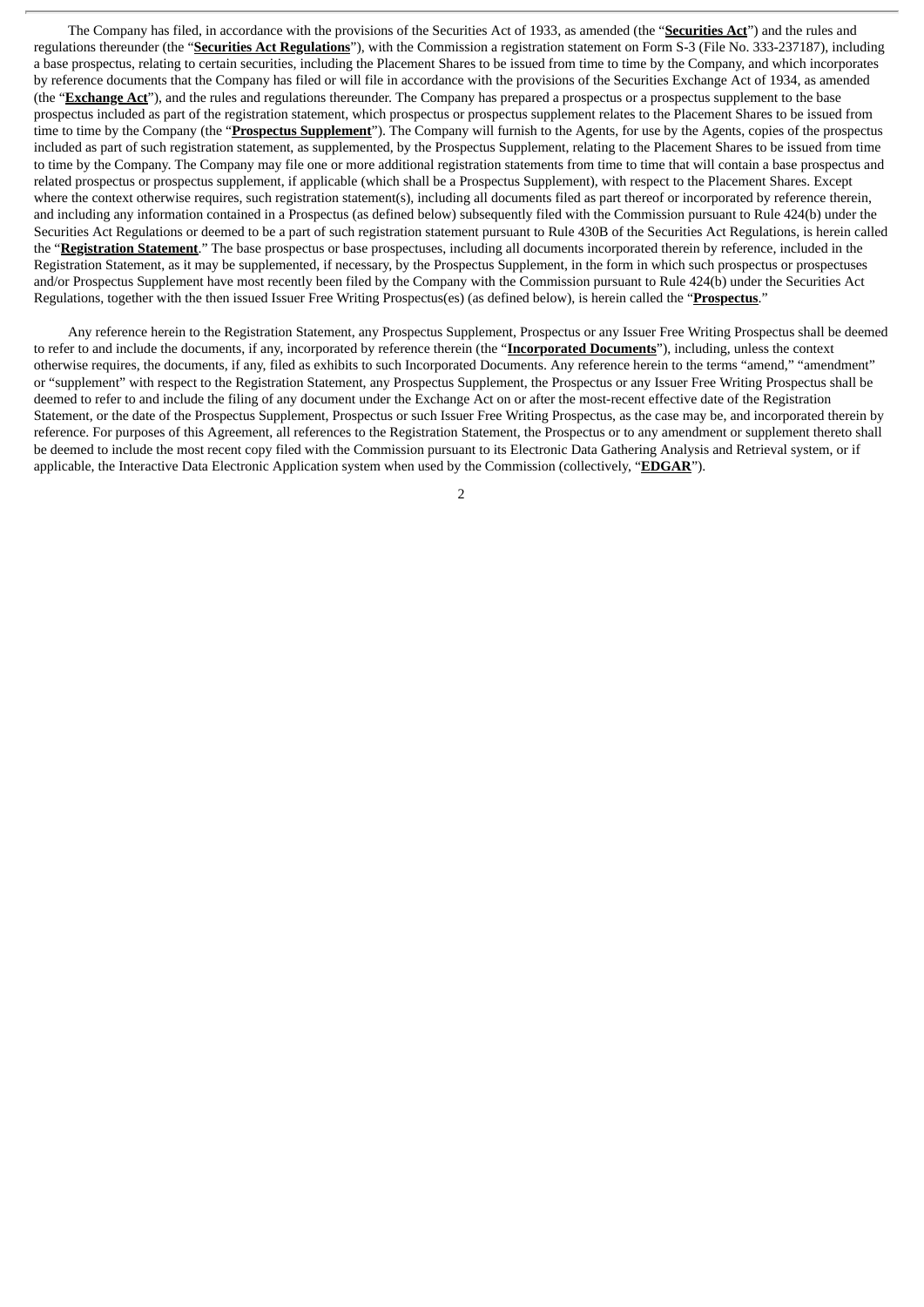2. Placements. Each time that the Company wishes to issue and sell Placement Shares hereunder (each, a "**Placement**"), it will notify an Agent (such Agent, the "**Designated Agent**") by email notice (or other method mutually agreed to by the parties) of the number of Placement Shares to be issued, the time period during which sales are requested to be made, any limitation on the number of Placement Shares that may be sold in any one day and any minimum price below which sales may not be made (a "**Placement Notice**"), the form of which is attached hereto as Schedule 1. The Placement Notice shall originate from any of the individuals from the Company set forth on Schedule 3 (with a copy to each of the other individuals from the Company listed on such schedule), and shall be addressed to each of the individuals from the Designated Agent to whom the Placement Notice is delivered, as set forth on Schedule 3, as such Schedule 3 may be amended from time to time. The Placement Notice shall be effective unless and until (i) the Designated Agent declines to accept the terms contained therein for any reason, in its sole discretion, (ii) the entire amount of the Placement Shares thereunder have been sold, (iii) the Company suspends or terminates the Placement Notice or (iv) this Agreement has been terminated under the provisions of Section 12. The amount of any discount, commission or other compensation to be paid by the Company to the Designated Agent in connection with the sale of the Placement Shares shall be calculated in accordance with the terms set forth in Schedule 2. It is expressly acknowledged and agreed that neither the Company nor the Agents will have any obligation whatsoever with respect to a Placement or any Placement Shares unless and until the Company delivers a Placement Notice to the Designated Agent and the Designated Agent does not decline such Placement Notice pursuant to the terms set forth above, and then only upon the terms specified therein and herein. In the event of a conflict between the terms of this Agreement and the terms of a Placement Notice, the terms of the Placement Notice will control.

3. Sale of Placement Shares by the Agents. Subject to the provisions of Section 5(a), the Designated Agent that receives a Placement Notice, for the period specified in the Placement Notice, will use its commercially reasonable efforts consistent with its normal trading and sales practices and applicable state and federal laws, rules and regulations and the rules of the Nasdaq Stock Market, to sell the Placement Shares up to the amount specified, and otherwise in accordance with the terms of such Placement Notice. The Designated Agent will provide written confirmation to the Company no later than the opening of the Trading Day (as defined below) immediately following the Trading Day on which it has made sales of Placement Shares hereunder setting forth the number of Placement Shares sold on such day, the compensation payable by the Company to the Designated Agent pursuant to Section 2 with respect to such sales, and the Net Proceeds (as defined below) payable to the Company, with an itemization of the deductions made by the Designated Agent (as set forth in Section 5(b)) from the gross proceeds that it receives from such sales. Subject to the terms of the Placement Notice, the Designated Agent may sell Placement Shares by any method permitted by law deemed to be an "at the market offering" as defined in Rule 415(a)(4) of the Securities Act Regulations, including sales made directly on or through The Nasdaq Capital Market (the "**Exchange**") or any other existing trading market for the Common Stock, in negotiated transactions at market prices prevailing at the time of sale or at prices related to such prevailing market prices and/or any other method permitted by law. "**Trading Day**" means any day on which Common Stock is traded on the Exchange.

4. Suspension of Sales. The Company or the Designated Agent may, upon notice to the other party in writing (including by email correspondence to each of the individuals of the other party set forth on Schedule 3, if receipt of such correspondence is actually acknowledged by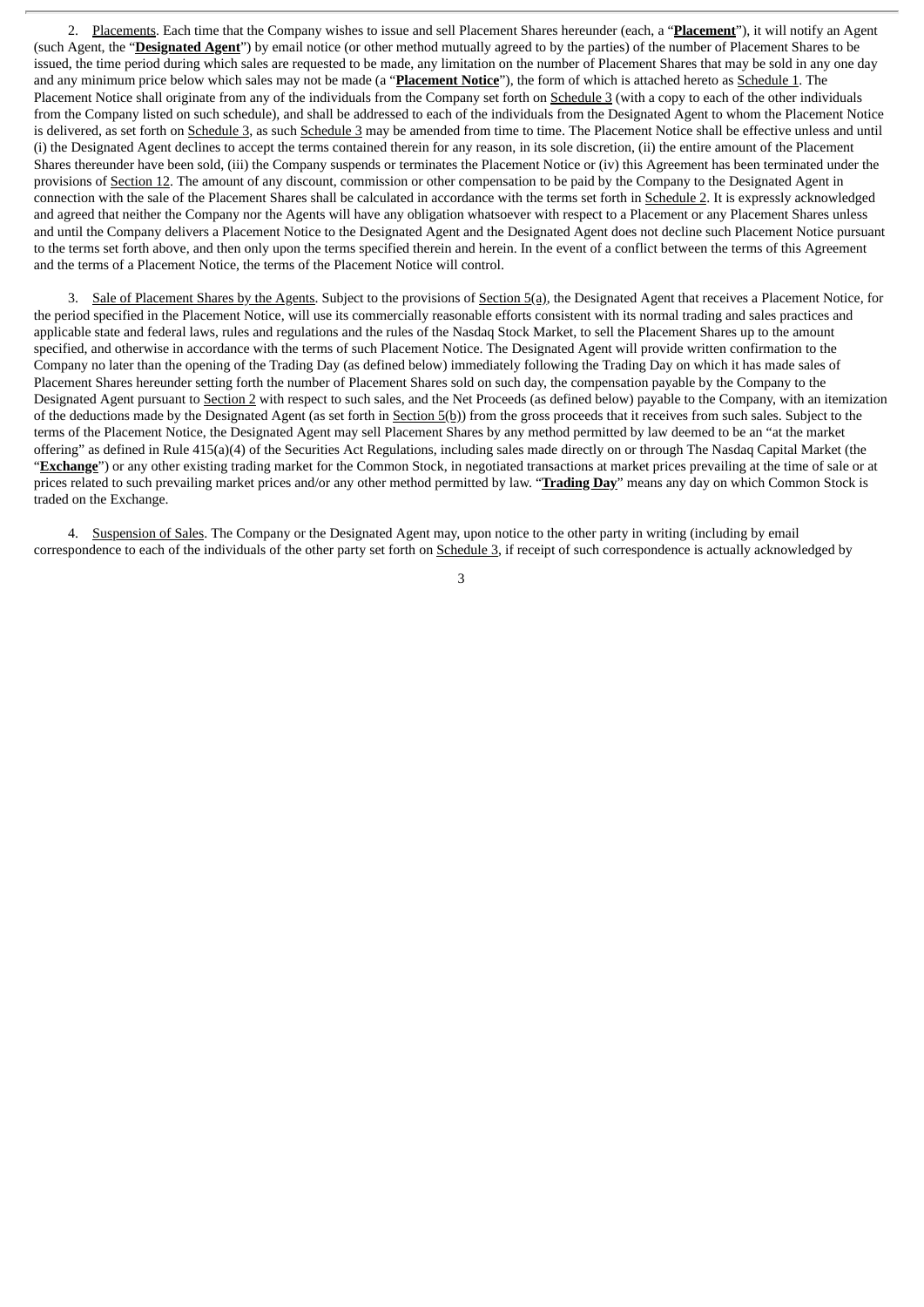any of the individuals to whom the notice is sent, other than via auto-reply) or by telephone (confirmed immediately by verifiable facsimile transmission or email correspondence to each of the individuals of the other party set forth on Schedule 3), suspend any sale of Placement Shares (a "**Suspension**"); *provided*, *however*, that such Suspension shall not affect or impair any party's obligations with respect to any Placement Shares sold hereunder prior to the receipt of such notice. While a Suspension is in effect any obligation under Sections 7(1),  $\mathbb{Z}(m)$ , and  $\mathbb{Z}(n)$  with respect to the delivery of certificates, opinions, or comfort letters to the Agents, shall be waived. Each of the parties agrees that no such notice under this Section 4 shall be effective against any other party unless it is made to one of the individuals named on Schedule 3 hereto, as such Schedule may be amended from time to time.

#### 5. Sale and Delivery to the Agent; Settlement.

(a) Sale of Placement Shares*.* On the basis of the representations and warranties herein contained and subject to the terms and conditions herein set forth, upon the Designated Agent's acceptance of the terms of a Placement Notice, and unless the sale of the Placement Shares described therein has been declined, suspended, or otherwise terminated in accordance with the terms of this Agreement, the Designated Agent, for the period specified in the Placement Notice, will use its commercially reasonable efforts consistent with its normal trading and sales practices and applicable law and regulations to sell such Placement Shares up to the amount specified, and otherwise in accordance with the terms of such Placement Notice. The Company acknowledges and agrees that (i) there can be no assurance that the Designated Agent will be successful in selling Placement Shares, (ii) the Designated Agent will incur no liability or obligation to the Company or any other person or entity if it does not sell Placement Shares for any reason other than a failure by the Designated Agent to use its commercially reasonable efforts consistent with its normal trading and sales practices and applicable law and regulations to sell such Placement Shares as required under this Agreement and (iii) the Designated Agent shall be under no obligation to purchase Placement Shares on a principal basis pursuant to this Agreement, except as otherwise agreed by the Designated Agent and the Company.

(b) Settlement of Placement Shares*.* Unless otherwise specified in the applicable Placement Notice, settlement for sales of Placement Shares will occur on the second (2nd) Trading Day (or such earlier day as is industry practice for regular-way trading) following the date on which such sales are made (each, a "**Settlement Date**"). The Designated Agent shall notify the Company of each sale of Placement Shares no later than the opening of the Trading Day immediately following the Trading Day on which it has made sales of Placement Shares hereunder. The amount of proceeds to be delivered to the Company on a Settlement Date against receipt of the Placement Shares sold (the "**Net Proceeds**") will be equal to the aggregate sales price received by the Designated Agent, after deduction for (i) the Designated Agent's commission, discount or other compensation for such sales payable by the Company pursuant to Section 2 hereof, and (ii) any transaction fees imposed by any Governmental Authority (as defined below) in respect of such sales.

(c) Delivery of Placement Shares. On or before each Settlement Date, the Company will, or will cause its transfer agent to, electronically transfer the Placement Shares being sold by crediting the account of the Designated Agent or its designee's account (provided the Designated Agent shall have given the Company written notice of such designee at least one Trading Day prior to the Settlement Date) at The Depository Trust Company through its Deposit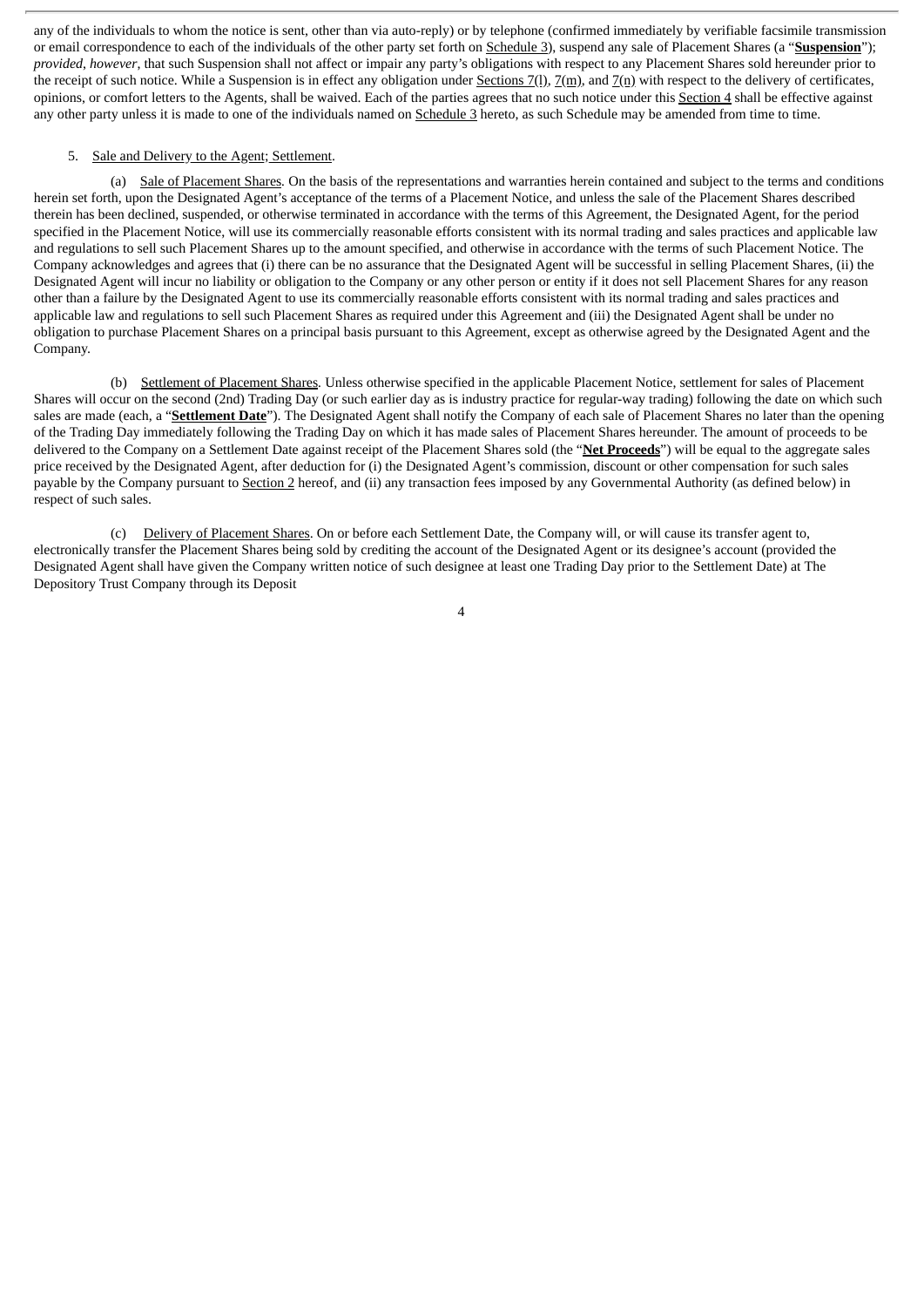and Withdrawal at Custodian System or by such other means of delivery as may be mutually agreed upon by the parties hereto which in all cases shall be freely tradable, transferable, registered shares in good deliverable form. On each Settlement Date, the Designated Agent will deliver the related Net Proceeds in same day funds to an account designated by the Company on, or prior to, the Settlement Date. The Company agrees that if the Company, or its transfer agent (if applicable), defaults in its obligation to deliver Placement Shares on a Settlement Date, the Company agrees that in addition to and in no way limiting the rights and obligations set forth in Section  $10(a)$  hereto, it will (i) hold the Designated Agent harmless against any loss, claim, damage, or expense (including reasonable and documented legal fees and expenses), as incurred, arising out of or in connection with such default by the Company or its transfer agent (if applicable) and (ii) pay to the Designated Agent any commission, discount, or other compensation to which it would otherwise have been entitled absent such default.

(d) Denominations; Registration*.* Certificates for the Placement Shares, if any, shall be in such denominations and registered in such names as the Agents may request in writing at least one full Business Day (as defined below) before the Settlement Date. The certificates for the Placement Shares, if any, will be made available by the Company for examination and packaging by the Agents in The City of New York not later than noon (New York time) on the Business Day prior to the Settlement Date.

(e) Limitations on Offering Size*.* Under no circumstances shall the Company cause or request the offer or sale of any Placement Shares if, after giving effect to the sale of such Placement Shares, the aggregate gross sales proceeds of Placement Shares sold pursuant to this Agreement would exceed the lesser of (A) together with all sales of Placement Shares under this Agreement, the Maximum Amount and (B) the amount authorized from time to time to be issued and sold under this Agreement by the Company's board of directors, a duly authorized committee thereof or a duly authorized executive committee, and notified to the Designated Agent in writing. Under no circumstances shall the Company cause or request the offer or sale of any Placement Shares pursuant to this Agreement at a price lower than the minimum price authorized from time to time by the Company's board of directors, a duly authorized committee thereof or a duly authorized executive committee. Further, under no circumstances shall the Company cause or permit the aggregate offering amount of Placement Shares sold pursuant to this Agreement to exceed the Maximum Amount.

(f) Sales Through Agents. With respect to the offering and sale of Placement Shares pursuant to this Agreement, the Company agrees that any offer to sell Placement Shares, any solicitation of an offer to buy Placement Shares, and any sales of Placement Shares shall only be effected by or through one single Agent as the Designated Agent on any single given Trading Day, and in no event shall the Company request that more than one Agent offer or sell Placement Shares pursuant to this Agreement on the same Trading Day.

6. Representations and Warranties of the Company. The Company represents and warrants to, and agrees with the Agents that as of the date of this Agreement and as of each Applicable Time (as defined below):

**(a)** Registration Statement and Prospectus. The Company and the transactions contemplated by this Agreement meet the requirements for and comply with the applicable conditions set forth in Form S-3 (including General Instructions I.A and I.B) under the Securities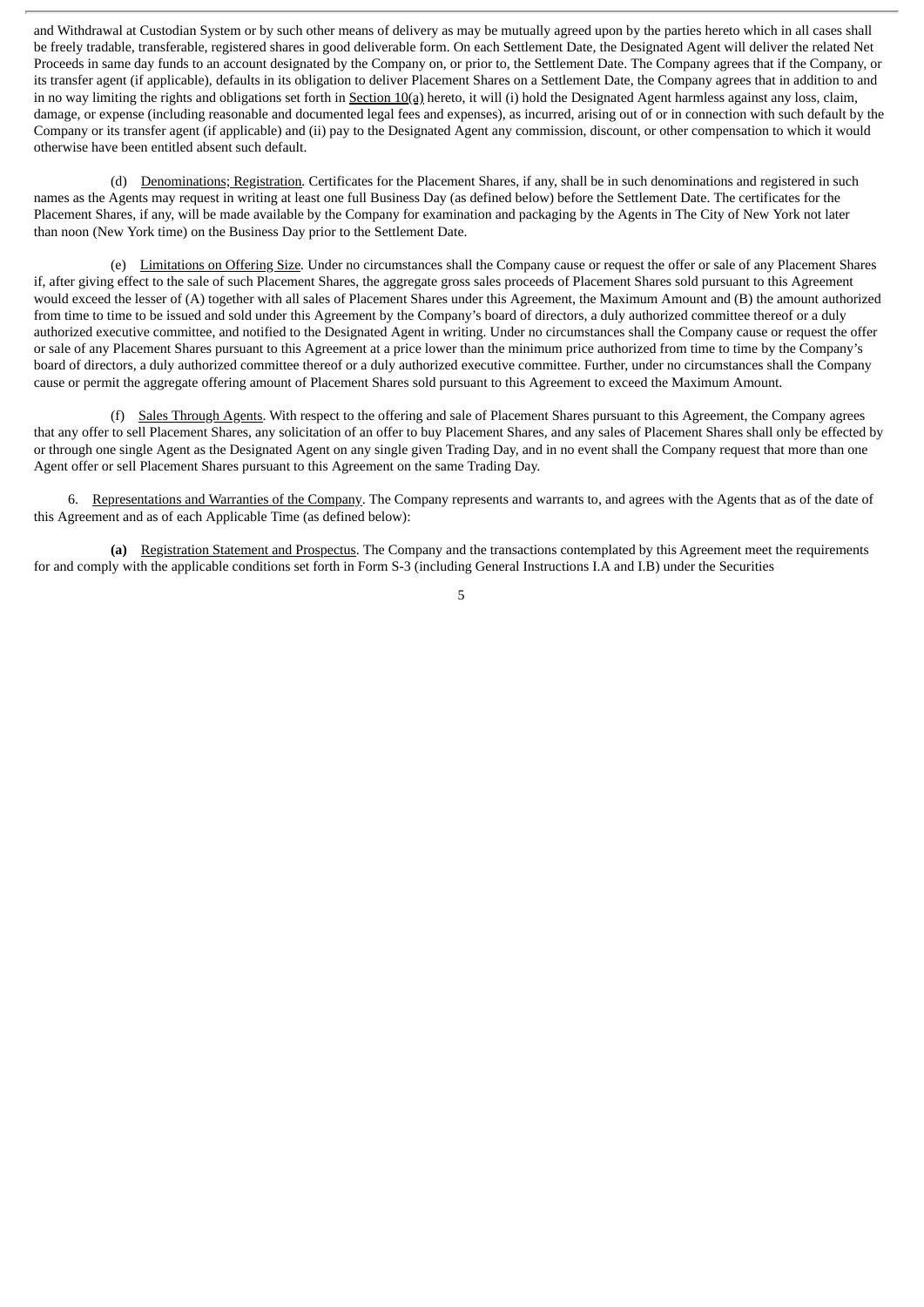Act. The Registration Statement has been filed with the Commission and has been declared effective by the Commission under the Securities Act. The Prospectus Supplement will name the Agents as agents in the section titled "Plan of Distribution." The Company has not received, and has no notice of, any order of the Commission preventing or suspending the use of the Registration Statement, or threatening or instituting proceedings for that purpose. The Registration Statement and the offer and sale of Placement Shares as contemplated hereby meet the requirements of Rule 415 under the Securities Act and comply in all material respects with said Rule. Any statutes, regulations, contracts or other documents that are required to be described in the Registration Statement or the Prospectus or to be filed as exhibits to the Registration Statement have been so described or filed. Copies of the Registration Statement, the Prospectus, and any such amendments or supplements and all documents incorporated by reference therein that were filed with the Commission on or prior to the date of this Agreement have been delivered, or are available through EDGAR, to the Agents and their counsel. The Company has not distributed and, prior to the later to occur of each Settlement Date and completion of the distribution of the Placement Shares, will not distribute any offering material in connection with the offering or sale of the Placement Shares other than the Registration Statement and the Prospectus and any Issuer Free Writing Prospectus (as defined below) to which the Agents have consented. The Common Stock is registered pursuant to Section 12(b) of the Exchange Act and is currently listed on the Exchange under the trading symbol "ZSAN." The Company has taken no action designed to, or likely to have the effect of, terminating the registration of the Common Stock under the Exchange Act, delisting the Common Stock from the Exchange, nor has the Company received any notification that the Commission or the Exchange is contemplating terminating such registration or listing. Other than as disclosed in the Registration Statement or the Prospectus, to the Company's knowledge, it is in compliance with all applicable listing requirements of the Exchange.

**(b)** No Misstatement or Omission. The Registration Statement, when it became or becomes effective, and the Prospectus, and any amendment or supplement thereto, on the date of such Prospectus or amendment or supplement, conformed and will conform in all material respects with the requirements of the Securities Act. At each Settlement Date, the Registration Statement and the Prospectus, as of such date, will conform in all material respects with the requirements of the Securities Act. The Registration Statement, when it became or becomes effective, did not, and will not, contain an untrue statement of a material fact or omit to state a material fact required to be stated therein or necessary to make the statements therein not misleading. The Prospectus and any amendment and supplement thereto, on the date thereof and at each Applicable Time (defined below), did not or will not include an untrue statement of a material fact or omit to state a material fact necessary to make the statements therein, in light of the circumstances under which they were made, not misleading. The documents incorporated by reference in the Prospectus or any Prospectus Supplement did not, and any further documents filed and incorporated by reference therein will not, when filed with the Commission, contain an untrue statement of a material fact or omit to state a material fact required to be stated in such document or necessary to make the statements in such document, in light of the circumstances under which they were made, not misleading. The foregoing shall not apply to statements in, or omissions from, any such document made in reliance upon, and in conformity with, information furnished to the Company by either Agent specifically for use in the preparation thereof.

**(c)** Free Writing Prospectuses. As of the determination date referenced in Rule 164(h) under the Securities Act, the Company was not, is not or will not be (as applicable) an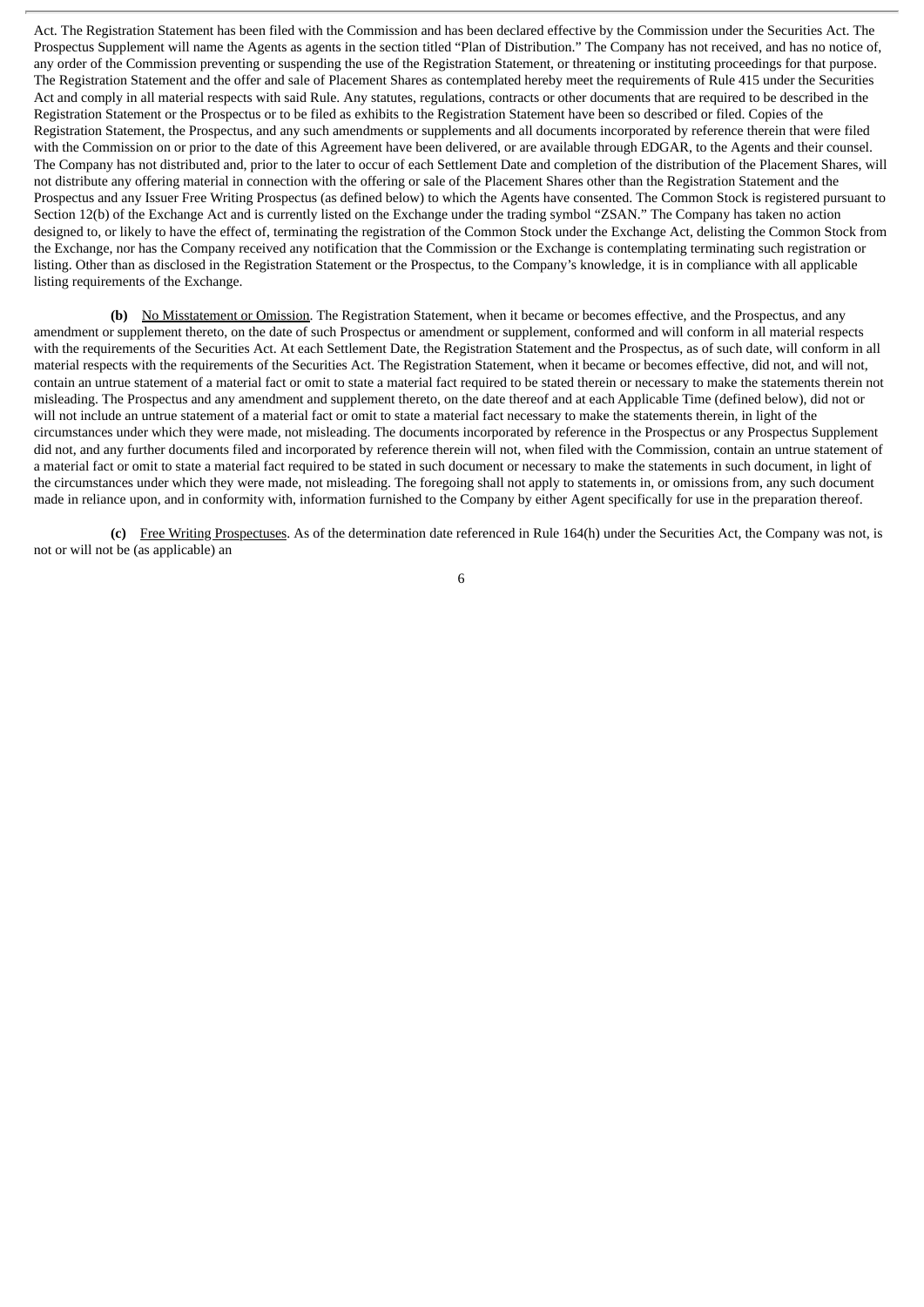"ineligible issuer" in connection with the offering of the Placement Shares pursuant to Rules 164, 405 and 433 under the Securities Act. Each free writing prospectus that the Company is required to file pursuant to Rule 433(d) under the Securities Act has been, or will be, filed with the Commission in accordance with the requirements of the Securities Act. Each free writing prospectus that the Company has filed, or is required to file, pursuant to Rule 433(d) under the Securities Act or that was prepared by or on behalf of or used or referred to by the Company complies or will comply in all material respects with the requirements of Rule 433 under the Securities Act, including timely filing with the Commission or retention where required and legending, and each such free writing prospectus, as of its issue date and at all subsequent times through the completion of the public offer and sale of the Placement Shares did not, does not and will not include any information that conflicted, conflicts or will conflict with the information contained in the Registration Statement or the Prospectus and not superseded or modified. Except for the free writing prospectuses, if any, identified in Schedule B, the Company has not prepared, used or referred to, and will not, without the Agents' prior written consent, prepare, use or refer to, any free writing prospectus.

**(d)** Market Capitalization. At the time the Registration Statement was originally declared effective, and at the time the Company's most recent Annual Report on Form 10-K was filed with the Commission, the Company met the then applicable requirements for the use of Form S-3 under the Securities Act, including, if applicable, General Instruction I.B.6 of Form S-3. The aggregate market value of the outstanding voting and non-voting common equity (as defined in Securities Act Rule 405) of the Company held by persons other than affiliates of the Company (pursuant to Securities Act Rule 144, those that directly, or indirectly through one or more intermediaries, control, or are controlled by, or are under common control with, the Company) (the "**Non-Affiliate Shares**"), was equal to or greater than \$75 million (calculated by multiplying (x) the highest price at which the common equity of the Company closed on the Exchange within 60 days of March 11, 2021 times (y) the number of Non-Affiliate Shares). The Company is not a shell company (as defined in Rule 405 under the Securities Act) and has not been a shell company for at least 12 calendar months previously and if it has been a shell company at any time previously, has filed current Form 10 information (as defined in Instruction I.B.6 of Form S-3) with the Commission at least 12 calendar months previously reflecting its status as an entity that is not a shell company.

**(e)** Financial Information. The financial statements of the Company included or incorporated by reference in the Registration Statement, the Prospectus and the Issuer Free Writing Prospectuses, if any, together with the related notes and schedules, present fairly, in all material respects, the financial position of the Company as of the dates indicated and the results of operations, cash flows and changes in stockholders' equity of the Company for the periods specified and have been prepared in compliance with the requirements of the Securities Act and Exchange Act and in conformity with GAAP (as defined below) applied on a consistent basis during the periods involved; there are no financial statements (historical or pro forma) that are required to be included or incorporated by reference in the Registration Statement, the Prospectus and the Issuer Free Writing Prospectuses, if any, that are not included or incorporated by reference as required; the Company does not have any material liabilities or obligations, direct or contingent (including any off-balance sheet obligations), not described in the Registration Statement (excluding the exhibits thereto) and the Prospectus; and all disclosures contained or incorporated by reference in the Registration Statement, the Prospectus and the Issuer Free Writing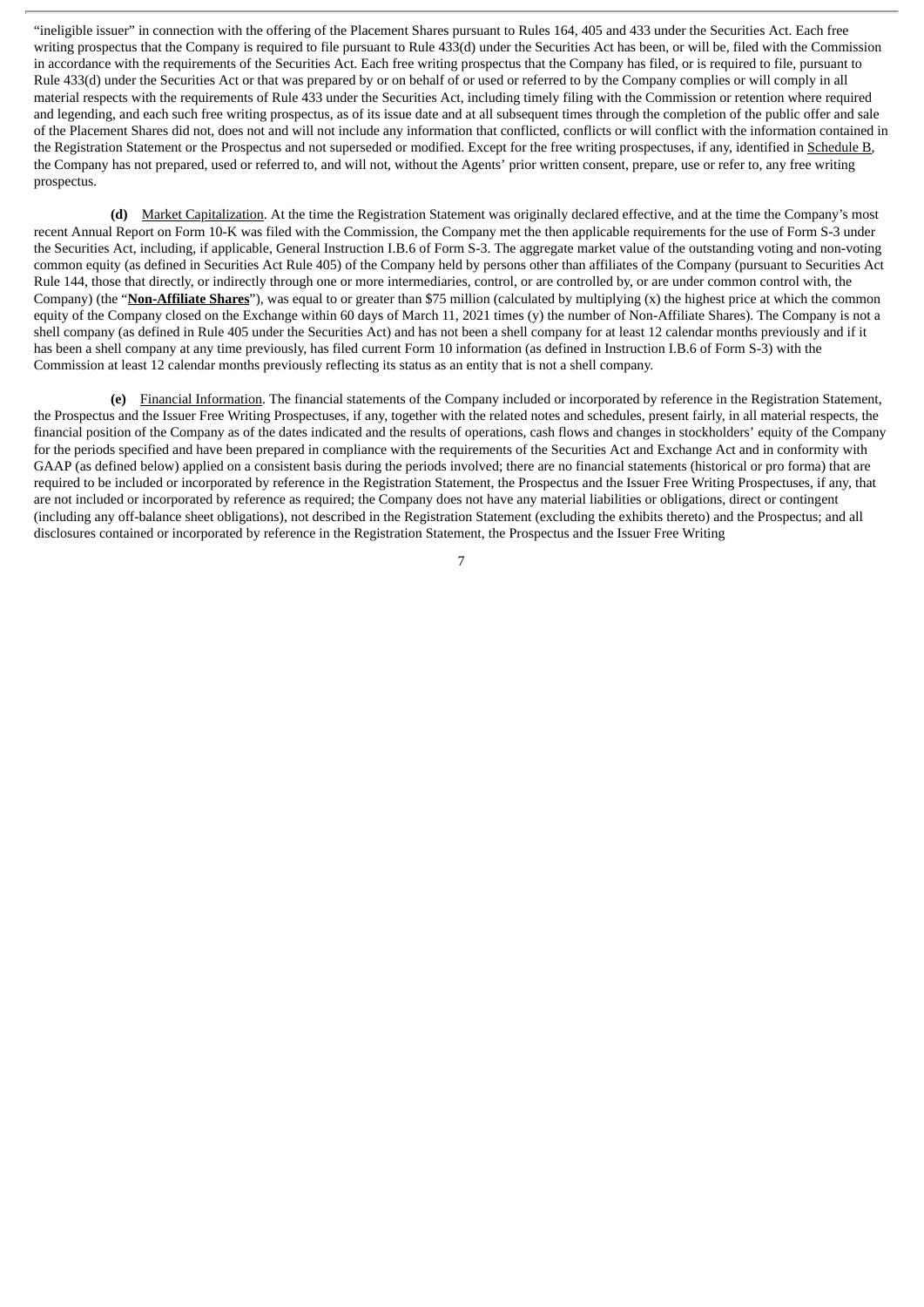Prospectuses, if any, regarding "non-GAAP financial measures" (as such term is defined by the rules and regulations of the Commission) comply with Regulation G of the Exchange Act and Item 10 of Regulation S-K under the Securities Act, to the extent applicable. The interactive data in eXtensible Business Reporting Language included or incorporated by reference in the Registration Statement and the Prospectus fairly presents the information called for in all material respects and has been prepared in accordance with the Commission's rules and guidelines applicable thereto.

**(f)** Conformity with EDGAR Filing. The Prospectus delivered to the Agents for use in connection with the sale of the Placement Shares pursuant to this Agreement will be identical to the versions of the Prospectus created to be transmitted to the Commission for filing via EDGAR, except to the extent permitted by Regulation S-T.

**(g)** Organization. The Company is duly organized, validly existing as a corporation and in good standing under the Laws (as defined below) of its jurisdiction of organization. The Company is duly licensed or qualified as a foreign corporation for transaction of business and in good standing under the Laws of each other jurisdiction in which its ownership or lease of property or the conduct of its business requires such license or qualification, and has all corporate power and authority necessary to own or hold its properties and to conduct its business as described in the Registration Statement and the Prospectus, except where the failure to be so qualified or in good standing or have such power or authority would not, individually or in the aggregate, have a material adverse effect on or affecting the assets, business, operations, earnings, properties, condition (financial or otherwise), prospects, stockholders' equity or results of operations of the Company, or prevent or materially interfere with the consummation of the transactions contemplated hereby (a "**Material Adverse Effect**").

**(h)** Subsidiaries. The Company, directly or indirectly, owns no capital stock or other equity or ownership or proprietary interest in any corporation, partnership, association, trust or other entity.

(i) No Violation or Default. The Company is not (i) in violation of its charter or by-laws or similar organizational documents; (ii) in default, and no event has occurred that, with notice or lapse of time or both, would constitute such a default, in the due performance or observance of any term, covenant or condition contained in any indenture, mortgage, deed of trust, loan agreement or other agreement or instrument to which the Company is a party or by which the Company is bound or to which any of the property or assets of the Company is subject; or (iii) in violation of any Law of any Governmental Authority, except, in the case of each of clauses (ii) and (iii) above, for any such violation or default that would not, individually or in the aggregate, have a Material Adverse Effect. To the Company's knowledge, no other party under any material contract or other agreement to which it is a party is in default in any respect thereunder where such default would have a Material Adverse Effect.

**(j)** No Material Adverse Effect. Subsequent to the respective dates as of which information is given in the Registration Statement the Prospectus and the free writing prospectuses, if any, identified on **Exhibit B** hereto (including any document deemed incorporated by reference therein), there has not been (i) any Material Adverse Effect or the occurrence of any development that the Company reasonably expects will result in a Material Adverse Effect, (ii) any transaction which is material to the Company, (iii) any obligation or liability, direct or contingent (including any off-balance sheet obligations), incurred by the Company, which is material to the Company,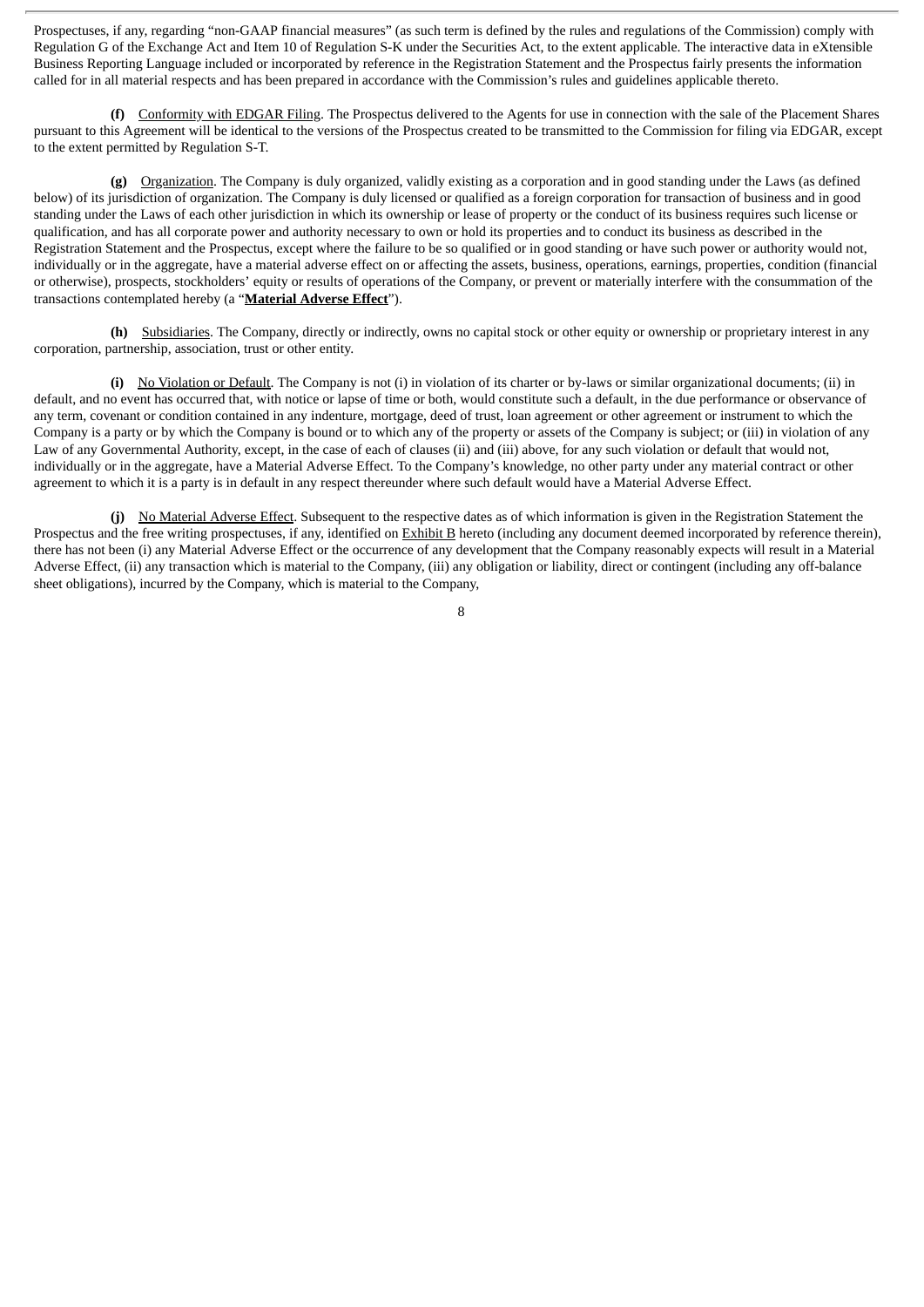(iv) any material change in the capital stock or outstanding long-term indebtedness of the Company or (v) any dividend or distribution of any kind declared, paid or made on the capital stock of the Company, other than in each case above in the ordinary course of business or as otherwise disclosed in the Registration Statement or Prospectus (including any document deemed incorporated by reference therein).

**(k)** Capitalization. The issued and outstanding shares of capital stock of the Company have been validly issued, are fully paid and nonassessable and, other than as disclosed in the Registration Statement or the Prospectus, are not subject to any preemptive rights, rights of first refusal or similar rights. The Company has an authorized, issued and outstanding capitalization as set forth in the Registration Statement and the Prospectus as of the dates referred to therein (other than the grant of additional options or restricted stock units under the Company's existing stock option plans, or changes in the number of outstanding shares of Common Stock of the Company due to the issuance of shares upon the exercise or conversion of securities exercisable for, or convertible into, Common Stock outstanding on the date hereof or the issuance of shares of Common Stock upon the vesting and settlement of restricted stock units outstanding on the date hereof) and such authorized capital stock conforms in all material respects to the description thereof set forth in the Registration Statement and the Prospectus. The description of the securities of the Company in the Registration Statement and the Prospectus is complete and accurate in all material respects. Except as disclosed in the Registration Statement and the Prospectus, the Company does not have outstanding any options to purchase, or any rights or warrants to subscribe for, or any securities or obligations convertible into, or exchangeable for, or any contracts or commitments to issue or sell, any shares of capital stock or other securities.

**(l)** Authorization; Enforceability. The Company has full legal right, power and authority to enter into this Agreement and perform the transactions contemplated hereby. This Agreement has been duly authorized, executed and delivered by the Company and is a legal, valid and binding agreement of the Company enforceable in accordance with its terms, except as rights to indemnity hereunder may be limited by federal or state securities laws and except to the extent that enforceability may be limited by bankruptcy, insolvency, reorganization, moratorium or similar Laws affecting creditors' rights generally and by general equitable principles.

**(m)** Authorization of the Placement Shares. The Placement Shares have been duly authorized for issuance and sale pursuant to this Agreement and, when issued and delivered by the Company against payment therefor pursuant to this Agreement, will be duly and validly issued, fully paid and nonassessable, free and clear of any pledge, lien, encumbrance, security interest or other claim, including any statutory or contractual preemptive rights, resale rights, rights of first refusal or other similar rights, and will be registered pursuant to Section 12 of the Exchange Act. The Placement Shares, when issued, will conform in all material respects to the description thereof set forth in or incorporated into the Registration Statement and the Prospectus.

**(n)** No Consents Required. No consent, approval, authorization, order, registration or qualification of or with any Governmental Authority is required for the execution, delivery and performance by the Company of this Agreement, the issuance and sale by the Company of the Placement Shares, except for such consents, approvals, authorizations, orders and registrations or qualifications as may be required under applicable state securities Laws or Laws of the Financial Industry Regulatory Authority Inc. ("**FINRA**") or the Exchange in connection with the sale of the Placement Shares.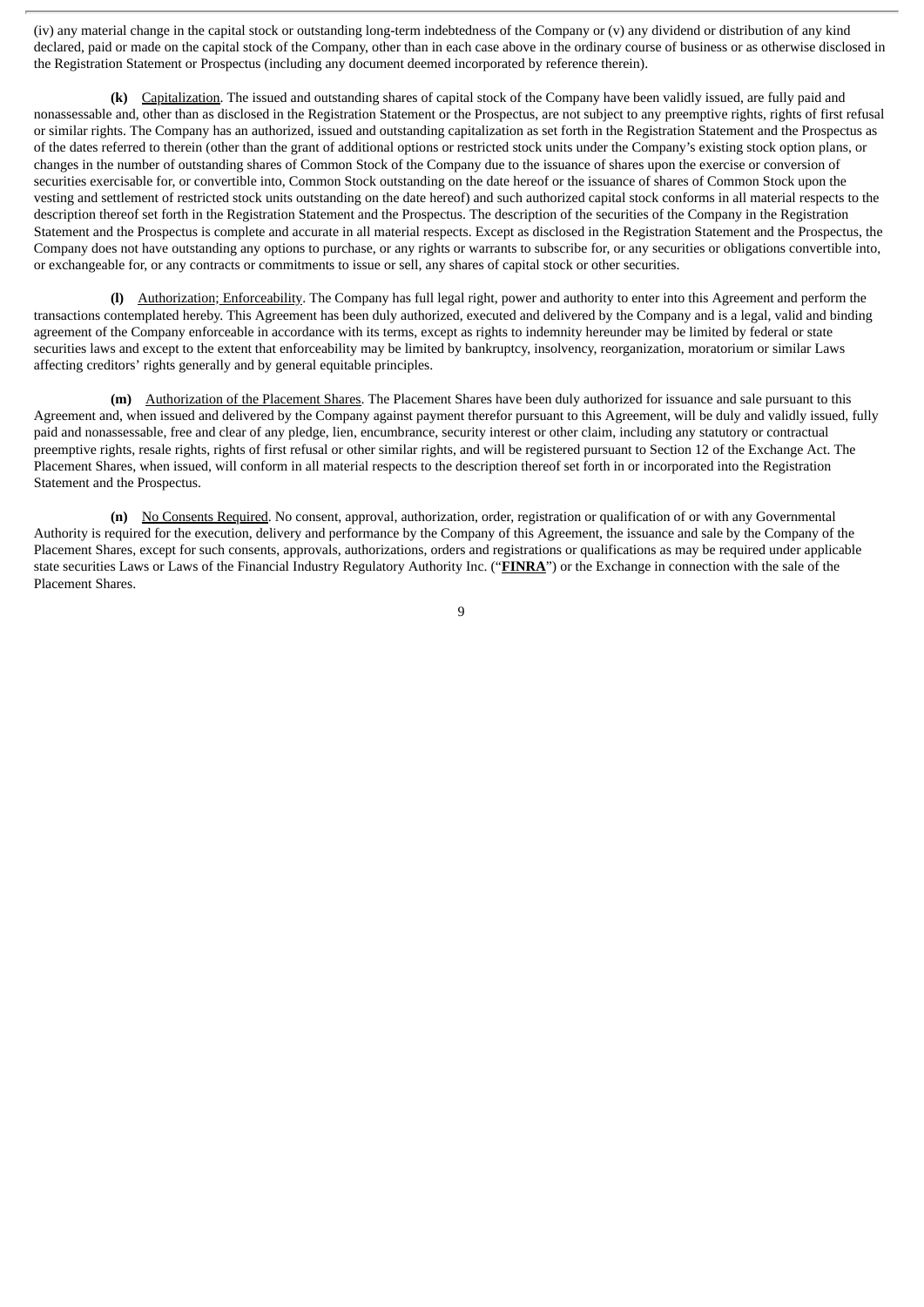**(o)** No Preferential Rights. (i) No person, as such term is defined in Rule 1-02 of Regulation S-X promulgated under the Securities Act (each, a "**Person**"), has the right, contractual or otherwise, to cause the Company to issue or sell to such Person any Common Stock or shares of any other capital stock or other securities of the Company, (ii) no Person has any preemptive rights, resale rights, rights of first refusal, rights of co-sale, or any other rights (whether pursuant to a "poison pill" provision or otherwise) to purchase any Common Stock or shares of any other capital stock or other securities of the Company, (iii) other than the Agents, no Person has the right to act as an underwriter or as a financial advisor to the Company in connection with the offer and sale of the Common Stock, and (iv) no Person has the right, contractual or otherwise, to require the Company to register under the Securities Act any Common Stock or shares of any other capital stock or other securities of the Company, or to include any such shares or other securities in the Registration Statement or the offering contemplated thereby, whether as a result of the filing or effectiveness of the Registration Statement or the sale of the Placement Shares as contemplated thereby or otherwise.

**(p)** Independent Public Accounting Firm. To the Company's knowledge, Deloitte & Touche LLP (the "**Accountant**"), whose report on the consolidated financial statements of the Company is filed with the Commission as part of the Company's most recent Annual Report on Form 10-K filed with the Commission and incorporated by reference into the Registration Statement and the Prospectus, are and, during the periods covered by their report, were an independent registered public accounting firm within the meaning of the Securities Act and the Public Company Accounting Oversight Board (United States). To the Company's knowledge, the Accountant is not in violation of the auditor independence requirements of the Sarbanes-Oxley Act of 2002 (the "**Sarbanes-Oxley Act**") with respect to the Company.

**(q)** Enforceability of Agreements. All agreements between the Company and third parties expressly referenced in the Prospectus are legal, valid and binding obligations of the Company enforceable in accordance with their respective terms, except to the extent that (i) enforceability may be limited by bankruptcy, insolvency, reorganization, moratorium or similar Laws affecting creditors' rights generally and by general equitable principles and (ii) the indemnification provisions of certain agreements may be limited by federal or state securities Laws or public policy considerations in respect thereof.

**(r)** No Litigation. There are no actions, suits or proceedings by or before any Governmental Authority pending, nor, to the Company's knowledge, any audits or investigations by or before any Governmental Authority, to which the Company is a party or to which any property of the Company is the subject that, individually or in the aggregate, would have a Material Adverse Effect and, to the Company's knowledge, no such actions, suits, proceedings, audits or investigations are threatened or contemplated by any Governmental Authority or threatened by others; and to the Company's knowledge (i) there are no current or pending audits, investigations, actions, suits or proceedings by or before any Governmental Authority that are required under the Securities Act to be described in the Prospectus that are not so described; and (ii) there are no contracts or other documents that are required under the Securities Act to be filed as exhibits to the Registration Statement that are not so filed.

**(s)** Consents and Permits. The Company has made all filings, applications and submissions required by, possesses and is operating in compliance with, all approvals, licenses,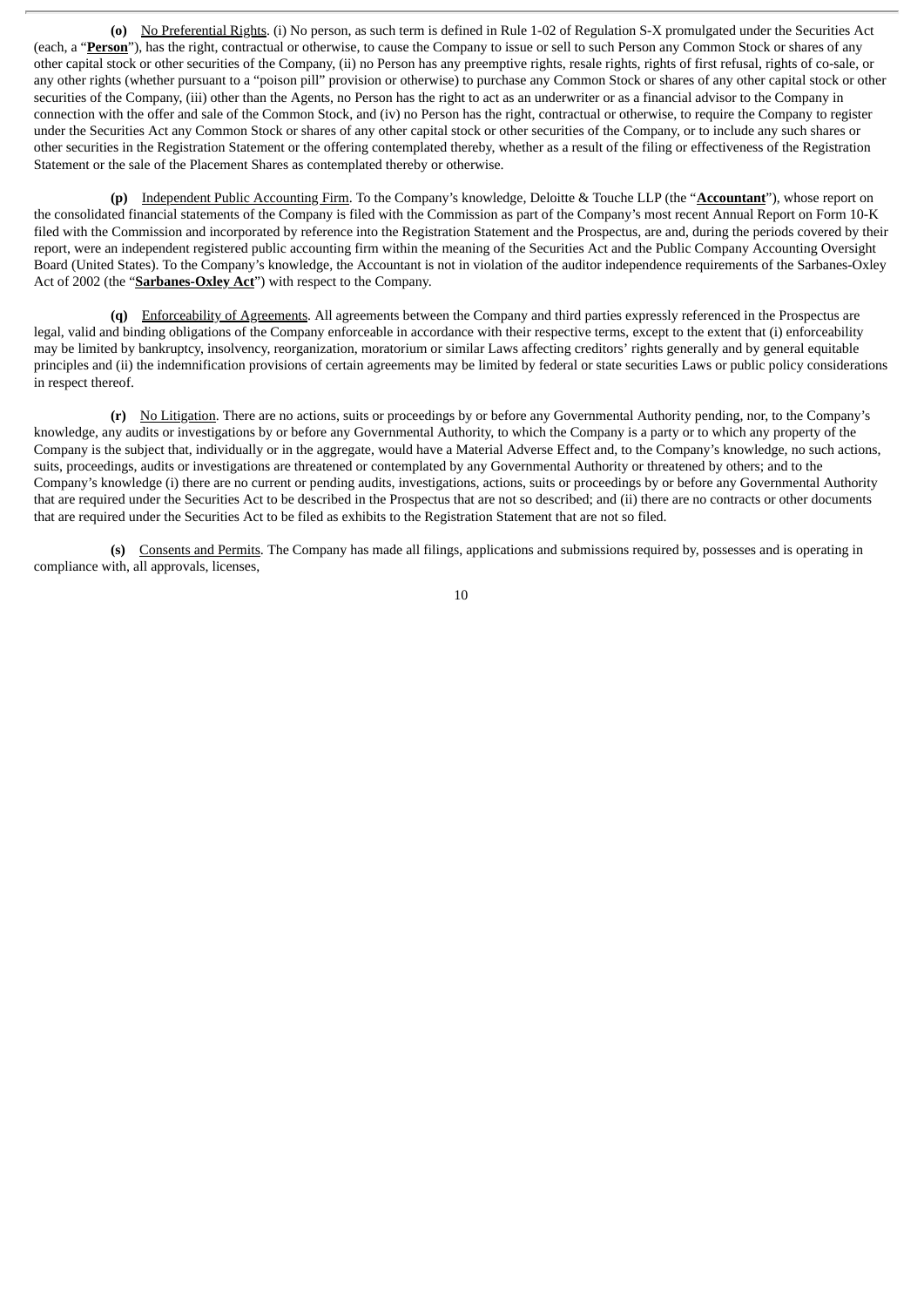certificates, certifications, clearances, consents, grants, exemptions, marks, notifications, orders, permits and other authorizations issued by, each appropriate federal, state or foreign Governmental Authorities (including the United States Food and Drug Administration (the "**FDA**") or any other foreign, federal, state, provincial or local Government Authorities engaged in the regulation of clinical trials or pharmaceutical products) necessary for the ownership or lease of its properties or to conduct its business as described in the Registration Statement and the Prospectus (collectively, "**Permits**"), except for such Permits the failure of which to possess, obtain or make the same would not reasonably be expected to have a Material Adverse Effect; the Company is in compliance with the terms and conditions of all such Permits, except where the failure to be in compliance would not reasonably be expected to have a Material Adverse Effect; all of the Permits are valid and in full force and effect, except where any invalidity, individually or in the aggregate, would not reasonably be expected to have a Material Adverse Effect; and the Company has not received any written notice relating to the limitation, revocation, cancellation, suspension, modification or non-renewal of any such Permit which, singly or in the aggregate, if the subject of an unfavorable decision, ruling or finding, would reasonably be expected to have a Material Adverse Effect, or has any reason to believe that any such license, certificate, permit or authorization will not be renewed in the ordinary course, except as would not, individually or in the aggregate, reasonably be expected to have a Material Adverse Effect.

**(t)** Regulatory Filings. The Company has not failed to file with the applicable Governmental Authority (including the FDA, or any foreign, federal, state, provincial or local Governmental Authority performing functions similar to those performed by the FDA) any required filing, declaration, listing, registration, report or submission, except for such failures that, individually or in the aggregate, would not reasonably be expected to have a Material Adverse Effect; all such filings, declarations, listings, registrations, reports or submissions were in compliance with applicable Laws when filed and no deficiencies have been asserted by any applicable regulatory authority with respect to any such filings, declarations, listings, registrations, reports or submissions, except for any deficiencies that, individually or in the aggregate, would not reasonably be expected to have a Material Adverse Effect. The Company has operated and currently is, in compliance with applicable provisions of the United States Federal Food, Drug, and Cosmetic Act, all applicable rules and regulations of the FDA and other federal, state, local and foreign Governmental Authority exercising comparable authority, except where the failure to be in compliance would not reasonably be expected to have a Material Adverse Effect.

**(u)** Intellectual Property. The Company owns, possesses, licenses or has other rights to use all foreign and domestic patents, patent applications, trade and service marks, trade and service mark registrations, trade names, copyrights, licenses, inventions, trade secrets, technology, Internet domain names, know-how and other intellectual property (collectively, the "**Intellectual Property**"), necessary for the conduct of its business as now conducted except to the extent that the failure to own, possess, license or otherwise hold adequate rights to use such Intellectual Property would not, individually or in the aggregate, have a Material Adverse Effect. (i) Except as disclosed in the Registration Statement and the Prospectus, there are no rights of third parties to any such Intellectual Property owned by the Company, except for any such rights as would not, individually or in the aggregate, result in a Material Adverse Effect; (ii) to the Company's knowledge, there is no infringement by third parties of any such Intellectual Property; (iii) there is no pending or, to the Company's knowledge, threatened action, suit, proceeding or claim by others challenging the Company's rights in or to any such Intellectual Property, and the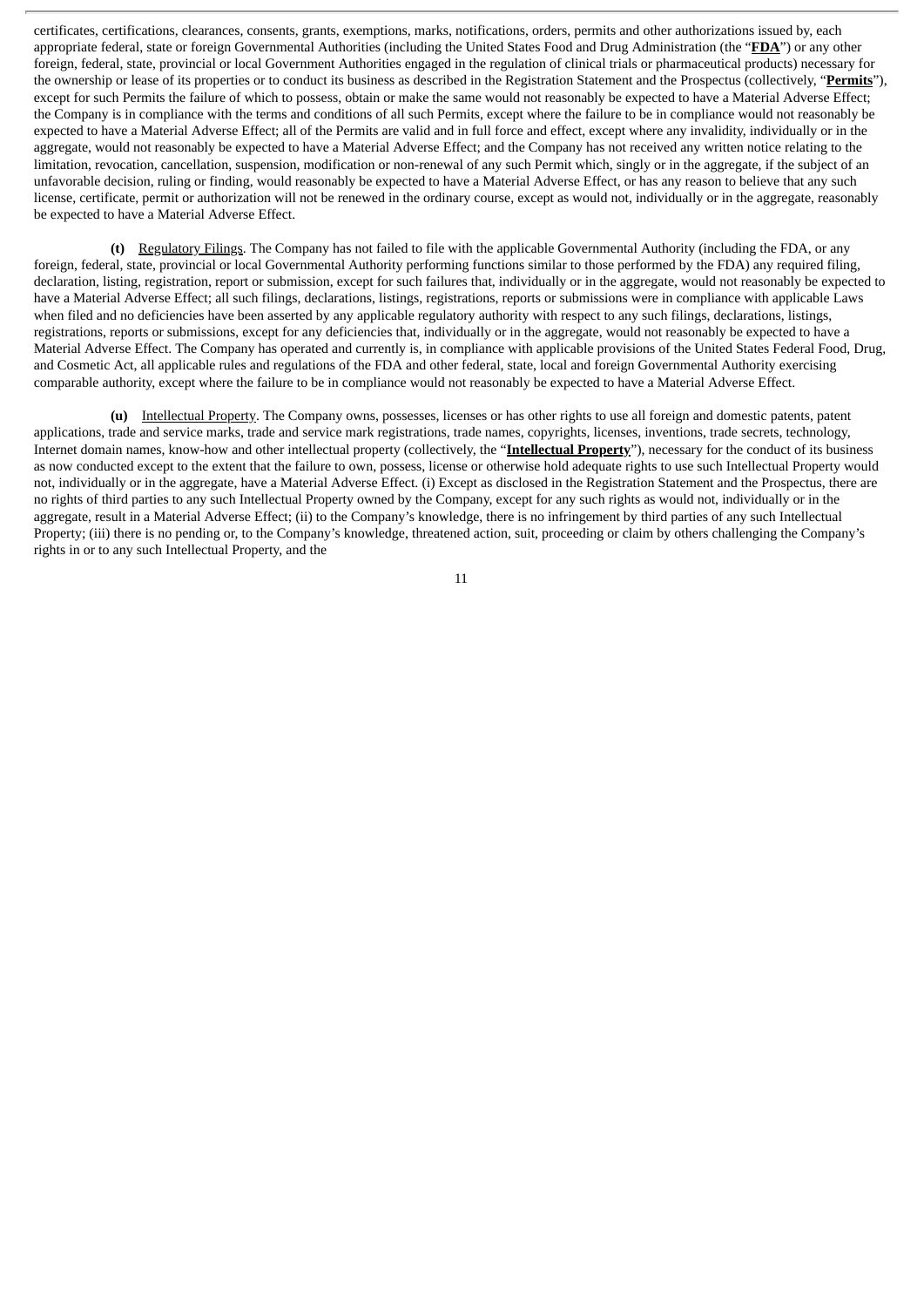Company is unaware of any facts which could form a reasonable basis for any such action, suit, proceeding or claim; (iv) there is no pending or, to the Company's knowledge, threatened action, suit, proceeding or claim by others challenging the validity or scope of any such Intellectual Property; (v) there is no pending or, to the Company's knowledge, threatened action, suit, proceeding or claim by others that the Company infringes or otherwise violates any patent, trademark, copyright, trade secret or other proprietary rights of others; (vi) to the Company's knowledge, there is no third-party U.S. patent or published U.S. patent application which contains claims for which an Interference Proceeding (as defined in 35 U.S.C. § 135) has been commenced against any patent or patent application described in the Registration Statement and the Prospectus as being owned by or licensed to the Company; and (vii) the Company has complied with the terms of each agreement pursuant to which Intellectual Property has been licensed to the Company, and all such agreements are in full force and effect, except, in the case of any of clauses (i)-(vii) above, for any such infringement by third parties or any such pending or threatened suit, action, proceeding or claim as would not, individually or in the aggregate, result in a Material Adverse Effect.

**(v)** Clinical Studies. The preclinical studies and tests and clinical trials described in the Registration Statement and the Prospectus were, and, if still pending, are being conducted in all material respects in accordance with all applicable rules, regulations and policies of the FDA and comparable regulatory agencies outside of the United States to which such studies, tests or trials are subject; the descriptions of such studies, tests and trials, and the results thereof, contained in the Registration Statement and the Prospectus are accurate in all material respects; the Company is not aware of any tests, studies or trials not described in the Registration Statement and the Prospectus, the results of which reasonably call into question in any material respect the results of the tests, studies and trials described in the Registration Statement and the Prospectus; and the Company has not received any written notice or correspondence from the FDA or any foreign, state or local Governmental Authority exercising comparable authority or any institutional review board or comparable authority requiring the termination, suspension or clinical hold of any tests, studies or trials.

**(w)** No Material Defaults. The Company has not defaulted on any installment on indebtedness for borrowed money or on any rental on one or more long-term leases, which defaults, individually or in the aggregate, would have a Material Adverse Effect. The Company has not filed a report pursuant to Sections 13(a) or 15(d) of the Exchange Act since the filing of its last Annual Report on Form 10-K, indicating that it (i) has failed to pay any dividend or sinking fund installment on preferred stock or (ii) has defaulted on any installment on indebtedness for borrowed money or on any rental on one or more long-term leases, which defaults, individually or in the aggregate, would have a Material Adverse Effect.

**(x)** Certain Market Activities. The Company has not taken, directly or indirectly, any action designed to or that might cause or result in stabilization or manipulation of the price of the Shares or of any "reference security" (as defined in Rule 100 of Regulation M under the Exchange Act ("**Regulation M**")) with respect to the Common Stock, whether to facilitate the sale or resale of the Placement Shares or otherwise, and has taken no action which would directly or indirectly violate Regulation M.

**(y)** Broker/Dealer Relationships. The Company (i) is not required to register as a "broker" or "dealer" in accordance with the provisions of the Exchange Act and (ii) does not, directly or indirectly through one or more intermediaries, control, and is not, a "person associated with a member" or "associated person of a member" (within the meaning set forth in the FINRA Manual).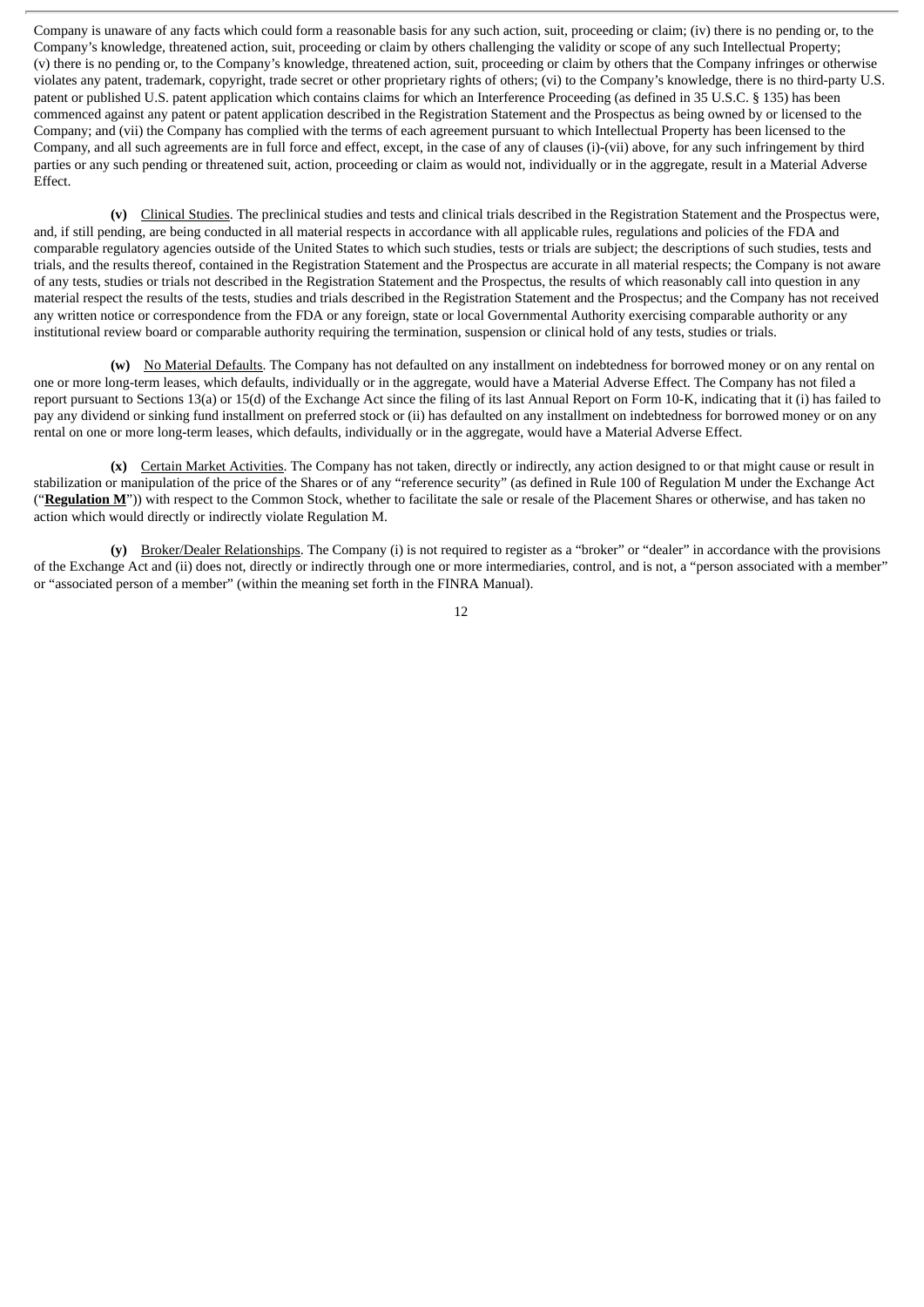**(z)** No Reliance. The Company has not relied upon the Agents or legal counsel for the Agents for any legal, tax or accounting advice in connection with the offering and sale of the Placement Shares.

**(aa)** Taxes. The Company has filed all federal, state, local and foreign tax returns which have been required to be filed and paid all taxes shown thereon through the date hereof, to the extent that such taxes have become due and are not being contested in good faith, except where the failure to so file or pay would not have a Material Adverse Effect. Except as otherwise disclosed in or contemplated by the Registration Statement and the Prospectus, no tax deficiency has been determined adversely to the Company which has had, or would have, individually or in the aggregate, a Material Adverse Effect. The Company has no knowledge of any federal, state or other governmental tax deficiency, penalty or assessment that has been, or would reasonably be expected to be, asserted or threatened against it which would have a Material Adverse Effect.

**(bb)** Title to Real and Personal Property. The Company does not own any real property. Except as set forth in the Registration Statement and the Prospectus, the Company has good and valid title to all personal property described in the Registration Statement or the Prospectus as being owned by it that is material to the business of the Company, in each case free and clear of all liens, encumbrances and claims, except those matters that (i) do not materially interfere with the use made and proposed to be made of such property by the Company or (ii) would not, individually or in the aggregate, have a Material Adverse Effect. Any real or personal property described in the Registration Statement or the Prospectus as being leased by the Company is held by it under valid, existing and enforceable leases, except those that (A) do not materially interfere with the use made or proposed to be made of such property by the Company or (B) would not, individually or in the aggregate, have a Material Adverse Effect. To the Company's knowledge, each of the properties of the Company complies with all applicable Laws (including building and zoning Laws and Laws relating to access to such properties), except if and to the extent disclosed in the Registration Statement or the Prospectus or except for such failures to comply that would not, individually or in the aggregate, reasonably be expected to interfere in any material respect with the use made and proposed to be made of such property by the Company or otherwise have a Material Adverse Effect. The Company has not received from any Governmental Authorities any notice of any condemnation of, or zoning change affecting, the properties of the Company, and the Company knows of no such condemnation or zoning change which is threatened, except for such that would not reasonably be expected to interfere in any material respect with the use made and proposed to be made of such property by the Company or otherwise have a Material Adverse Effect, individually or in the aggregate.

**(cc)** Environmental Laws. The Company (i) is in compliance with any and all applicable federal, state, local and foreign Laws relating to the protection of human health and safety, the environment or hazardous or toxic substances or wastes, pollutants or contaminants (collectively, "**Environmental Laws**"); (ii) has received and is in compliance with all permits, licenses or other approvals required of them under applicable Environmental Laws to conduct its business as described in the Registration Statement or the Prospectus; and (iii) has not received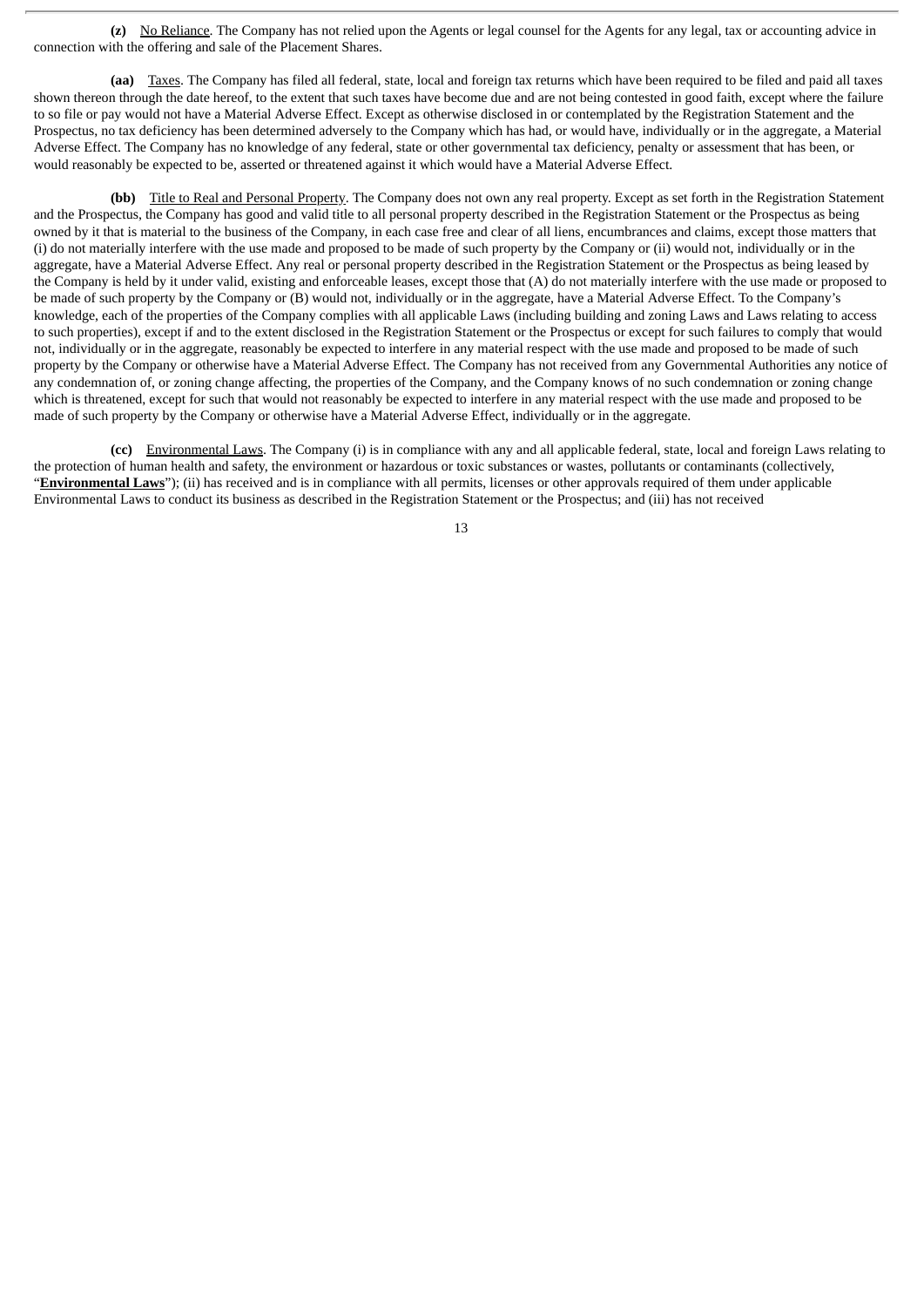notice of any actual or potential liability for the investigation or remediation of any disposal or release of hazardous or toxic substances or wastes, pollutants or contaminants, except, in the case of any of clauses (i), (ii) or (iii) above, for any such failure to comply or failure to receive required permits, licenses, other approvals or liability as would not, individually or in the aggregate, have a Material Adverse Effect.

**(dd)** Periodic Review of Costs of Environmental Compliance. In the ordinary course of its business, the Company conducts a periodic review of the effect of Environmental Laws on the business, operations and properties of the Company, in the course of which it identifies and evaluates associated costs and liabilities (including any capital or operating expenditures required for clean-up, closure of properties or compliance with Environmental Laws or any permit, license or approval, any related constraints on operating activities and any potential liabilities to third parties). No facts or circumstances have come to the Company's attention in connection with such reviews that would, individually or in the aggregate, have a Material Adverse Effect.

**(ee)** Disclosure Controls. The Company maintains systems of internal accounting controls sufficient to provide reasonable assurance that (i) transactions are executed in accordance with management's general or specific authorizations; (ii) transactions are recorded as necessary to permit preparation of financial statements in conformity with generally accepted accounting principles and to maintain asset accountability; (iii) access to assets is permitted only in accordance with management's general or specific authorization; and (iv) the recorded accountability for assets is compared with the existing assets at reasonable intervals and appropriate action is taken with respect to any differences. The Company's internal control over financial reporting is effective and the Company is not aware of any material weaknesses in its internal control over financial reporting (other than as set forth in the Registration Statement or Prospectus). Since the date of the latest audited financial statements of the Company included in the Prospectus, there has been no change in the Company's internal control over financial reporting that has materially affected, or is reasonably likely to materially affect, the Company's internal control over financial reporting (other than as set forth in the Registration Statement or Prospectus). The Company has established disclosure controls and procedures (as defined in Exchange Act Rules 13a-15 and 15d-15) for the Company and designed such disclosure controls and procedures to ensure that material information relating to the Company is made known to the certifying officers by others within those entities, particularly during the period in which the Company's Annual Report on Form 10-K or Quarterly Report on Form 10-Q, as the case may be, is being prepared. The Company's certifying officers have evaluated the effectiveness of the Company's disclosure controls and procedures as of the last day of the period covered by the Form 10-K for the fiscal year most recently ended (such date, the **"Evaluation Date**"). The Company presented in its Form 10-K for the fiscal year most recently ended the conclusions of the certifying officers about the effectiveness of the disclosure controls and procedures based on their evaluations as of the Evaluation Date and the disclosure controls and procedures are effective as of the Evaluation Date. Since the Evaluation Date, there have been no significant changes in the Company's internal controls (as such term is defined in Item 307(b) of Regulation S-K under the Securities Act) or, to the Company's knowledge, in other factors that could materially affect the Company's internal controls.

**(ff)** Sarbanes-Oxley. There is and has been no failure on the part of the Company or any of the Company's directors or officers, in their capacities as such, to comply in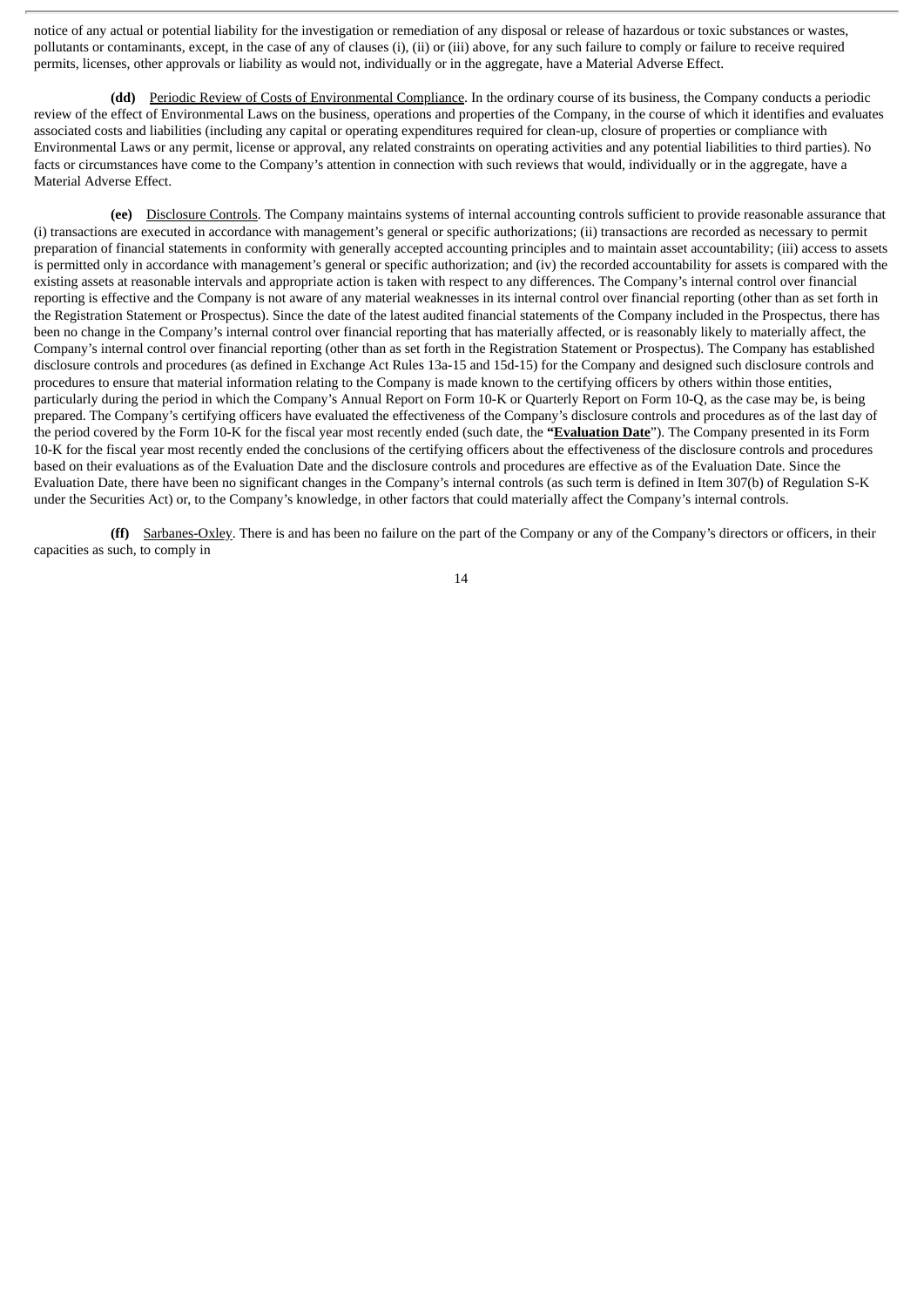all material respects with any applicable provisions of the Sarbanes-Oxley Act and the rules and regulations promulgated thereunder. Each of the principal executive officer and the principal financial officer of the Company (or each former principal executive officer of the Company and each former principal financial officer of the Company as applicable) has made all certifications required by Sections 302 and 906 of the Sarbanes-Oxley Act with respect to all reports, schedules, forms, statements and other documents required to be filed by it or furnished by it to the Commission. For purposes of the preceding sentence, "principal executive officer" and "principal financial officer" shall have the meanings given to such terms in the Sarbanes-Oxley Act.

**(gg)** Brokers. The Company has not incurred any liability for any finder's fees, brokerage commissions or similar payments in connection with the transactions herein contemplated, except as may otherwise exist with respect to or pursuant to this Agreement.

**(hh)** Labor Disputes. No labor disturbance by or dispute with employees of the Company exists or, to the knowledge of the Company, is threatened which would have a Material Adverse Effect.

**(ii)** Investment Company Act. The Company is not, and will not be, either after receipt of payment for the Placement Shares or after the application of the proceeds therefrom as described under "Use of Proceeds" in the Registration Statement or the Prospectus, required to register as an "investment company" or an entity "controlled" by an "investment company," as such terms are defined in the Investment Company Act of 1940 (the **"Investment Company Act**").

**(jj)** Operations. The operations of the Company are and have been conducted at all times in compliance with applicable financial record keeping and reporting requirements of the Currency and Foreign Transactions Reporting Act of 1970, the money laundering Laws of all jurisdictions to which the Company is subject, the rules and regulations thereunder and any related or similar rules, regulations or guidelines, issued, administered or enforced by any Governmental Authority (collectively, the "**Money Laundering Laws**"); and no action, suit or proceeding by or before any Governmental Authority involving the Company with respect to the Money Laundering Laws is pending or, to the knowledge of the Company, threatened.

**(kk)** Off-Balance Sheet Arrangements. There are no transactions, arrangements and other relationships between and/or among the Company, and/or any of its affiliates and any unconsolidated entity, including any structural finance, special purpose or limited purpose entity (each, an "**Off-Balance Sheet Transaction**") that would affect materially the Company's liquidity or the availability of or requirements for its capital resources, including those Off-Balance Sheet Transactions described in the Commission's Statement about Management's Discussion and Analysis of Financial Conditions and Results of Operations (Release Nos. 33-8056; 34-45321; FR-61), required to be described in the Prospectus which have not been described as required.

**(ll)** ERISA. To the knowledge of the Company, each material employee benefit plan, within the meaning of Section 3(3) of the Employee Retirement Income Security Act of 1974 ("**ERISA**"), that is maintained, administered or contributed to by the Company or any of its affiliates for employees or former employees of the Company has been maintained in material compliance with its terms and the requirements of any applicable statutes, orders, rules and regulations, including ERISA and the Internal Revenue Code of 1986 (the "**Code**"); no prohibited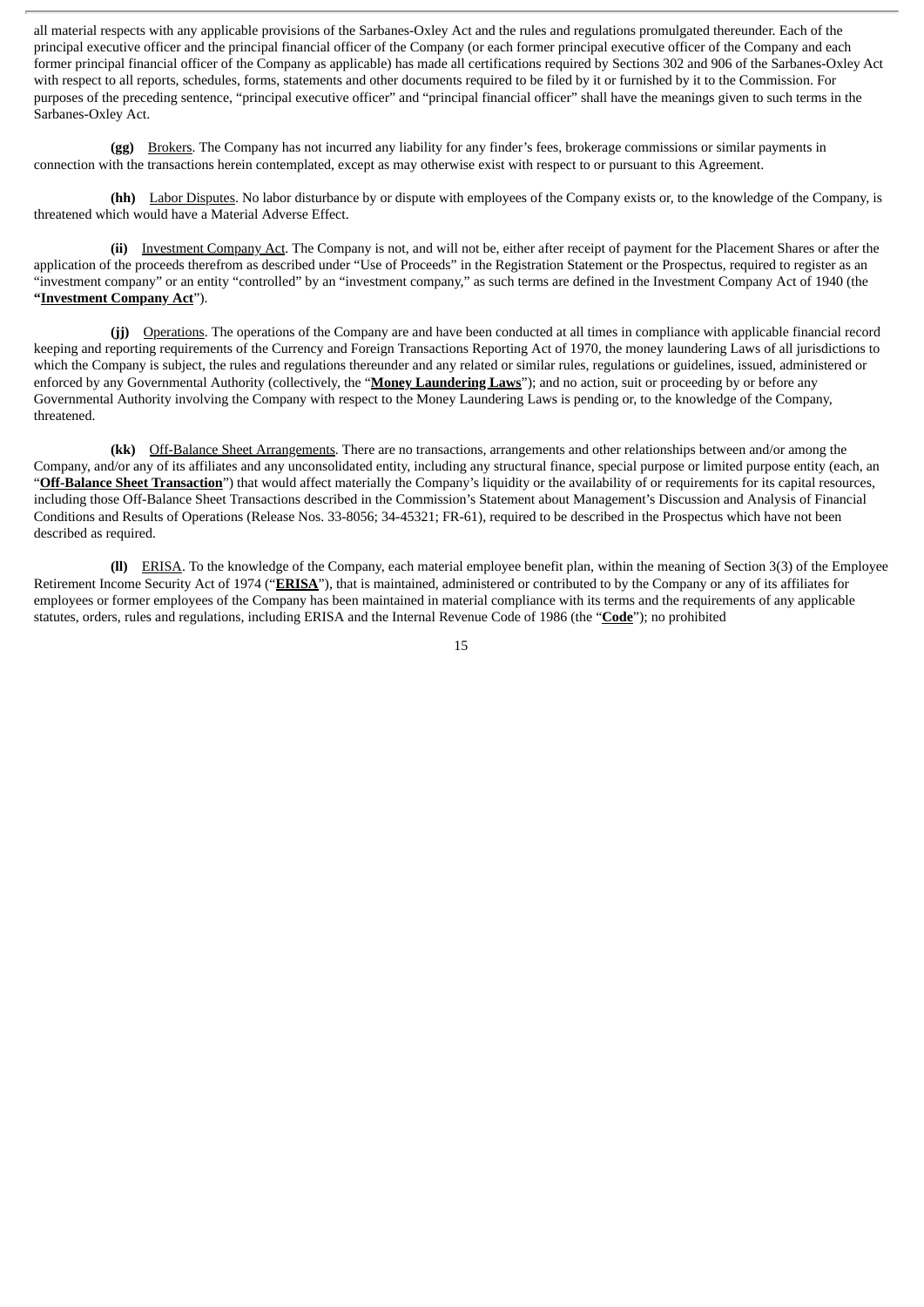transaction, within the meaning of Section 406 of ERISA or Section 4975 of the Code, has occurred which would result in a material liability to the Company with respect to any such plan excluding transactions effected pursuant to a statutory or administrative exemption; and for each such plan that is subject to the funding rules of Section 412 of the Code or Section 302 of ERISA, no "accumulated funding deficiency" as defined in Section 412 of the Code has been incurred, whether or not waived, and the fair market value of the assets of each such plan (excluding for these purposes accrued but unpaid contributions) exceeds the present value of all benefits accrued under such plan determined using reasonable actuarial assumptions.

**(mm)** Forward-Looking Statements. Each financial or operational projection or other "forward-looking statement" (as defined by Section 27A of the Securities Act or Section 21E of the Exchange Act) contained in the Registration Statement or the Prospectus (i) was so included by the Company in good faith and with reasonable basis after due consideration by the Company of the underlying assumptions, estimates and other applicable facts and circumstances and (ii) is accompanied by meaningful cautionary statements identifying those factors that could cause actual results to differ materially from those in such forward-looking statement.

**(nn)** Margin Rules. Neither the issuance, sale and delivery of the Placement Shares nor the application of the proceeds thereof by the Company as described in the Registration Statement and the Prospectus will violate Regulation T, U or X of the Board of Governors of the Federal Reserve System or any other regulation of such Board of Governors.

**(oo)** Agent Purchases. The Company acknowledges and agrees that Agents have informed the Company that the Agents may, to the extent permitted under the Securities Act and the Exchange Act, purchase and sell Common Stock for each Agent's own account while this Agreement is in effect, *provided*, that (i) no such purchase or sales shall take place while a Placement Notice is in effect (except to the extent the Agents may engage in sales of Placement Shares purchased or deemed purchased from the Company as a "riskless principal" or in a similar capacity) and (ii) the Company shall not be deemed to have authorized or consented to any such purchases or sales by the Agents.

#### **(pp)** Reserved.

**(qq)** Insurance. The Company carries, or is covered by, insurance in such amounts and covering such risks as the Company reasonably believes are adequate for the conduct of its properties and as is customary for companies engaged in similar businesses in similar industries.

**(rr)** No Improper Practices. (i) Neither the Company nor any director or officer of the Company, nor, to the Company's knowledge, any employee, agent, affiliate or other person acting on behalf of the Company has, in the past five years, made any unlawful contributions to any candidate for any political office (or failed fully to disclose any contribution in violation of applicable Law) or made any contribution or other payment to any official of, or candidate for, any federal, state, municipal, or foreign office or other person charged with similar public or quasi-public duty in violation of any applicable Law or of the character required to be disclosed in the Prospectus; (ii) no relationship, direct or indirect, exists between or among the Company or any affiliate of the Company, on the one hand, and the directors, officers and stockholders of the Company, on the other hand, that is required by the Securities Act to be described in the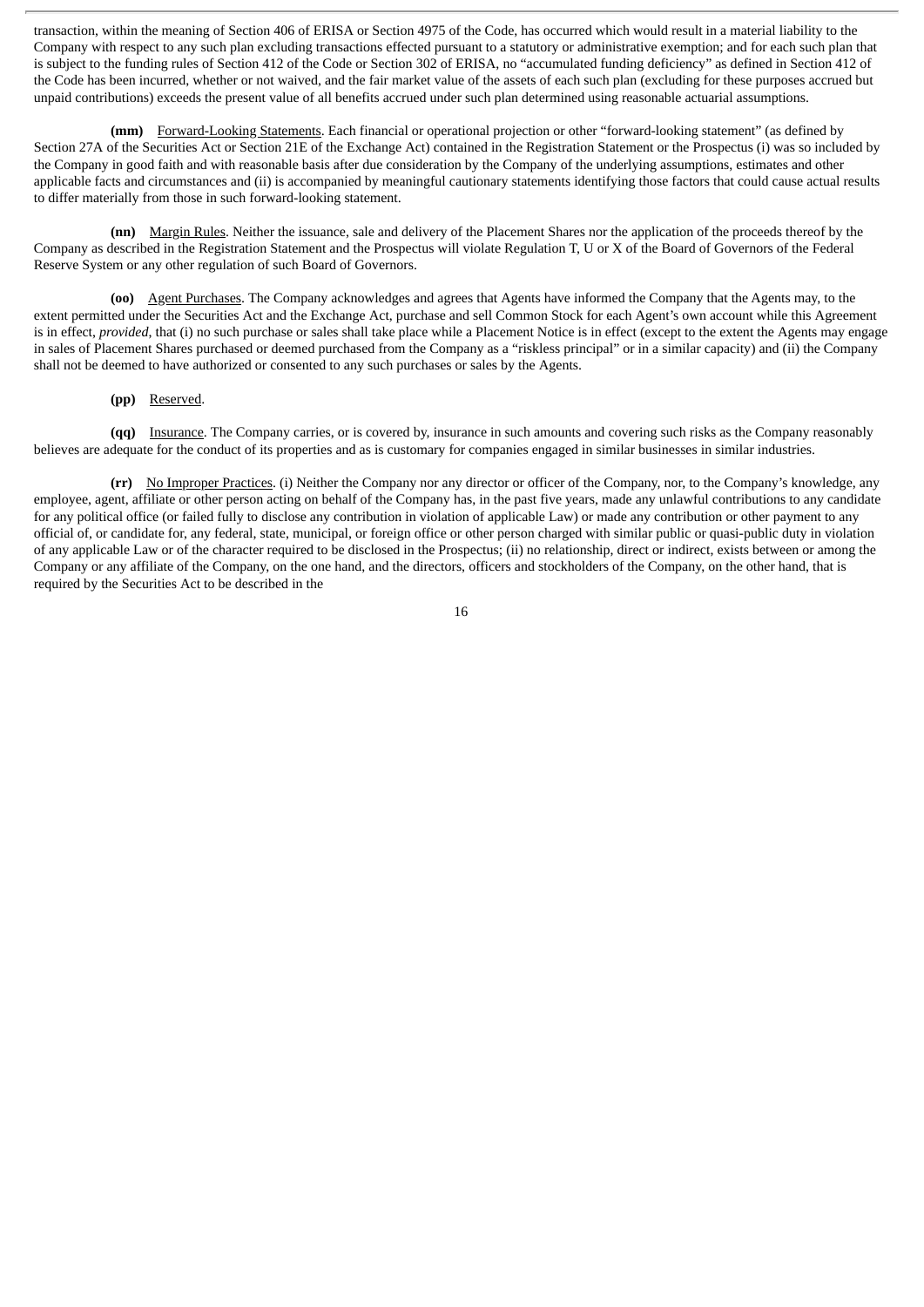Registration Statement and the Prospectus that is not so described; (iii) no relationship, direct or indirect, exists between or among the Company or any affiliate of the Company, on the one hand, and the directors, officers, or stockholders of the Company, on the other hand, that is required by the rules of FINRA to be described in the Registration Statement and the Prospectus that is not so described; (iv) except as described in the Registration Statement and the Prospectus, there are no material outstanding loans or advances or material guarantees of indebtedness by the Company to or for the benefit of any of its respective officers or directors or any of the members of the families of any of them; and (v) the Company has not offered, or caused any placement agent to offer, Common Stock to any person with the intent to influence unlawfully (A) a customer or supplier of the Company to alter the customer's or supplier's level or type of business with the Company or (B) a trade journalist or publication to write or publish favorable information about the Company or any of its products or services, and, (vi) neither the Company nor any director or officer of the Company, nor, to the Company's knowledge, any employee, agent, affiliate or other person acting on behalf of the Company has (A) violated or is in violation of any applicable provision of the U.S. Foreign Corrupt Practices Act of 1977, or any other applicable anti-bribery or anti-corruption Law (collectively, "**Anti-Corruption Laws**"), (B) promised, offered, provided, attempted to provide or authorized the provision of anything of value, directly or indirectly, to any person for the purpose of obtaining or retaining business, influencing any act or decision of the recipient or securing any improper advantage, or (C) made any payment of funds of the Company or received or retained any funds in violation of any Anti-Corruption Laws.

**(ss)** No Conflicts. Neither the execution of this Agreement, nor the issuance, offering or sale of the Placement Shares, nor the consummation of any of the transactions contemplated herein and therein, nor the compliance by the Company with the terms and provisions hereof and thereof will conflict with, or will result in a breach of, any of the terms and provisions of, or has constituted or will constitute a default under, or has resulted in or will result in the creation or imposition of any lien, charge or encumbrance upon any property or assets of the Company pursuant to the terms of any contract or other agreement to which the Company may be bound or to which any of the property or assets of the Company is subject, except (i) such conflicts, breaches or defaults as may have been waived and (ii) such conflicts, breaches and defaults that would not have a Material Adverse Effect; nor will such action result  $(x)$  in any violation of the provisions of the organizational or governing documents of the Company, or  $(y)$  in any material violation of the provisions of any statute or any order, rule or regulation applicable to the Company or of any Governmental Authority having jurisdiction over the Company.

# **(tt)** Sanctions.

(i) The Company represents that, neither the Company (the "**Entity**") nor any director or officer of the Entity, nor, to the Company's knowledge, any employee, agent, affiliate or representative of the Entity, is a government, individual, or entity (in this paragraph (uu), "**Person**") that is, or is owned or controlled by a Person that is:

(A) the subject of any sanctions administered or enforced by the U.S. Department of Treasury's Office of Foreign Assets Control ("**OFAC**"), the United Nations Security Council, the European Union, Her Majesty's Treasury, or other relevant sanctions authorities, including designation on OFAC's Specially Designated Nationals and Blocked Persons List or OFAC's Foreign Sanctions Evaders List (as amended, collectively, "**Sanctions**"), nor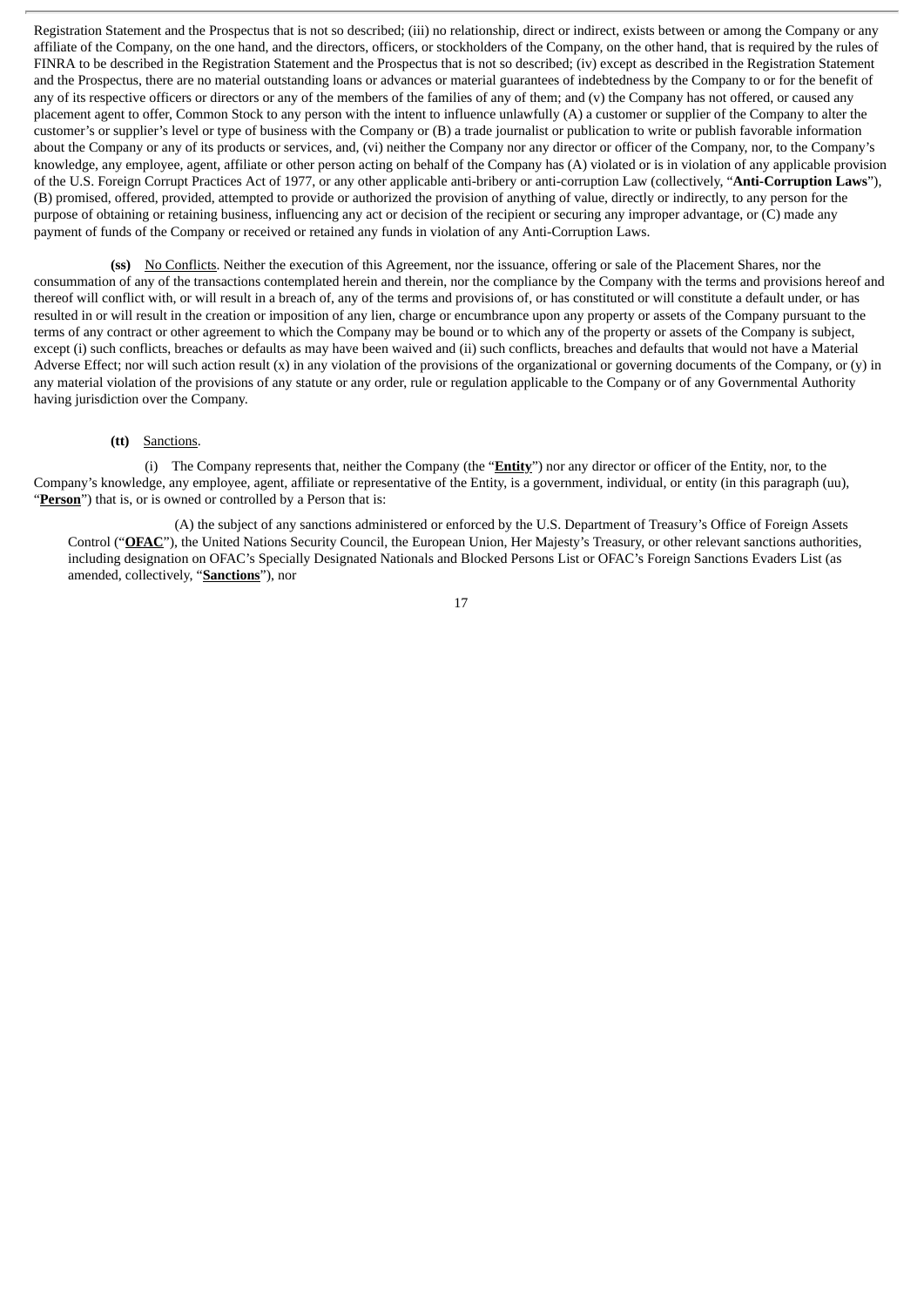(B) located, organized or resident in a country or territory that is the subject of Sanctions that broadly prohibit dealings with that country or territory (including Cuba, Iran, North Korea, Sudan, Syria and the Crimea Region of the Ukraine) (the "**Sanctioned Countries**").

(ii) The Entity represents and covenants that it will not, directly or indirectly, use the proceeds of the offering, or lend, contribute or otherwise make available such proceeds to any subsidiary, joint venture partner or other Person:

(A) to fund or facilitate any activities or business of or with any Person or in any country or territory that, at the time of such funding or facilitation, is the subject of Sanctions or is a Sanctioned Country; or

(B) in any other manner that will result in a violation of Sanctions by any Person (including any Person participating in the offering, whether as underwriter, advisor, investor or otherwise).

(iii) The Entity represents and covenants that, except as detailed in the Registration Statement and the Prospectus, for the past 5 years, it has not knowingly engaged in, is not now knowingly engaging in, and will not engage in, any dealings or transactions with any Person, or in any country or territory, that at the time of the dealing or transaction is or was the subject of Sanctions or is or was a Sanctioned Country.

**(uu)** Compliance with Laws. Except in each case as would not, individually or in the aggregate, reasonably be expected to have a Material Adverse Effect, the Company: (i) is and at all times has been in compliance with all statutes, rules, or regulations applicable to the ownership, testing, development, manufacture, packaging, processing, use, distribution, marketing, labeling, promotion, sale, offer for sale, storage, import, export or disposal of any product manufactured or distributed by the Company ("**Applicable Laws**"); (ii) has not received any FDA Form 483, written notice of adverse finding, warning letter, untitled letter or other correspondence or written notice from the FDA or any other Governmental Authority alleging or asserting noncompliance with any Applicable Laws or Permits; (iii) has not received written notice of any claim, action, suit, proceeding, hearing, enforcement, investigation, arbitration or other action from any Governmental Authority or third party alleging that any product operation or activity is in violation of any Applicable Laws and has no knowledge that any such Governmental Authority or third party has threatened any such claim, litigation, arbitration, action, suit, investigation or proceeding; and (iv) has not, either voluntarily or involuntarily, initiated, conducted, or issued or caused to be initiated, conducted or issued, any recall, market withdrawal or replacement, safety alert, post-sale warning, "dear healthcare provider" letter, or other notice or action relating to the alleged lack of safety or efficacy of any product or any alleged product defect or violation and, to the Company's knowledge, no third party has initiated, conducted or intends to initiate any such notice or action.

**(vv)** Statistical and Market-Related Data. All statistical, demographic and market-related data included in the Registration Statement or the Prospectus are based on or derived from sources that the Company believes to be reliable and accurate in all material respects or represent the Company's good faith estimates that are made on the basis of data derived from such sources.

**(ww)** Related-Party Transactions. There are no business relationships or related-party transactions involving the Company or any other person required to be described in the Registration Statement or the Prospectus that have not been described as required.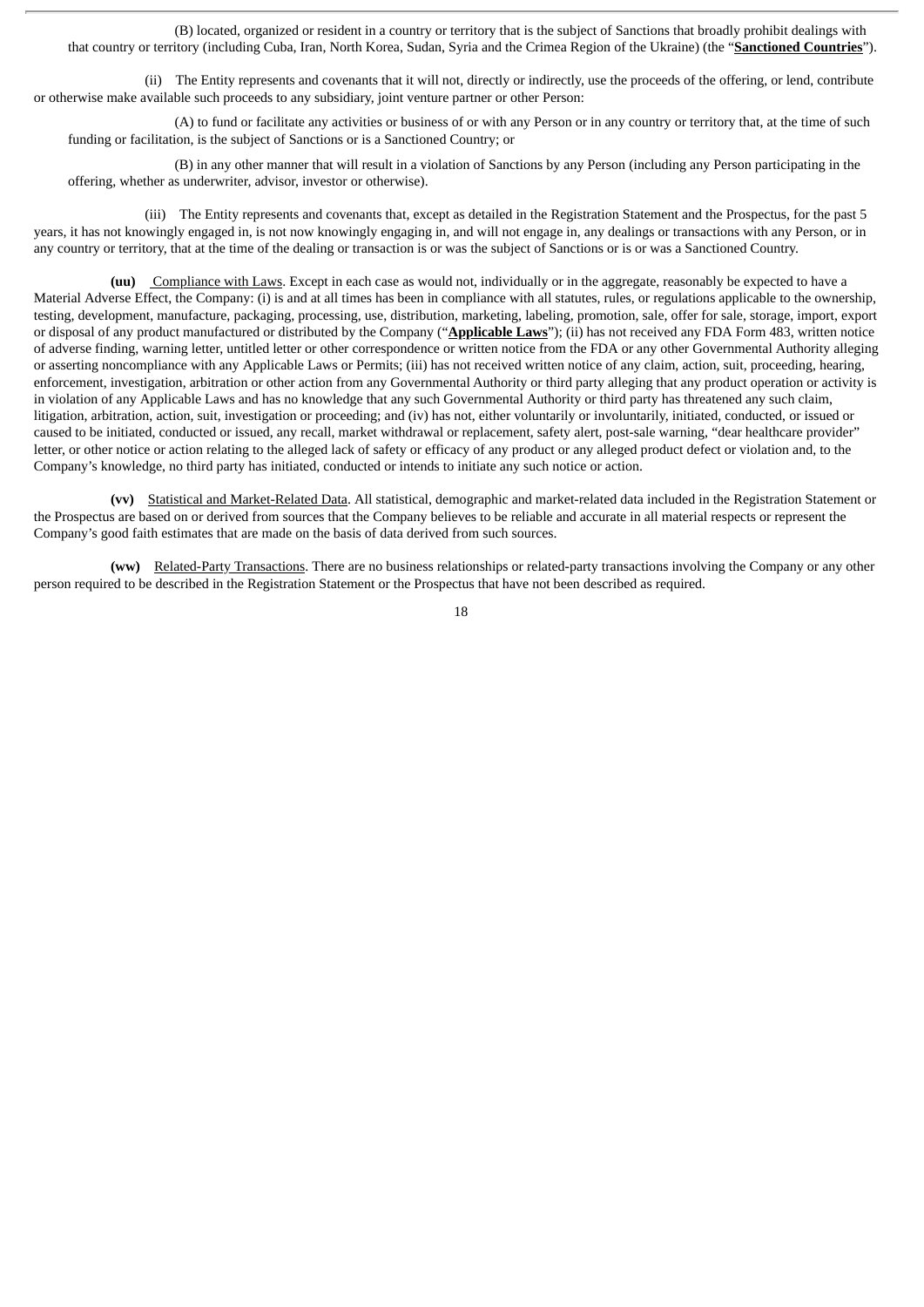**(xx)** FINRA Matters. All of the information provided to the Agents or to counsel for the Agents by the Company, and, to the Company's knowledge, by its counsel, its officers and directors and the holders of any securities (debt or equity) or options to acquire any securities of the Company in connection with the offering of the Placement Shares is true, complete, correct and compliant with FINRA's rules and any letters, filings or other supplemental information provided by the Company, and, to the Company's knowledge, by its counsel, its officers and directors and the holders of any securities (debt or equity) or options to acquire any securities of the Company in connection with the offering of the Placement Shares to FINRA pursuant to FINRA Rules is true, complete and correct.

**(yy)** No Rights to Purchase Preferred Stock. The issuance and sale of the Placement Shares as contemplated hereby will not cause any holder of any shares of capital stock, securities convertible into or exchangeable or exercisable for capital stock or options, warrants or other rights to purchase capital stock or any other securities of the Company to have any right to acquire any shares of preferred stock of the Company.

**(zz)** No Contract Terminations. The Company has not sent or received any communication regarding termination of, or intent not to renew, any of the contracts or agreements referred to or described in the Registration Statement or the Prospectus, and no such termination or non-renewal has been threatened by the Company or, to the Company's knowledge, any other party to any such contract or agreement, which threat of termination or non-renewal has not been rescinded as of the date hereof.

**(aaa)** Cyber Security. (i) Except as may be included or incorporated by reference in the Registration Statement and the Prospectus, (x) to the Company's knowledge, there has been no security breach or other compromise of any of the Company's information technology and computer systems, networks, hardware, software, data (including the data of its employees, suppliers, vendors and any third party data maintained by or on behalf of them), equipment or technology (collectively, "**IT Systems and Data**") and (y) the Company has not been notified in writing of any material security breach or other material compromise to its IT Systems and Data; (ii) the Company is presently in compliance with applicable Laws relating to the privacy and security of IT Systems and Data and to the protection of such IT Systems and Data from unauthorized use, access, misappropriation or modification, except as would not, in the case of either clause (i) or (ii), individually or in the aggregate, result in a Material Adverse Effect; and (iii) the Company has implemented commercially reasonable backup and disaster recovery technology.

**(bbb)** Compliance with Data Privacy Laws. Except as would not, individually or in the aggregate, result in a Material Adverse Effect, (i) the Company and its subsidiaries are, and have been, in compliance with applicable state and federal data privacy and security laws and regulations, including to the extent applicable, the Health Insurance Portability and Accountability Act of 1996, as amended, the California Consumer Privacy Act, and the European Union General Data Protection Regulation (EU 2016/679) (collectively, the "**Privacy Laws**"); (ii) to the extent required by the Privacy Laws, the Company has in place, complies with, and takes appropriate steps to ensure compliance in all material respects with their policies and procedures relating to data privacy and security and the collection, storage, use, processing, disclosure, handling, and analysis of Personal Data and Confidential Data (the "**Policies**"); and (iii) the Company has made all disclosures to users or customers required by the Privacy Laws, and none of such disclosures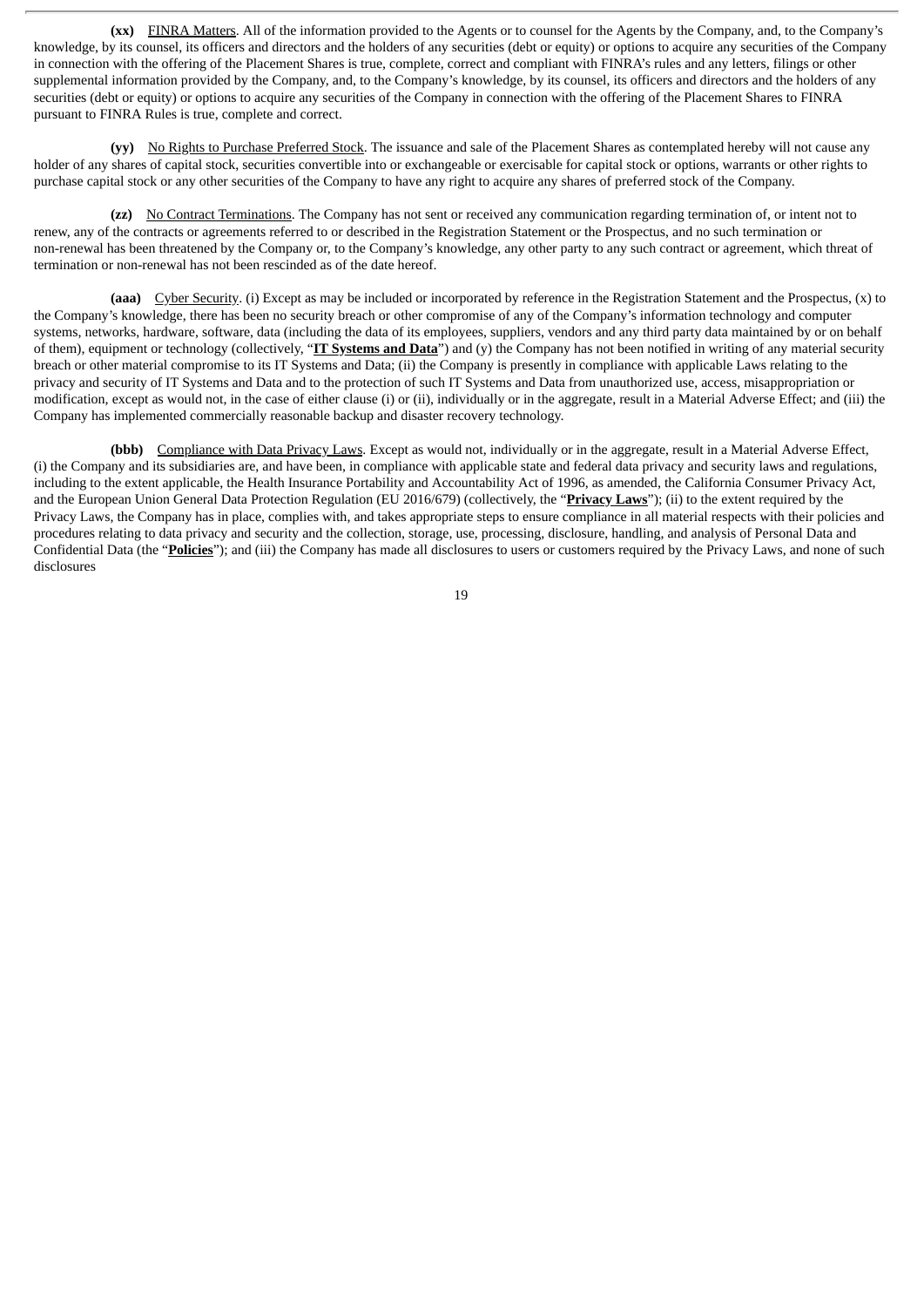made or contained in any Policy have, to the knowledge of the Company, been inaccurate or in violation of any applicable Privacy Laws. Neither the Company nor any subsidiary: (i) has received written notice of any actual or potential liability under or relating to, or actual or potential violation of, any of the Privacy Laws; (ii) is currently conducting or paying for, in whole or in part, any investigation, remediation, or other corrective action pursuant to any Privacy Law; or (iii) is a party to any order, decree, or agreement that imposes any obligation or liability by any regulatory or governmental authority under any Privacy Law.

Any certificate signed by an officer of the Company and delivered to the Agents or to counsel for the Agents pursuant to or in connection with this Agreement shall be deemed to be a representation and warranty by the Company, as applicable, to the Agents as to the matters set forth therein.

7. Covenants of the Company. The Company covenants and agrees with the Agents that:

(a) Registration Statement Amendments. After the date of this Agreement and during any period in which a Prospectus relating to any Placement Shares is required to be delivered by the Agents under the Securities Act (including in circumstances where such requirement may be satisfied pursuant to Rule 172 under the Securities Act or similar rule), (i) the Company will notify the Agents promptly of the time when any subsequent amendment to the Registration Statement, other than documents incorporated by reference, has been filed with the Commission and/or has become effective or any subsequent supplement to the Prospectus has been filed and of any request by the Commission for any amendment or supplement to the Registration Statement or Prospectus or for additional information, (ii) the Company will prepare and file with the Commission, promptly upon the Agents' request, any amendments or supplements to the Registration Statement or Prospectus that, in the Agents' reasonable opinion, may be necessary or advisable in connection with the distribution of the Placement Shares by the Agents (*provided*, *however*, that the failure of the Agents to make such request shall not relieve the Company of any obligation or liability hereunder, or affect the Agents' right to rely on the representations and warranties made by the Company in this Agreement and *provided*, *further*, that the only remedy the Agents shall have with respect to the failure to make such filing shall be to cease making sales under this Agreement until such amendment or supplement is filed); (iii) the Company will not file any amendment or supplement to the Registration Statement or Prospectus relating to the Placement Shares or a security convertible into the Placement Shares unless a copy thereof has been submitted to Agents within a reasonable period of time before the filing and the Agents have not objected thereto (*provided*, *however*, that the failure of the Agents to make such objection shall not relieve the Company of any obligation or liability hereunder, or affect the Agents' right to rely on the representations and warranties made by the Company in this Agreement and *provided*, *further*, that the only remedy the Agents shall have with respect to the failure by the Company to obtain such consent shall be to cease making sales under this Agreement) and the Company will furnish to the Agents at the time of filing thereof a copy of any document that upon filing is deemed to be incorporated by reference into the Registration Statement or Prospectus, except for those documents available via EDGAR; and (iv) the Company will cause each amendment or supplement to the Prospectus to be filed with the Commission as required pursuant to the applicable paragraph of Rule 424(b) of the Securities Act or, in the case of any document to be incorporated therein by reference, to be filed with the Commission as required pursuant to the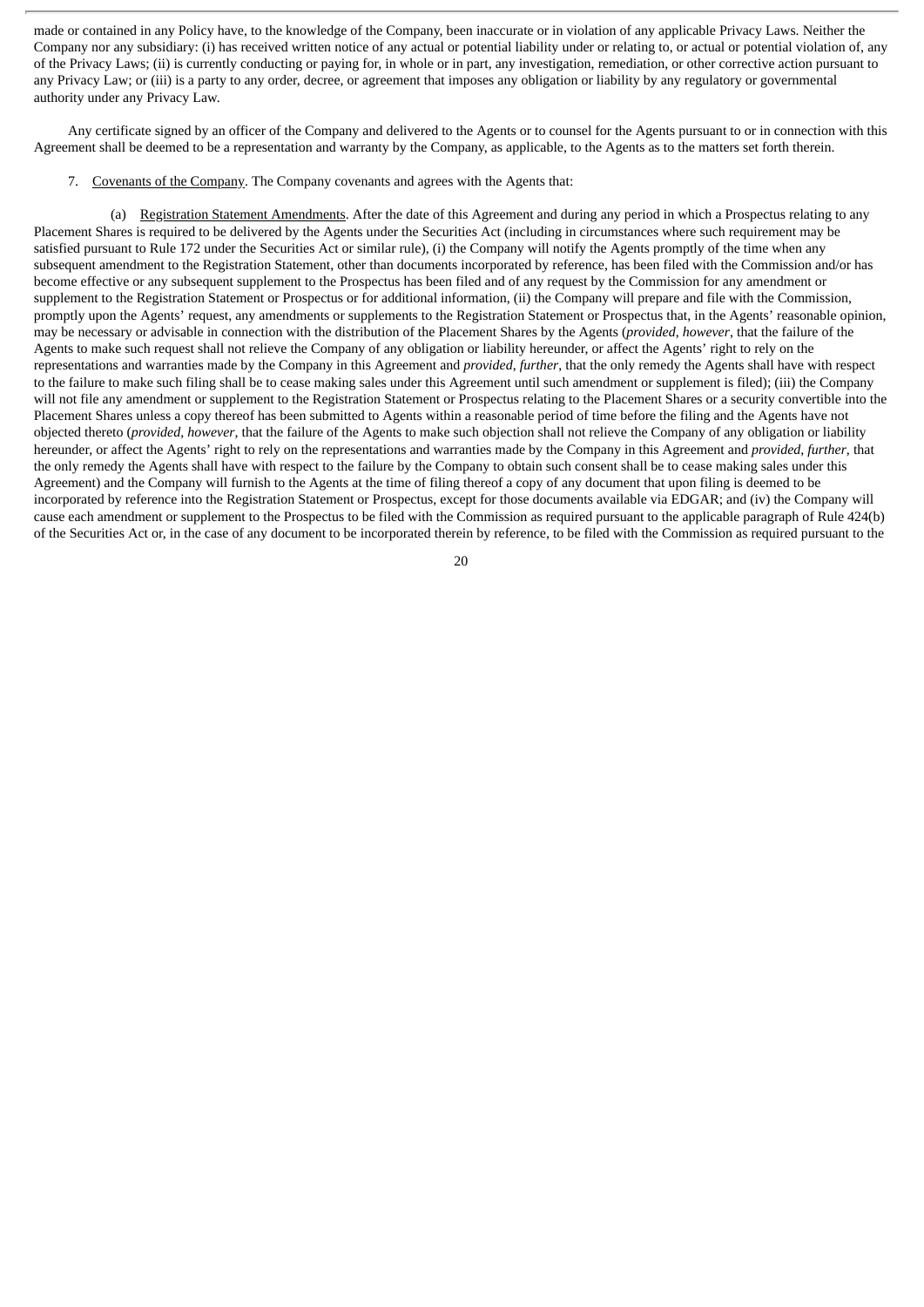Exchange Act, within the time period prescribed (the determination to file or not file any amendment or supplement with the Commission under this Section 7(a), based on the Company's reasonable opinion or reasonable objections, shall be made exclusively by the Company).

(b) Notice of Commission Stop Orders. The Company will advise the Agents, promptly after it receives notice or obtains knowledge thereof, of the issuance or threatened issuance by the Commission of any stop order suspending the effectiveness of the Registration Statement, of the suspension of the qualification of the Placement Shares for offering or sale in any jurisdiction, or of the initiation or threatening of any proceeding for any such purpose; and it will promptly use its commercially reasonable efforts to prevent the issuance of any stop order or to obtain its withdrawal if such a stop order should be issued. The Company will advise the Agents promptly after it receives any request by the Commission for any amendments to the Registration Statement or any amendment or supplements to the Prospectus or any Issuer Free Writing Prospectus or for additional information related to the offering of the Placement Shares or for additional information related to the Registration Statement, the Prospectus or any Issuer Free Writing Prospectus.

(c) Delivery of Prospectus; Subsequent Changes. During any period in which a Prospectus relating to the Placement Shares is required to be delivered by the Agents under the Securities Act with respect to the offer and sale of the Placement Shares, (including in circumstances where such requirement may be satisfied pursuant to Rule 172 under the Securities Act or similar rule), the Company will comply with all requirements imposed upon it by the Securities Act, as from time to time in force, and to file on or before their respective due dates all reports and any definitive proxy or information statements required to be filed by the Company with the Commission pursuant to Sections 13(a), 13(c), 14, 15(d) or any other provision of or under the Exchange Act. If the Company has omitted any information from the Registration Statement pursuant to Rule 430B under the Securities Act, it will use its best efforts to comply with the provisions of and make all requisite filings with the Commission pursuant to said Rule 430B and to notify the Agents promptly of all such filings. If during such period any event occurs as a result of which the Prospectus as then amended or supplemented would include an untrue statement of a material fact or omit to state a material fact necessary to make the statements therein, in the light of the circumstances then existing, not misleading, or if during such period it is necessary to amend or supplement the Registration Statement or Prospectus to comply with the Securities Act, the Company will promptly notify the Agents to suspend the offering of Placement Shares during such period and the Company will promptly amend or supplement the Registration Statement or Prospectus (at the expense of the Company) so as to correct such statement or omission or effect such compliance.

(d) Listing of Placement Shares. Prior to the date of the first Placement Notice, the Company will use its reasonable best efforts to cause the Placement Shares to be listed on the Exchange.

(e) Delivery of Registration Statement and Prospectus. The Company will furnish to the Agents and their counsel (at the expense of the Company) copies of the Registration Statement, the Prospectus (including all documents incorporated by reference therein) and all amendments and supplements to the Registration Statement or Prospectus that are filed with the Commission during any period in which a Prospectus relating to the Placement Shares is required to be delivered under the Securities Act (including all documents filed with the Commission during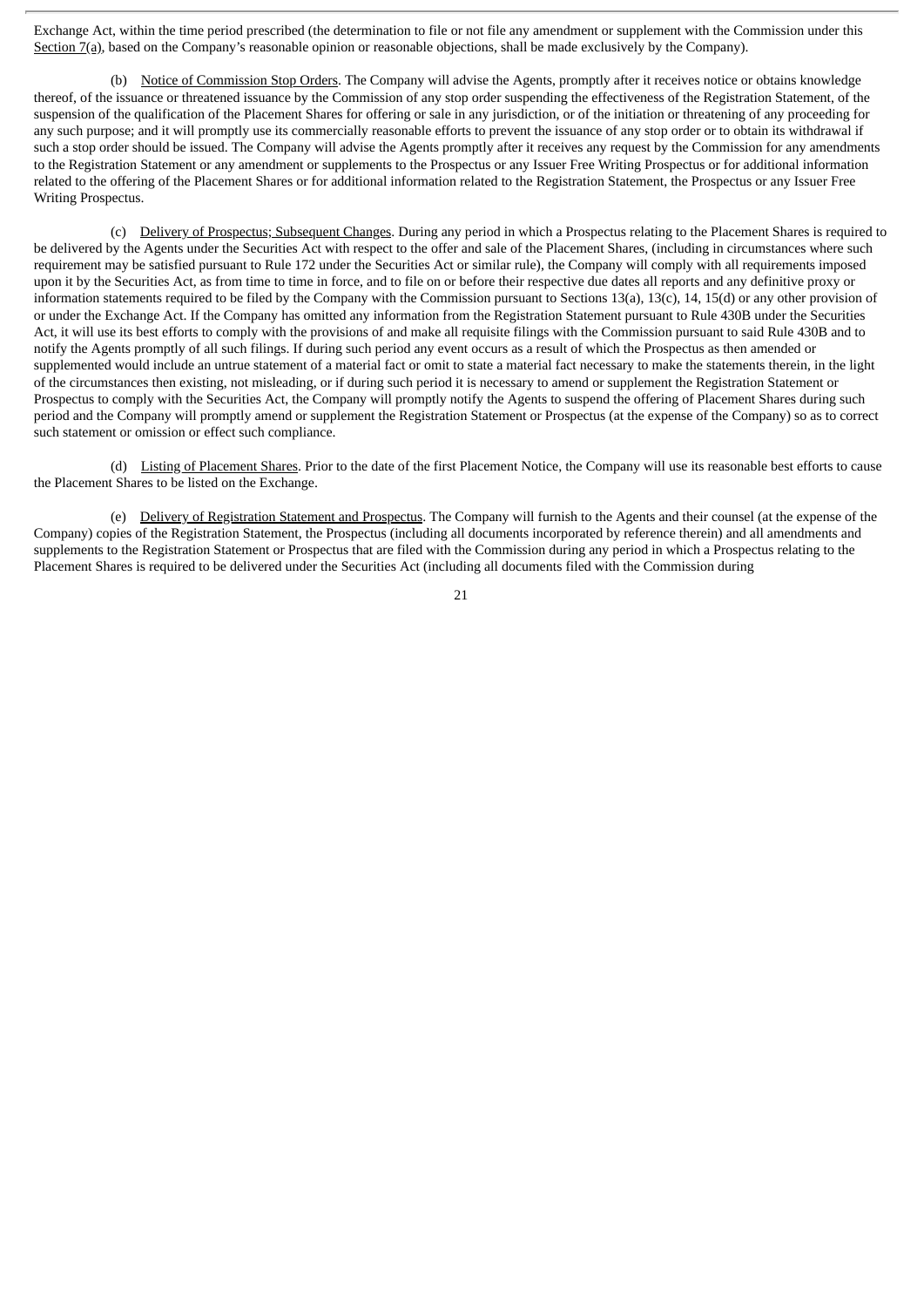such period that are deemed to be incorporated by reference therein), in each case as soon as reasonably practicable and in such quantities as the Agents may from time to time reasonably request and, at the Agents' request, will also furnish copies of the Prospectus to each exchange or market on which sales of the Placement Shares may be made; *provided*, *however*, that the Company shall not be required to furnish any document (other than the Prospectus) to the Agents to the extent such document is available on EDGAR.

(f) Earning Statement. To the extent not available on EDGAR, the Company will make generally available to its security holders as soon as practicable, but in any event not later than 15 months after the end of the Company's current fiscal quarter, an earning statement covering a 12-month period that satisfies the provisions of Section 11(a) and Rule 158 of the Securities Act.

(g) Use of Proceeds. The Company will use the Net Proceeds as described in the Prospectus in the section entitled "Use of Proceeds."

(h) Notice of Other Sales. Without the prior written consent of the Agents, the Company will not, directly or indirectly, offer to sell, sell, contract to sell, grant any option to sell or otherwise dispose of any Common Stock (other than the Placement Shares offered pursuant to this Agreement) or securities convertible into or exchangeable for Common Stock, warrants or any rights to purchase or acquire, Common Stock during the period beginning on the third (3rd) Trading Day immediately prior to the date on which any Placement Notice is delivered to Agents hereunder and ending on the third (3rd) Trading Day immediately following the final Settlement Date with respect to Placement Shares sold pursuant to such Placement Notice (or, if the Placement Notice has been terminated or suspended prior to the sale of all Placement Shares covered by a Placement Notice, the date of such suspension or termination); and will not directly or indirectly in any other "at the market" or continuous equity transaction offer to sell, sell, contract to sell, grant any option to sell or otherwise dispose of any Common Stock (other than the Placement Shares offered pursuant to this Agreement) or securities convertible into or exchangeable for Common Stock, warrants or any rights to purchase or acquire, Common Stock prior to the sixtieth (60th) day immediately following the termination of this Agreement; *provided*, *however*, that such restrictions will not be required in connection with the Company's issuance or sale of (i) Common Stock, options to purchase Common Stock, restricted stock units or Common Stock issuable upon the exercise of options or the vesting and settlement of restricted stock units, pursuant to any employee or director stock option or benefits plan, stock ownership plan or dividend reinvestment plan (but not Common Stock subject to a waiver to exceed plan limits in its dividend reinvestment plan) of the Company whether now in effect or hereafter implemented, (ii) inducement equity awards or shares issuable pursuant to inducement equity awards, (iii) Common Stock issuable upon conversion of securities or the exercise of warrants, options or other rights in effect or outstanding, and disclosed in filings by the Company available on EDGAR or otherwise in writing to the Agents, (iv) Common Stock or securities convertible into or exchangeable for Common Stock in privately negotiated transactions to vendors, customers, strategic partners or potential strategic partners conducted in a manner so as not to be integrated with the offering of Common Stock hereby, and (v) Common Stock or securities convertible into or exchangeable for shares of Common Stock as consideration for mergers, acquisitions, other business combinations or strategic alliances occurring after the date of this Agreement which are not issued for capital raising purposes.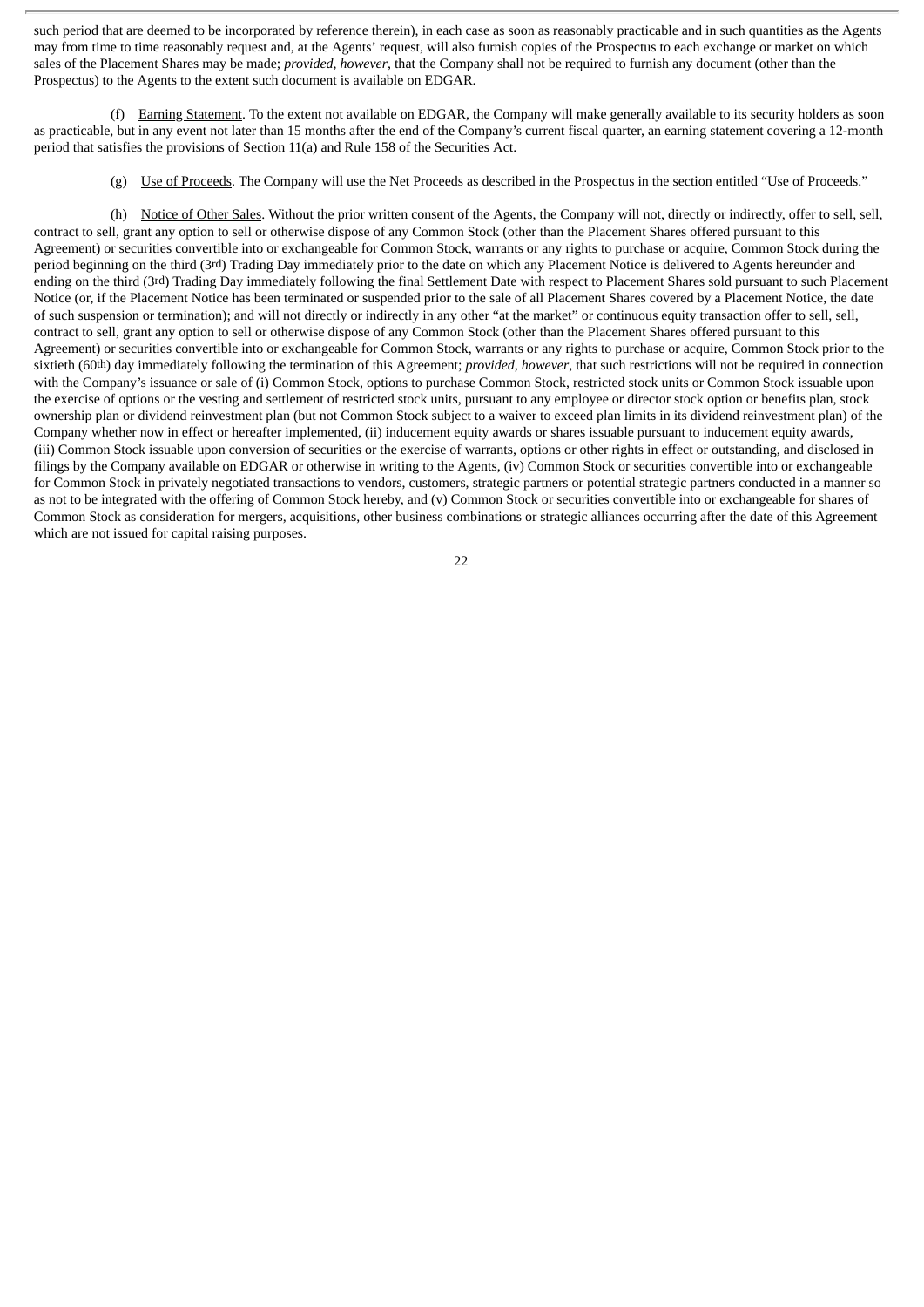(i) Change of Circumstances. The Company will, at any time during the pendency of a Placement Notice advise the Agents promptly after it shall have received notice or obtained knowledge thereof, of any information or fact that would alter or affect in any material respect any opinion, certificate, letter or other document required to be provided to the Agents pursuant to this Agreement.

(j) Due Diligence Cooperation. The Company will cooperate with any reasonable due diligence review conducted by the Agents or their representatives in connection with the transactions contemplated hereby, including, without limitation, providing information and making available documents and senior corporate officers, during regular business hours and at the Company's principal offices, as the Agents may reasonably request.

(k) Required Filings Relating to Placement of Placement Shares. The Company agrees that on such dates as the Securities Act shall require, the Company will (i) file a prospectus supplement with the Commission under the applicable paragraph of Rule 424(b) under the Securities Act (each and every filing date under Rule 424(b), a "**Filing Date**"), which prospectus supplement will set forth, within the relevant period, the amount of Placement Shares sold through the Agents, the Net Proceeds to the Company and the compensation payable by the Company to the Agents with respect to such Placement Shares, and (ii) deliver such number of copies of each such prospectus supplement to each exchange or market on which such sales were effected as may be required by the rules or regulations of such exchange or market.

(l) Representation Dates; Certificate. (1) On or prior to the date of the first Placement Notice and (2) each time the Company:

(i) files the Prospectus relating to the Placement Shares or amends or supplements (other than a prospectus supplement relating solely to an offering of securities other than the Placement Shares) the Registration Statement or the Prospectus relating to the Placement Shares by means of a post-effective amendment, sticker, or supplement but not by means of incorporation of documents by reference into the Registration Statement or the Prospectus relating to the Placement Shares;

(ii) files an annual report on Form 10-K under the Exchange Act (including any Form 10-K/A containing amended financial information or a material amendment to the previously filed Form 10-K);

(iii) files its quarterly reports on Form 10-Q under the Exchange Act; or

(iv) files a current report on Form 8-K containing amended financial information (other than information "furnished" pursuant to Items 2.02 or 7.01 of Form 8-K or to provide disclosure pursuant to Item 8.01 of Form 8-K relating to the reclassification of certain properties as discontinued operations in accordance with Statement of Financial Accounting Standards No. 144) under the Exchange Act (each date of filing of one or more of the documents referred to in clauses (i) through (iv) shall be a "**Representation Date**");

the Company shall furnish the Agents (but in the case of clause (iv) above only if the Agents reasonably determine that the information contained in such Form 8-K is material) with a certificate dated as of the Representation Date, in the form attached hereto as Exhibit A hereto,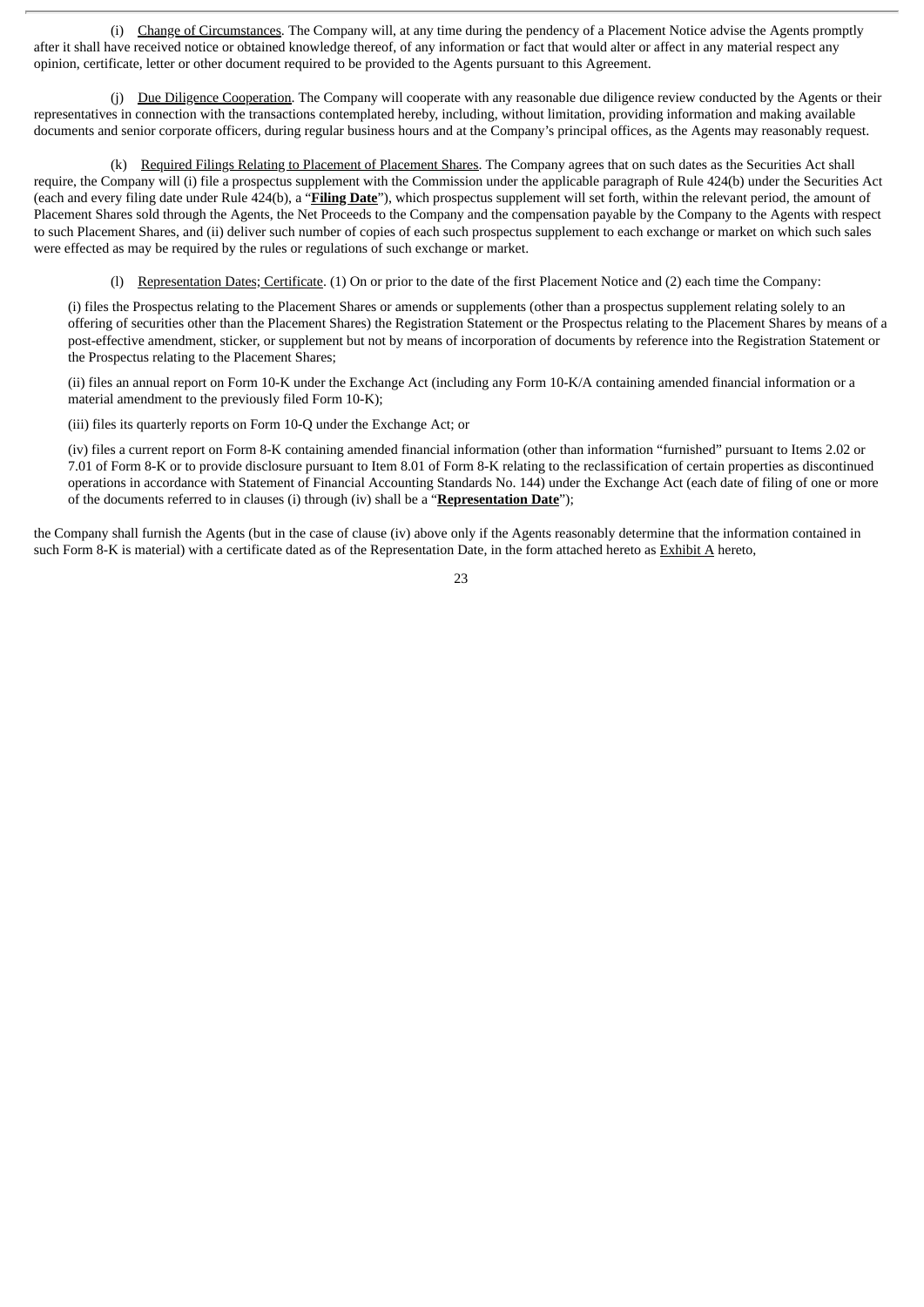modified, as necessary, to relate to the Registration Statement and the Prospectus as amended or supplemented. The requirement to provide a certificate under this Section 7(l) shall be waived for any Representation Date occurring at a time during which no Placement Notice is pending or a Suspension is in effect, which waiver shall continue until the earlier to occur of the date the Company delivers instructions for the sale of Placement Shares hereunder (which for such calendar quarter shall be considered a Representation Date) and the next occurring Representation Date. Notwithstanding the foregoing, if the Company subsequently decides to sell Placement Shares following a Representation Date when a Suspension was in effect and did not provide the Agents with a certificate under this Section 7(1), then before the Company delivers the instructions for the sale of Placement Shares or the Agents sell any Placement Shares pursuant to such instructions, the Company shall provide the Agents with a certificate in conformity with this Section 7(l) dated as of the date that the instructions for the sale of Placement Shares are issued.

(m) Legal Opinion. (1) On or prior to the date of the first Placement Notice and (2) within five (5) Trading Days of each Representation Date with respect to which the Company is obligated to deliver a certificate pursuant to Section 7(1) for which no waiver is applicable and excluding the date of this Agreement, the Company shall cause to be furnished to the Agents a written opinion of Latham & Watkins LLP ("**Company Counsel**"), or other counsel reasonably satisfactory to the Agents, in form and substance reasonably satisfactory to the Agents and their counsel, substantially similar to the form previously provided to the Agents and their counsel, modified, as necessary, to relate to the Registration Statement and the Prospectus as then amended or supplemented; *provided*, *however*, the Company shall be required to furnish to the Agents no more than one opinion hereunder per calendar quarter; *provided*, *further*, that in lieu of such opinions for subsequent periodic filings under the Exchange Act, counsel may furnish the Agents with a letter (a "**Reliance Letter**") to the effect that the Agents may rely on a prior opinion delivered under this Section 7(m) to the same extent as if it were dated the date of such letter (except that statements in such prior opinion shall be deemed to relate to the Registration Statement and the Prospectus as amended or supplemented as of the date of the Reliance Letter). Prior to the date of the first Placement Notice, the Company shall cause to be furnished to the Agents a written opinion of Mayer Brown LLP, as counsel for the Company with respect to intellectual property matters, in form and substance reasonably satisfactory to the Agents and their counsel.

(n) Comfort Letter. (1) On or prior to the date of the first Placement Notice and (2) within five (5) Trading Days of each Representation Date with respect to which the Company is obligated to deliver a certificate pursuant to Section 7(1) for which no waiver is applicable and excluding the date of this Agreement, the Company shall cause its independent registered public accounting firm to furnish the Agents a letter (the "**Comfort Letters**"), dated the date the Comfort Letter is delivered, which shall meet the requirements set forth in this Section 7(n); *provided*, that if requested by the Agents, the Company shall cause a Comfort Letter to be furnished to the Agents within ten (10) Trading Days of the date of occurrence of any material transaction or event, including the restatement of the Company's financial statements. The Comfort Letter from the Company's independent registered public accounting firm shall be in a form and substance reasonably satisfactory to the Agents, (i) confirming that they are an independent registered public accounting firm within the meaning of the Securities Act and the PCAOB, (ii) stating, as of such date, the conclusions and findings of such firm with respect to the financial information and other matters ordinarily covered by accountants' "comfort letters" to underwriters in connection with registered public offerings (the first such letter, the "**Initial Comfort Letter**") and (iii) updating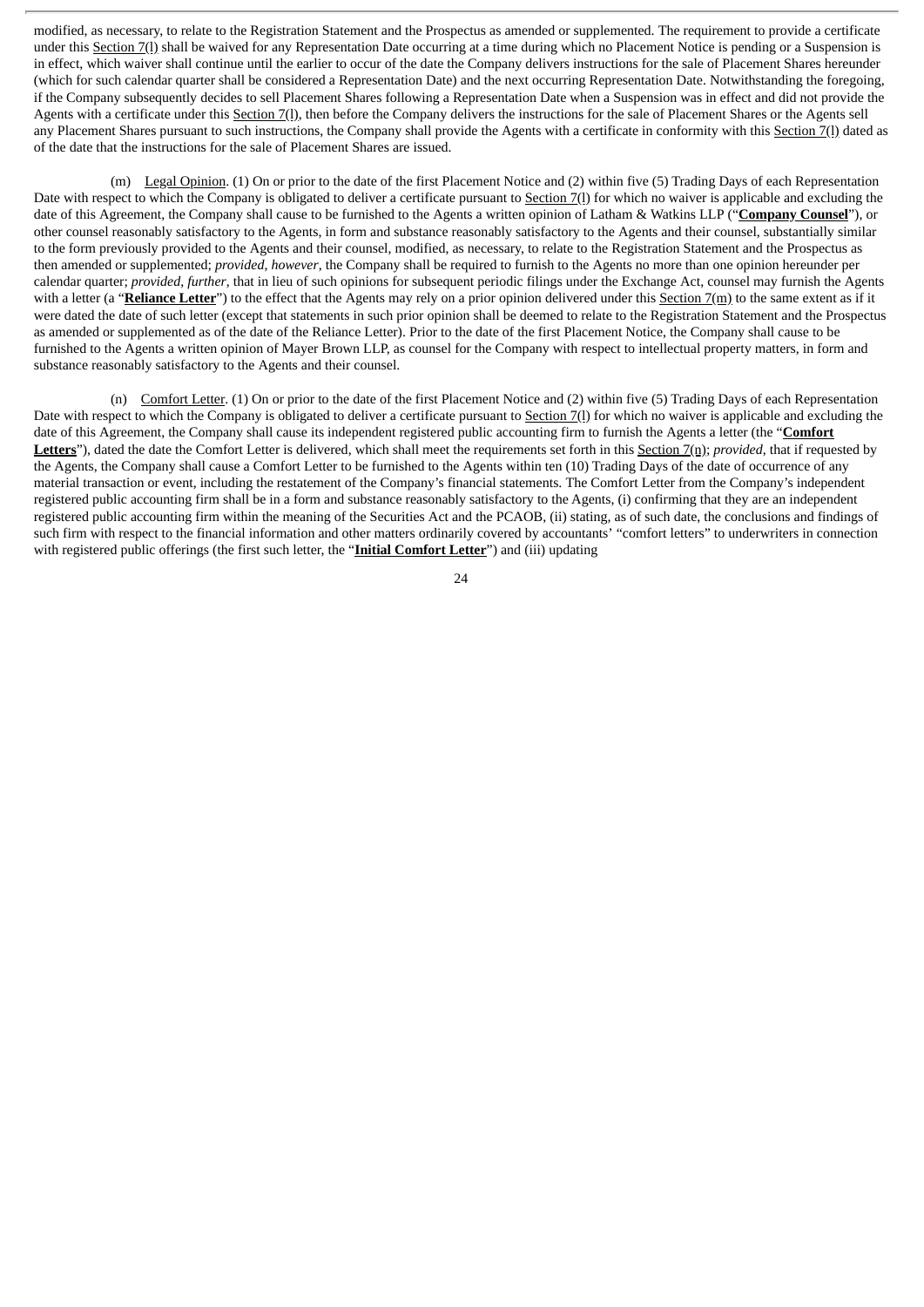the Initial Comfort Letter with any information that would have been included in the Initial Comfort Letter had it been given on such date and modified as necessary to relate to the Registration Statement and the Prospectus, as amended and supplemented to the date of such letter.

(o) Market Activities. The Company will not, directly or indirectly, (i) take any action designed to cause or result in, or that constitutes or might reasonably be expected to constitute, the stabilization or manipulation of the price of any security of the Company to facilitate the sale or resale of Common Stock or (ii) sell, bid for, or purchase Common Stock in violation of Regulation M, or pay anyone any compensation for soliciting purchases of the Placement Shares other than the Agents.

(p) Investment Company Act. The Company will conduct its affairs in such a manner so as to reasonably ensure that neither it nor any of its subsidiaries will be or become, at any time prior to the termination of this Agreement, required to register as an "investment company," as such term is defined in the Investment Company Act.

(q) No Offer to Sell. Other than an Issuer Free Writing Prospectus approved in advance by the Company and the Agents in their capacity as agents hereunder, neither the Agents nor the Company (including its agents and representatives, other than the Agents in their capacity as such) will make, use, prepare, authorize, approve or refer to any written communication (as defined in Rule 405 under the Securities Act), required to be filed with the Commission, that constitutes an offer to sell or solicitation of an offer to buy Placement Shares hereunder.

(r) Blue Sky and Other Qualifications*.* The Company will use its commercially reasonable efforts, in cooperation with the Agents, to qualify the Placement Shares for offering and sale, or to obtain an exemption for the Placement Shares to be offered and sold, under the applicable securities laws of such states and other jurisdictions (domestic or foreign) as the Agents may designate and to maintain such qualifications and exemptions in effect for so long as required for the distribution of the Placement Shares (but in no event for less than one year from the date of this Agreement); *provided*, *however*, that the Company shall not be obligated to file any general consent to service of process or to qualify as a foreign corporation or as a dealer in securities in any jurisdiction in which it is not so qualified or to subject itself to taxation in respect of doing business in any jurisdiction in which it is not otherwise so subject. In each jurisdiction in which the Placement Shares have been so qualified or exempt, the Company will file such statements and reports as may be required by the laws of such jurisdiction to continue such qualification or exemption, as the case may be, in effect for so long as required for the distribution of the Placement Shares (but in no event for less than one year from the date of this Agreement).

(s) Sarbanes-Oxley Act. The Company and the subsidiaries will maintain and keep accurate books and records reflecting their assets and maintain internal accounting controls in a manner designed to provide reasonable assurance regarding the reliability of financial reporting and the preparation of financial statements for external purposes in accordance with generally accepted accounting principles and including those policies and procedures that (i) pertain to the maintenance of records that in reasonable detail accurately and fairly reflect the transactions and dispositions of the assets of the Company, (ii) provide reasonable assurance that transactions are recorded as necessary to permit the preparation of the Company's consolidated financial statements in accordance with generally accepted accounting principles, (iii) that receipts and expenditures of the Company are being made only in accordance with management's and the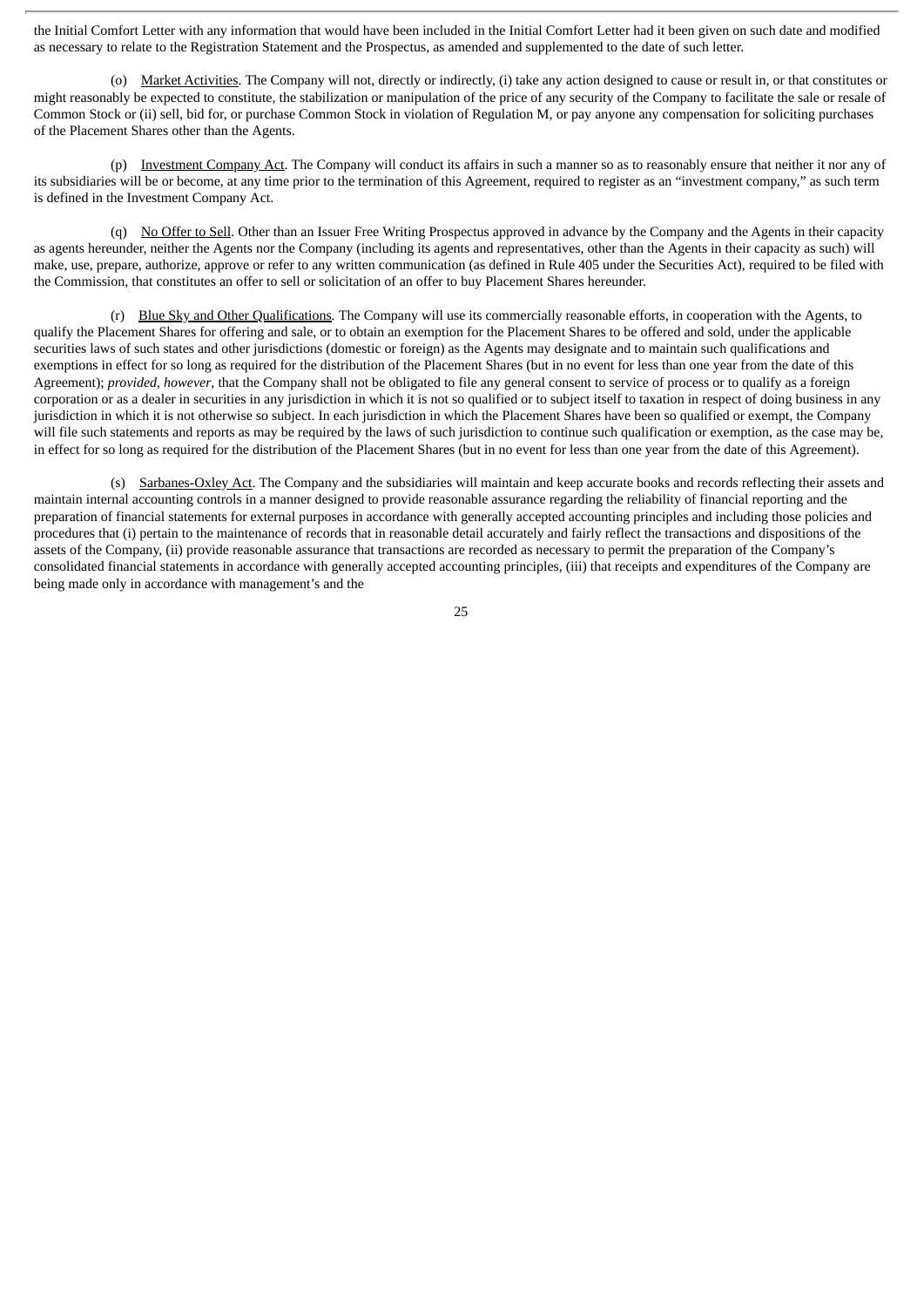Company's directors' authorization, and (iv) provide reasonable assurance regarding prevention or timely detection of unauthorized acquisition, use or disposition of the Company's assets that could have a material effect on its financial statements. The Company and the subsidiaries will maintain such controls and other procedures, including, without limitation, those required by Sections 302 and 906 of the Sarbanes-Oxley Act, and the applicable regulations thereunder that are designed to ensure that information required to be disclosed by the Company in the reports that it files or submits under the Exchange Act is recorded, processed, summarized and reported, within the time periods specified in the Commission's rules and forms, including, without limitation, controls and procedures designed to ensure that information required to be disclosed by the Company in the reports that it files or submits under the Exchange Act is accumulated and communicated to the Company's management, including its principal executive officer and principal financial officer, or persons performing similar functions, as appropriate to allow timely decisions regarding required disclosure and to ensure that material information relating to the Company or the subsidiaries is made known to them by others within those entities, particularly during the period in which such periodic reports are being prepared.

(t) Secretary's Certificate; Further Documentation. On or prior to the date of the first Placement Notice, the Company shall deliver to the Agents a certificate of the Secretary of the Company and attested to by an executive officer of the Company, dated as of such date, certifying as to (i) the Certificate of Incorporation of the Company, (ii) the By-laws of the Company, (iii) the resolutions of the Board of Directors of the Company authorizing the execution, delivery and performance of this Agreement and the issuance of the Placement Shares and (iv) the incumbency of the officers duly authorized to execute this Agreement and the other documents contemplated by this Agreement. Within five (5) Trading Days of each Representation Date, the Company shall have furnished to the Agents such further information, certificates and documents as the Agents may reasonably request.

8. Payment of Expenses. The Company will pay all expenses incident to the performance of its obligations under this Agreement, including (i) the preparation and filing of the Registration Statement, including any fees required by the Commission, and the printing or electronic delivery of the Prospectus as originally filed and of each amendment and supplement thereto, in such number as the Agents shall deem necessary, (ii) the printing and delivery to the Agents of this Agreement and such other documents as may be required in connection with the offering, purchase, sale, issuance or delivery of the Placement Shares, (iii) the preparation, issuance and delivery of the certificates, if any, for the Placement Shares to the Agents, including any stock or other transfer taxes and any capital duties, stamp duties or other duties or taxes payable upon the sale, issuance or delivery of the Placement Shares to the Agents, (iv) the fees and disbursements of the counsel, accountants and other advisors to the Company, (v) the reasonable and documented fees and expenses of the Agents including but not limited to the reasonable and documented fees and expenses of the counsel to the Agents, payable upon the execution of this Agreement, in an aggregate amount not to exceed \$75,000 in connection with the execution of this Agreement to both Agents collectively, and \$25,000 for each program "refresh" executed pursuant to this Agreement, (vi) the qualification or exemption of the Placement Shares under state securities laws in accordance with the provisions of Section 7(r) hereof, including filing fees, but excluding fees of the Agents' counsel, (vii) the printing and delivery to the Agents of copies of any Permitted Issuer Free Writing Prospectus and the Prospectus and any amendments or supplements thereto in such number as the Agents shall deem necessary, (viii) the preparation,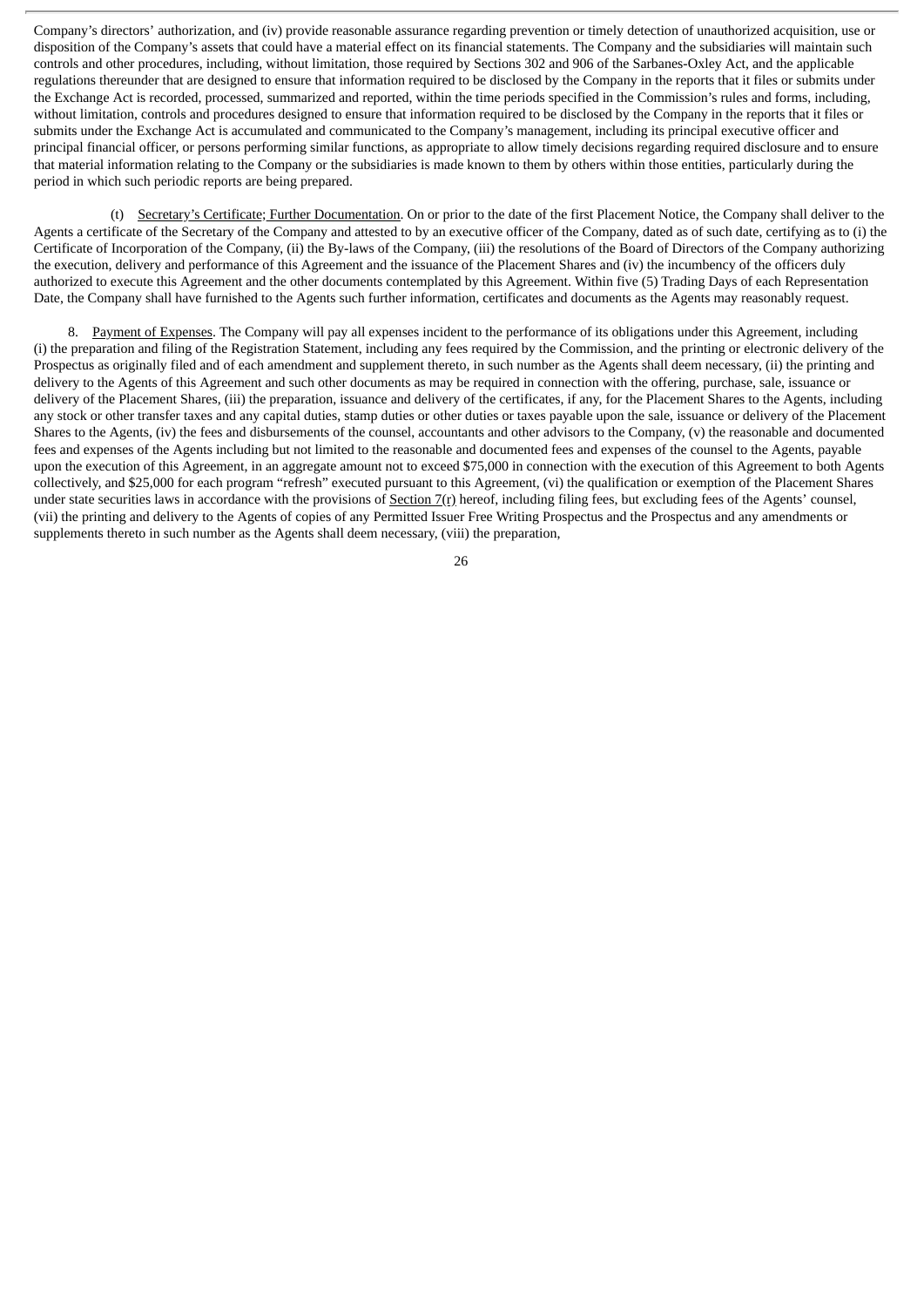printing and delivery to the Agents of copies of the blue sky survey, (ix) the fees and expenses of the transfer agent and registrar for the Common Stock, (x) the filing and other fees incident to determining compliance of sales of the Placement Shares with FINRA's rules and any review by FINRA of the terms of the sale of the Placement Shares including the reasonable and documented fees of the Agents' counsel (subject to the cap, set forth in clause (v) above), and (xi) the fees and expenses incurred in connection with the listing of the Placement Shares on the Exchange.

9. Conditions to Agents' Obligations. The obligations of the Agents hereunder with respect to a Placement will be subject to the continuing accuracy and completeness of the representations and warranties made by the Company herein, to the due performance by the Company of its obligations hereunder, to the completion by the Agents of a due diligence review satisfactory to it in their reasonable judgment, and to the continuing satisfaction (or waiver by the Agents in their sole discretion) of the following additional conditions:

(a) Registration Statement Effective. The Registration Statement shall have become effective and shall be available for the (i) resale of all Placement Shares issued to the Agents and not yet sold by the Agents and (ii) sale of all Placement Shares contemplated to be issued by any Placement Notice.

(b) No Material Notices. None of the following events shall have occurred and be continuing: (i) receipt by the Company of any request for additional information from the Commission or any other federal or state Governmental Authority during the period of effectiveness of the Registration Statement, the response to which would require any post-effective amendments or supplements to the Registration Statement or the Prospectus; (ii) the issuance by the Commission or any other federal or state Governmental Authority of any stop order suspending the effectiveness of the Registration Statement or the initiation of any proceedings for that purpose; (iii) receipt by the Company of any notification with respect to the suspension of the qualification or exemption from qualification of any of the Placement Shares for sale in any jurisdiction or the initiation or threatening of any proceeding for such purpose; or (iv) the occurrence of any event that makes any material statement made in the Registration Statement or the Prospectus or any material document incorporated or deemed to be incorporated therein by reference untrue in any material respect or that requires the making of any changes in the Registration Statement, the Prospectus or material documents incorporated so that, in the case of the Registration Statement, it will not contain an untrue statement of a material fact or omit to state any material fact required to be stated therein or necessary to make the statements therein not misleading and, that in the case of the Prospectus, it will not contain an untrue statement of a material fact or omit to state any material fact required to be stated therein or necessary to make the statements therein, in the light of the circumstances under which they were made, not misleading.

(c) No Misstatement or Material Omission. Agents shall not have advised the Company that the Registration Statement or Prospectus, or any amendment or supplement thereto, contains an untrue statement of fact that in the Agents' reasonable opinion is material, or omits to state a fact that in the Agents' reasonable opinion is material and is required to be stated therein or is necessary to make the statements therein not misleading.

(d) Material Changes. Except as contemplated in the Prospectus, or disclosed in the Company's reports filed with the Commission, there shall not have been any material adverse change in the authorized capital stock of the Company or any Material Adverse Effect or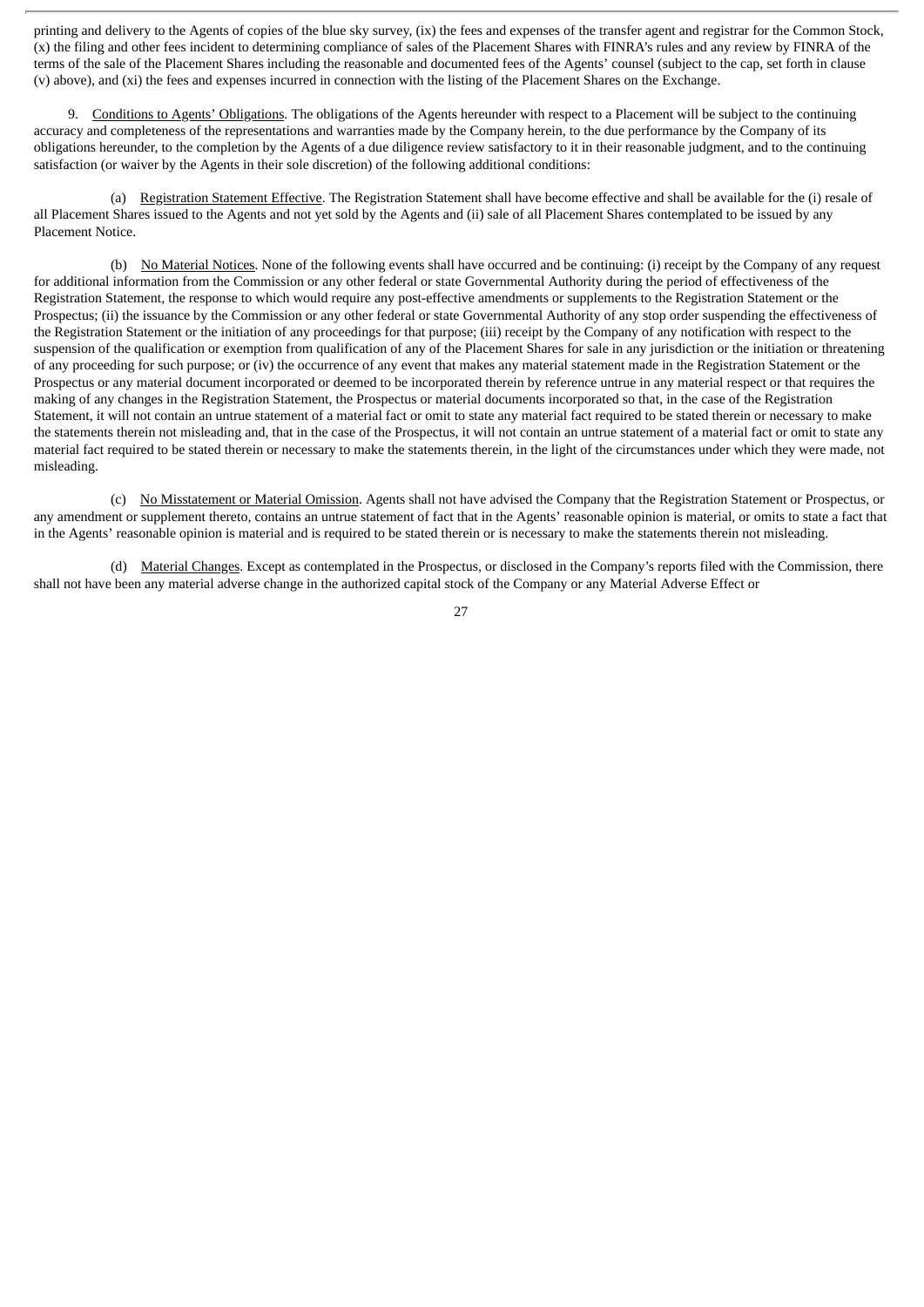any development that would cause a Material Adverse Effect, or a downgrading in or withdrawal of the rating assigned to any of the Company's securities (other than asset backed securities) by any rating organization or a public announcement by any rating organization that it has under surveillance or review its rating of any of the Company's securities (other than asset backed securities), the effect of which, in the case of any such action by a rating organization described above, in the reasonable judgment of the Agents (without relieving the Company of any obligation or liability it may otherwise have), is so material as to make it impracticable or inadvisable to proceed with the offering of the Placement Shares on the terms and in the manner contemplated in the Prospectus.

(e) Legal Opinions. The Agents shall have received the opinions of Company Counsel required to be delivered pursuant to Section  $7(m)$ on or before the date on which such delivery of such opinions is required pursuant to Section 7(m).

(f) Comfort Letter. The Agents shall have received the Comfort Letter required to be delivered pursuant to Section 7(n) on or before the date on which such delivery of such Comfort Letter is required pursuant to Section 7(n).

(g) Representation Certificate. The Agents shall have received the certificate required to be delivered pursuant to Section 7(l) on or before the date on which delivery of such certificate is required pursuant to Section 7(l).

(h) No Suspension. Trading in the Common Stock shall not have been suspended on the Exchange and the Common Stock shall not have been delisted from the Exchange.

(i) Other Materials. On each date on which the Company is required to deliver a certificate pursuant to Section 7(l), the Company shall have furnished to the Agents such appropriate further information, opinions, certificates, letters and other documents as the Agents may reasonably request. All such opinions, certificates, letters and other documents will be in compliance with the provisions hereof.

(j) Securities Act Filings Made. All filings with the Commission required by Rule 424 under the Securities Act to have been filed prior to the issuance of any Placement Notice hereunder shall have been made within the applicable time period prescribed for such filing by Rule 424.

(k) Approval for Listing. The Placement Shares shall either have been (i) approved for listing on the Exchange, subject only to notice of issuance, or (ii) the Company shall have filed an application for listing of the Placement Shares on the Exchange at, or prior to, the issuance of any Placement Notice and the Exchange shall have reviewed such application and not provided any objections thereto.

(l) FINRA. If applicable, FINRA shall have raised no objection to the terms of this offering and the amount of compensation allowable or payable to the Agents as described in the Prospectus.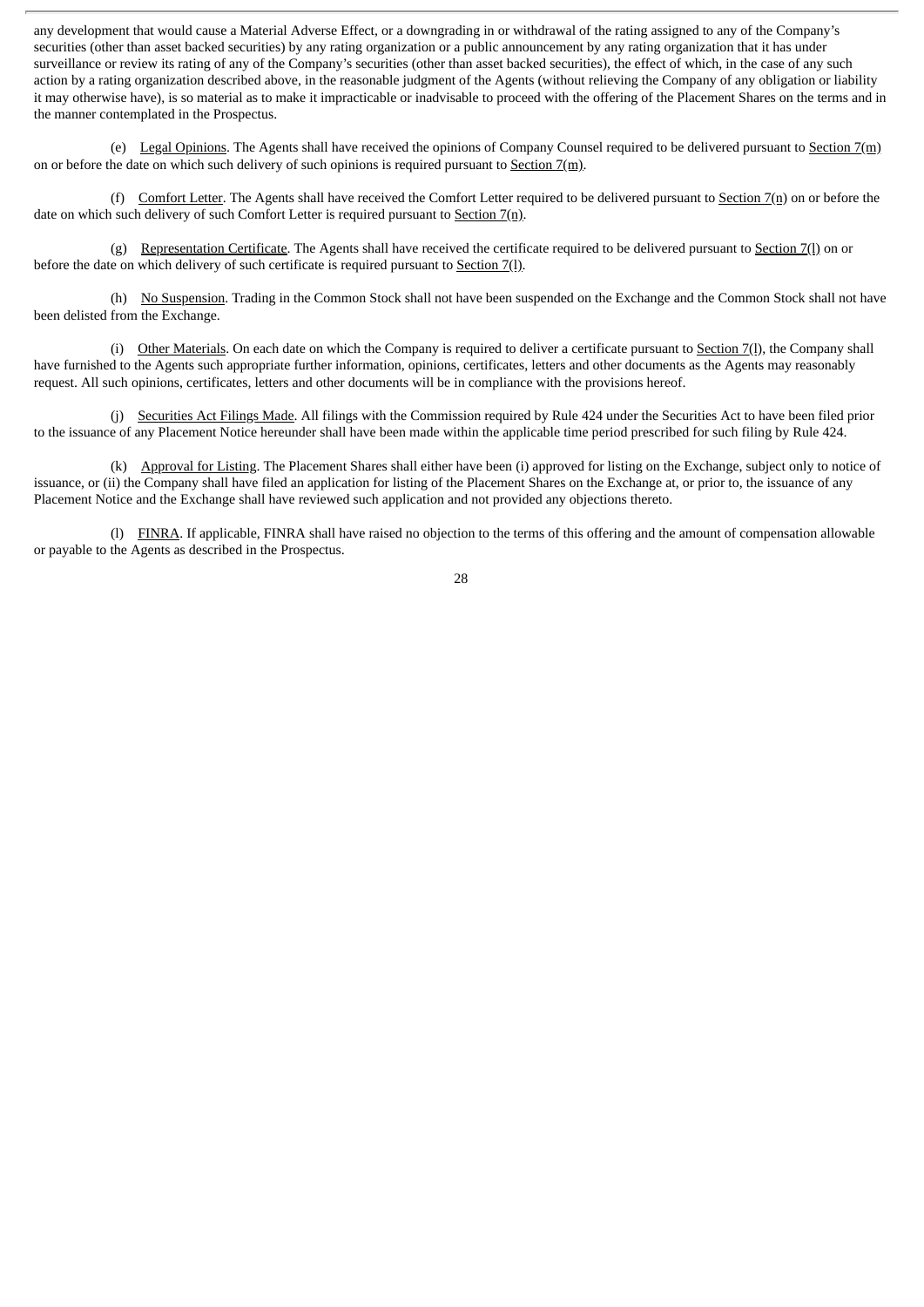(m) No Termination Event. There shall not have occurred any event that would permit the Agents to terminate this Agreement pursuant to Section 12(a).

## 10. Indemnification and Contribution.

(a) Company Indemnification. The Company agrees to indemnify and hold harmless the Agents, their affiliates and their affiliates' respective partners, members, directors, officers, employees and agents and each person, if any, who controls the applicable Agent or any affiliate within the meaning of Section 15 of the Securities Act or Section 20 of the Exchange Act as follows:

(i) against any and all loss, liability, claim, damage and expense whatsoever, as incurred, joint or several, arising out of or based upon any untrue statement or alleged untrue statement of a material fact contained in the Registration Statement (or any amendment thereto), or the omission or alleged omission therefrom of a material fact required to be stated therein or necessary to make the statements therein not misleading, or arising out of any untrue statement or alleged untrue statement of a material fact included in any related Issuer Free Writing Prospectus or the Prospectus (or any amendment or supplement thereto), or the omission or alleged omission therefrom of a material fact necessary in order to make the statements therein, in the light of the circumstances under which they were made, not misleading;

(ii) against any and all loss, liability, claim, damage and expense whatsoever, as incurred, joint or several, to the extent of the aggregate amount paid in settlement of any litigation, or any investigation or proceeding by any Governmental Authority, commenced or threatened, or of any claim whatsoever based upon any such untrue statement or omission, or any such alleged untrue statement or omission; *provided* that (subject to Section 10(d) below) any such settlement is effected with the written consent of the Company, which consent shall not unreasonably be delayed or withheld; and

(iii) against any and all expense whatsoever, as incurred (including the reasonable and documented fees and disbursements of counsel), reasonably incurred in investigating, preparing or defending against any litigation, or any investigation or proceeding by any Governmental Authority, commenced or threatened, or any claim whatsoever based upon any such untrue statement or omission, or any such alleged untrue statement or omission (whether or not a party), to the extent that any such expense is not paid under (i) or (ii) above,

*provided*, *however*, that this indemnity agreement shall not apply to any loss, liability, claim, damage or expense to the extent arising out of any untrue statement or omission or alleged untrue statement or omission made solely in reliance upon and in conformity with the Agent Information (as defined below).

(b) Agent Indemnification. Each Agent, severally and not jointly, agrees to indemnify and hold harmless the Company and its directors and each officer of the Company who signed the Registration Statement, and each person, if any, who controls the Company within the meaning of Section 15 of the Securities Act or Section 20 of the Exchange Act against any and all loss, liability, claim, damage and expense described in the indemnity contained in Section 10(a), as incurred, but only with respect to untrue statements or omissions, or alleged untrue statements or omissions, made in the Registration Statement (or any amendments thereto), the Prospectus (or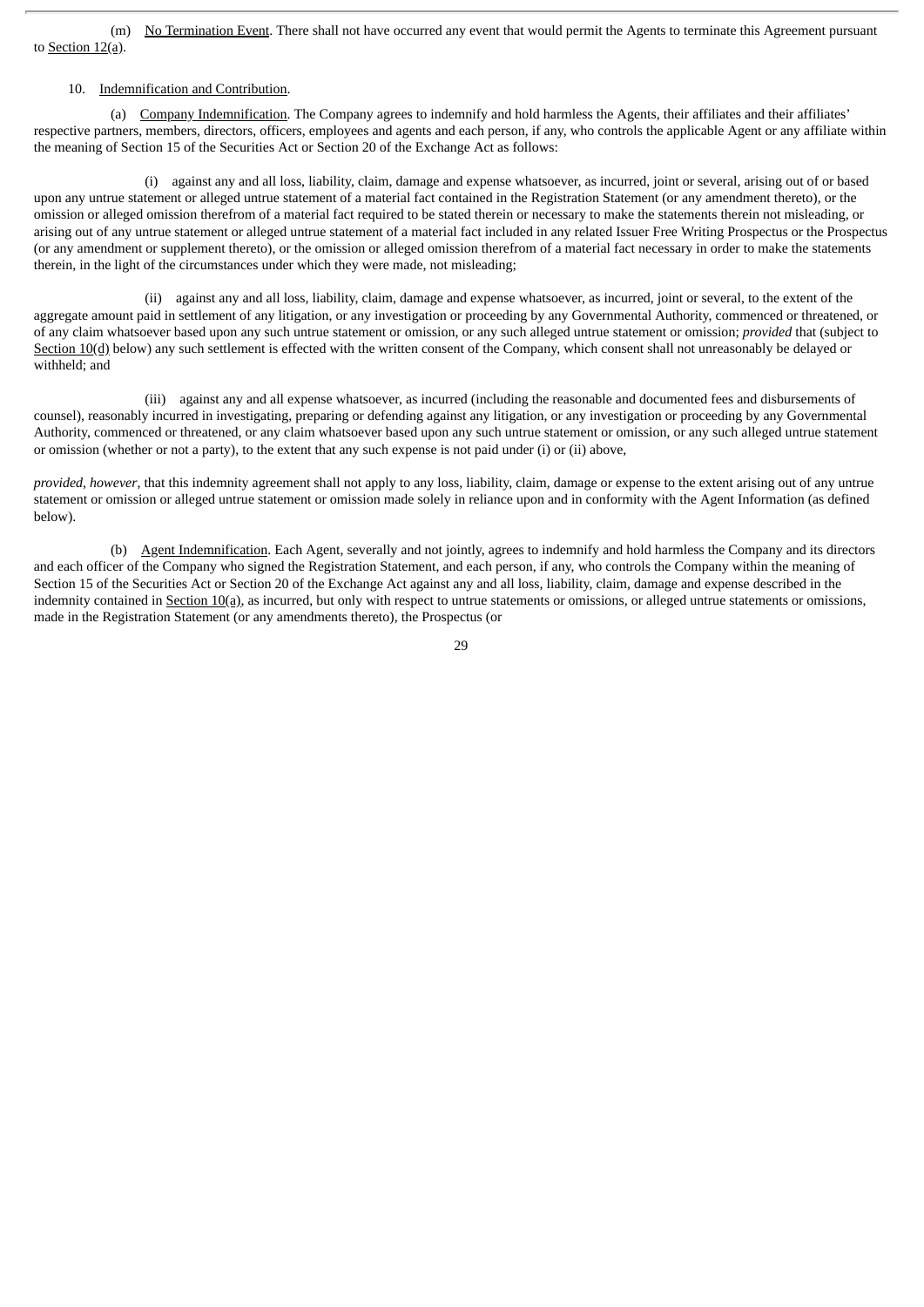any amendment or supplement thereto) or any Issuer Free Writing Prospectus (or any amendment or supplement thereto) in reliance upon and in conformity with information relating to such Agent and furnished to the Company in writing by such Agent expressly for use therein. The Company hereby acknowledges that the only information that the Agents have furnished to the Company expressly for use in the Registration Statement, the Prospectus or any Issuer Free Writing Prospectus (or any amendment or supplement thereto) are the statements set forth in the seventh and eighth paragraphs under the caption "Plan of Distribution" in the Prospectus (the "**Agent Information**").

(c) Procedure. Any party that proposes to assert the right to be indemnified under this Section 10 will, promptly after receipt of notice of commencement of any action against such party in respect of which a claim is to be made against an indemnifying party or parties under this Section 10, notify each such indemnifying party of the commencement of such action, enclosing a copy of all papers served, but the omission so to notify such indemnifying party will not relieve the indemnifying party from (i) any liability that it might have to any indemnified party otherwise than under this Section 10 and (ii) any liability that it may have to any indemnified party under the foregoing provision of this Section 10 unless, and only to the extent that, such omission results in the forfeiture of substantive rights or defenses by the indemnifying party. If any such action is brought against any indemnified party and it notifies the indemnifying party of its commencement, the indemnifying party will be entitled to participate in and, to the extent that it elects by delivering written notice to the indemnified party promptly after receiving notice of the commencement of the action from the indemnified party, jointly with any other indemnifying party similarly notified, to assume the defense of the action, with counsel reasonably satisfactory to the indemnified party, and after notice from the indemnifying party to the indemnified party of its election to assume the defense, the indemnifying party will not be liable to the indemnified party for any other legal expenses except as provided below and except for the reasonable and documented costs of investigation subsequently incurred by the indemnified party in connection with the defense. The indemnified party will have the right to employ its own counsel in any such action, but the fees, expenses and other charges of such counsel will be at the expense of such indemnified party unless (1) the employment of counsel by the indemnified party has been authorized in writing by the indemnifying party, (2) the indemnified party has reasonably concluded (based on advice of counsel) that there may be legal defenses available to it or other indemnified parties that are different from or in addition to those available to the indemnifying party, (3) a conflict or potential conflict exists (based on advice of counsel to the indemnified party) between the indemnified party and the indemnifying party (in which case the indemnifying party will not have the right to direct the defense of such action on behalf of the indemnified party) or (4) the indemnifying party has not in fact employed counsel to assume the defense of such action or counsel reasonably satisfactory to the indemnified party, in each case, within a reasonable time after receiving notice of the commencement of the action; in each of which cases the reasonable fees, disbursements and other charges of counsel will be at the expense of the indemnifying party or parties. It is understood that the indemnifying party or parties shall not, in connection with any proceeding or related proceedings in the same jurisdiction, be liable for the reasonable fees, disbursements and other charges of more than one separate firm (plus local counsel) admitted to practice in such jurisdiction at any one time for all such indemnified party or parties. All such fees, disbursements and other charges will be reimbursed by the indemnifying party promptly after the indemnifying party receives a written invoice relating to fees, disbursements and other charges. An indemnifying party will not, in any event, be liable for any settlement of any action or claim effected without its written consent. No indemnifying party shall, without the prior written consent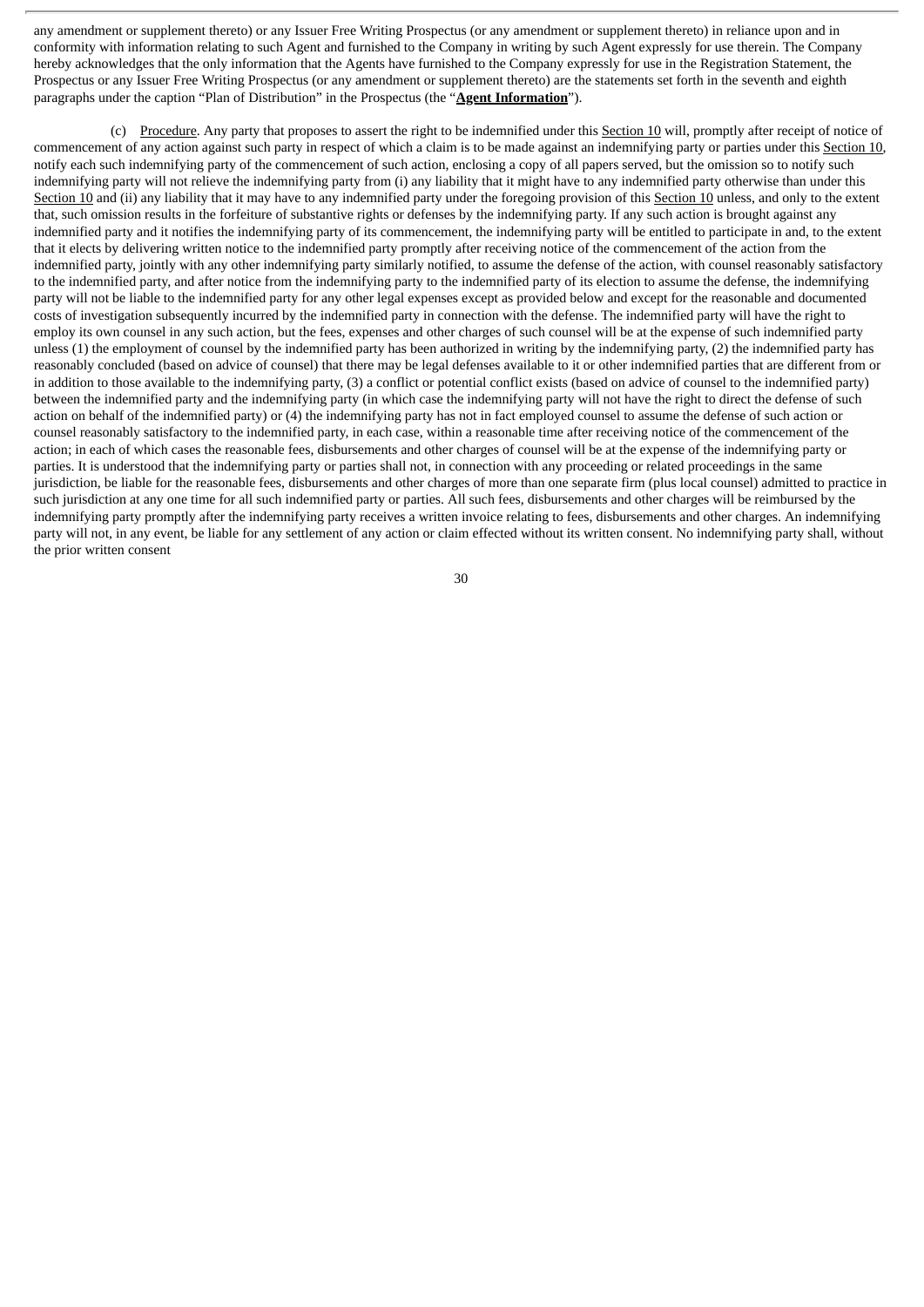of each indemnified party, settle or compromise or consent to the entry of any judgment in any pending or threatened claim, action or proceeding relating to the matters contemplated by this Section 10 (whether or not any indemnified party is a party thereto), unless such settlement, compromise or consent (1) includes an express and unconditional release of each indemnified party, in form and substance reasonably satisfactory to such indemnified party, from all liability arising out of such litigation, investigation, proceeding or claim and (2) does not include a statement as to or an admission of fault, culpability or a failure to act by or on behalf of any indemnified party.

(d) Settlement Without Consent if Failure to Reimburse*.* If an indemnified party shall have requested an indemnifying party to reimburse the indemnified party for reasonable and documented fees and expenses of counsel, such indemnifying party agrees that it shall be liable for any settlement of the nature contemplated by Section  $10(a)(ii)$  effected without its written consent if (1) such settlement is entered into more than 45 days after receipt by such indemnifying party of the aforesaid request, (2) such indemnifying party shall have received notice of the terms of such settlement at least 30 days prior to such settlement being entered into and (3) such indemnifying party shall not have reimbursed such indemnified party in accordance with such request prior to the date of such settlement.

(e) Contribution. In order to provide for just and equitable contribution in circumstances in which the indemnification provided for in the foregoing paragraphs of this Section 10 is applicable in accordance with its terms but for any reason is held to be unavailable or insufficient from the Company or an Agent, the Company and such Agent will contribute to the total losses, claims, liabilities, expenses and damages (including any investigative, legal and other expenses reasonably incurred in connection with, and any amount paid in settlement of, any action, suit or proceeding or any claim asserted) to which the Company and the Agents may be subject in such proportion as shall be appropriate to reflect the relative benefits received by the Company on the one hand and the Agents on the other hand. The relative benefits received by the Company on the one hand and the Agents on the other hand shall be deemed to be in the same proportion as the total net proceeds from the sale of the Placement Shares (before deducting expenses) received by the Company bear to the total compensation received by the Agents from the sale of Placement Shares on behalf of the Company. If, but only if, the allocation provided by the foregoing sentence is not permitted by applicable law, the allocation of contribution shall be made in such proportion as is appropriate to reflect not only the relative benefits referred to in the foregoing sentence but also the relative fault of the Company, on the one hand, and such Agent, on the other hand, with respect to the statements or omission that resulted in such loss, claim, liability, expense or damage, or action in respect thereof, as well as any other relevant equitable considerations with respect to such offering. Such relative fault shall be determined by reference to, among other things, whether the untrue or alleged untrue statement of a material fact or omission or alleged omission to state a material fact relates to information supplied by the Company or such Agent, the intent of the parties and their relative knowledge, access to information and opportunity to correct or prevent such statement or omission. The Company and each Agent agree that it would not be just and equitable if contributions pursuant to this Section 10(e) were to be determined by pro rata allocation or by any other method of allocation that does not take into account the equitable considerations referred to herein. The amount paid or payable by an indemnified party as a result of the loss, claim, liability, expense, or damage, or action in respect thereof, referred to above in this Section  $10(e)$  shall be deemed to include, for the purpose of this Section  $10(e)$ , any legal or other expenses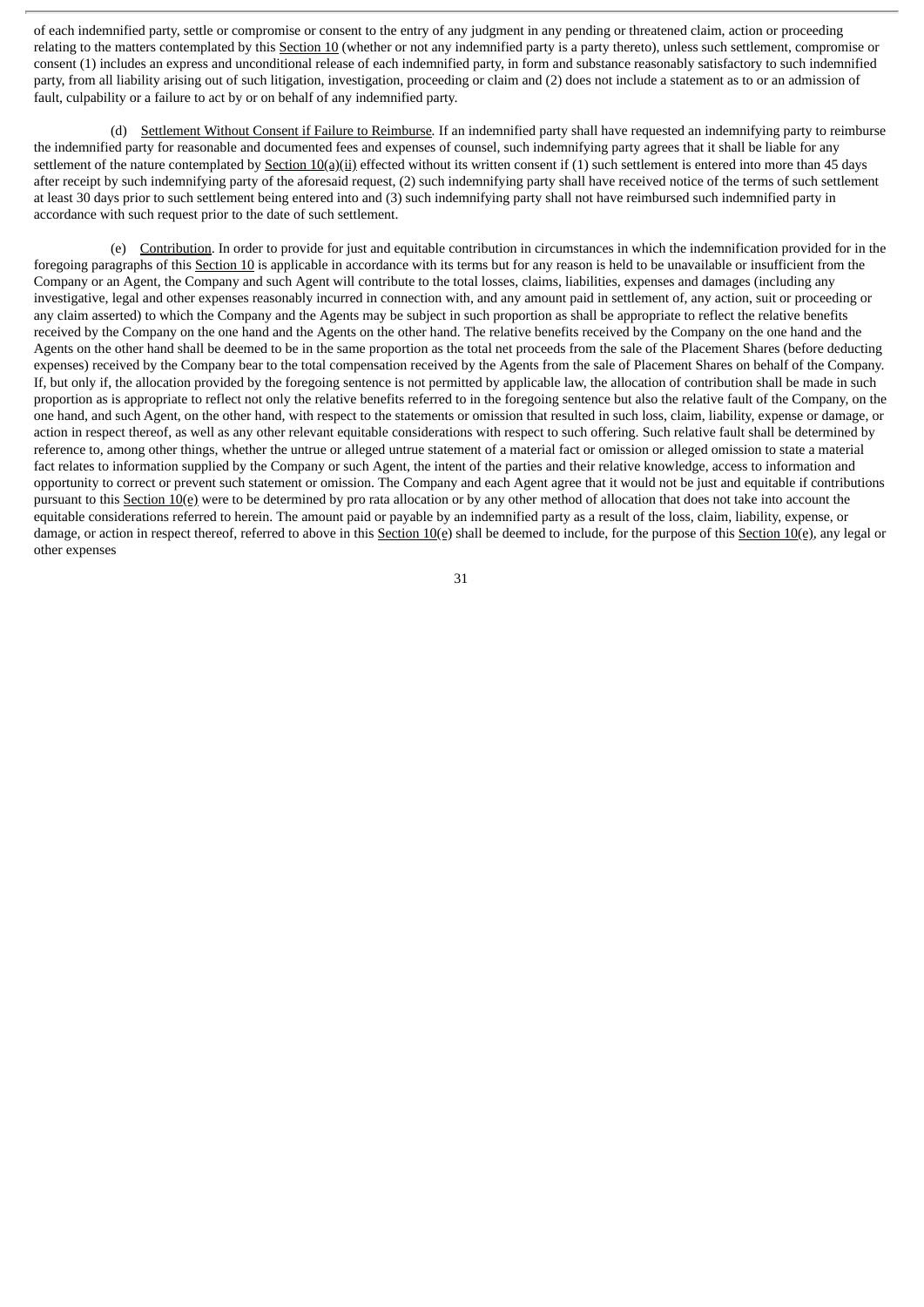reasonably incurred by such indemnified party in connection with investigating or defending any such action or claim to the extent consistent with Section 10(c) hereof. Notwithstanding the foregoing provisions of this Section 10(e), no Agent shall be required to contribute any amount in excess of the commissions received by such Agent under this Agreement and no person found guilty of fraudulent misrepresentation (within the meaning of Section 11(f) of the Securities Act) will be entitled to contribution from any person who was not guilty of such fraudulent misrepresentation. For purposes of this Section 10(e), any person who controls a party to this Agreement within the meaning of the Securities Act, any affiliates of an Agent and any officers, directors, partners, employees or agents of an Agent or any of its affiliates, will have the same rights to contribution as that party, and each director of the Company and each officer of the Company who signed the Registration Statement will have the same rights to contribution as the Company, subject in each case to the provisions hereof. Any party entitled to contribution, promptly after receipt of notice of commencement of any action against such party in respect of which a claim for contribution may be made under this Section  $10(e)$ , will notify any such party or parties from whom contribution may be sought, but the omission to so notify will not relieve that party or parties from whom contribution may be sought from any other obligation it or they may have under this Section  $10(e)$  except to the extent that the failure to so notify such other party materially prejudiced the substantive rights or defenses of the party from whom contribution is sought. Except for a settlement entered into pursuant to the last sentence of Section 10(c) hereof, no party will be liable for contribution with respect to any action or claim settled without its written consent if such consent is required pursuant to Section 10(c) hereof. The Agents' respective obligations to contribute pursuant to this section are several in proportion to the respective number of Placement Shares they have sold hereunder, and not joint.

11. Representations and Agreements to Survive Delivery. The indemnity and contribution agreements contained in Section 10 of this Agreement and all representations and warranties of the Company herein or in certificates delivered pursuant hereto shall survive, as of their respective dates, regardless of (i) any investigation made by or on behalf of any Agent, any controlling persons, or the Company (or any of their respective officers, directors, employees or controlling persons), (ii) delivery and acceptance of the Placement Shares and payment therefor or (iii) any termination of this Agreement.

## 12. Termination.

(a) Either Agent may terminate this Agreement, by notice to the Company, as hereinafter specified at any time (1) if there has been, since the time of execution of this Agreement or since the date as of which information is given in the Prospectus, any change, or any development or event involving a prospective change, in the condition, financial or otherwise, or in the business, properties, earnings, results of operations or prospects of the Company and its subsidiaries considered as one enterprise, whether or not arising in the ordinary course of business, which individually or in the aggregate, in the sole judgment of such Agent is material and adverse and makes it impractical or inadvisable to market the Placement Shares or to enforce contracts for the sale of the Placement Shares, (2) if there has occurred any material adverse change in the financial markets in the United States or the international financial markets, any outbreak of hostilities or escalation thereof or other calamity or crisis or any change or development involving a prospective change in national or international political, financial or economic conditions, in each case the effect of which is such as to make it, in the judgment of such Agent, impracticable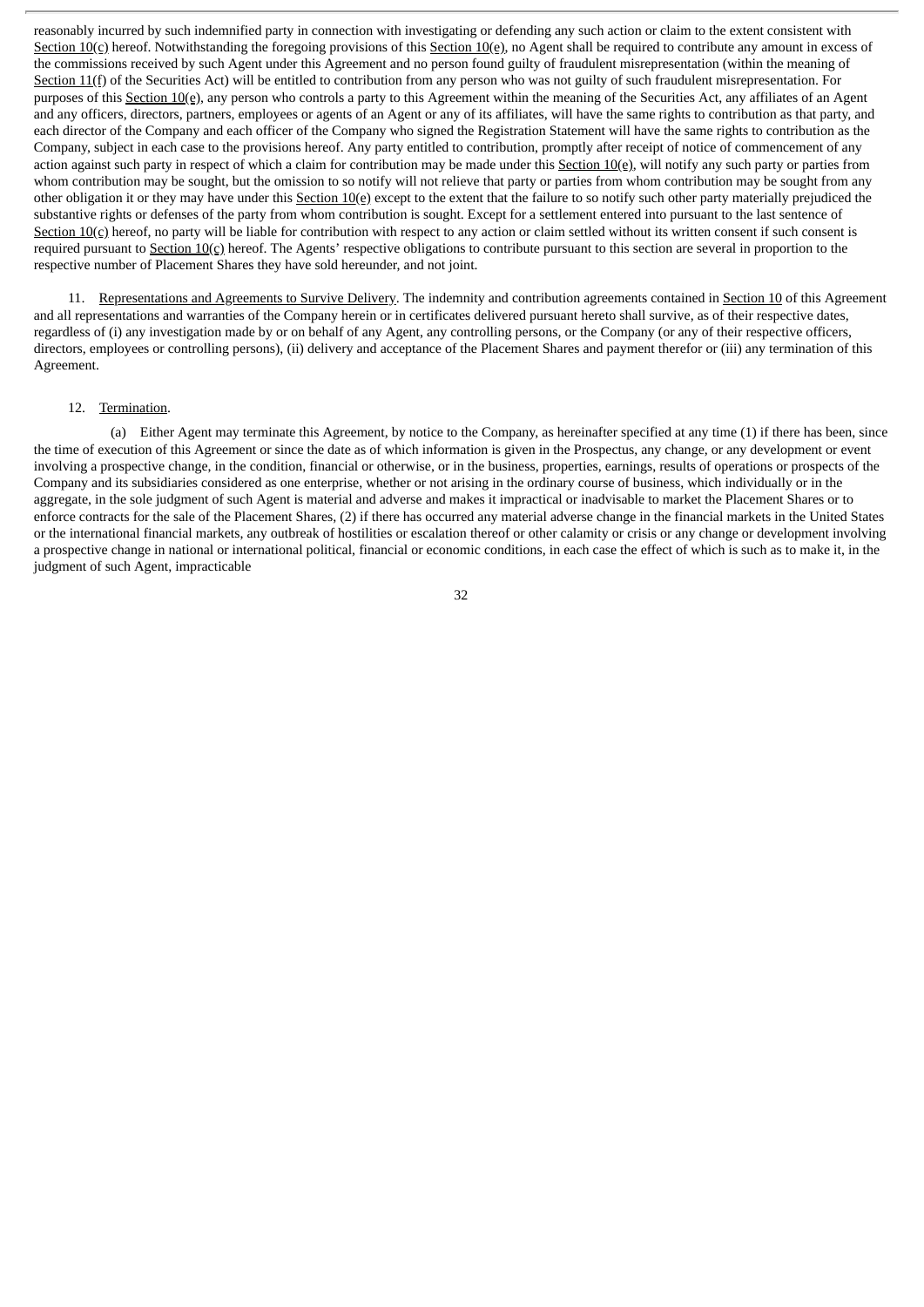or inadvisable to market the Placement Shares or to enforce contracts for the sale of the Placement Shares, (3) if trading in the Common Stock has been suspended or limited by the Commission or the Exchange, or if trading generally on the Exchange has been suspended or limited, or minimum prices for trading have been fixed on the Exchange, (4) if any suspension of trading of any securities of the Company on any exchange or in the over-the-counter market shall have occurred and be continuing, (5) if a major disruption of securities settlements or clearance services in the United States shall have occurred and be continuing, or (6) if a banking moratorium has been declared by either U.S. Federal or New York authorities. Any such termination shall be without liability of any party to any other party except that the provisions of Section 8 (Payment of Expenses), Section 10 (Indemnification and Contribution), Section 11 (Representations and Agreements to Survive Delivery), Section 17 (Governing Law and Time; Waiver of Jury Trial) and Section 18 (Consent to Jurisdiction) hereof shall remain in full force and effect notwithstanding such termination. If an Agent elects to terminate this Agreement as provided in this Section 12(a), such Agent shall provide the required notice as specified in Section 13 (Notices). For the avoidance of doubt, the termination by one Agent of its rights and obligations under this Agreement pursuant to this Section 12(a) shall not affect the rights and obligations of the other Agent under this Agreement.

(b) The Company shall have the right, by giving five (5) days' notice as hereinafter specified to terminate this Agreement, with respect to such Agent's rights and obligations under this Agreement, in its sole discretion at any time after the date of this Agreement. Any such termination shall be without liability of any party to any other party except that the provisions of Section 8, Section 10, Section 11, Section 17 and Section 18 hereof shall remain in full force and effect notwithstanding such termination.

(c) Each of the Agents shall have the right, by giving five (5) days' notice as hereinafter specified to terminate this Agreement in its sole discretion at any time after the date of this Agreement. Any such termination shall be without liability of any party to any other party except that the provisions of Section 8, Section 10, Section 11, Section 17 and Section 18 hereof shall remain in full force and effect notwithstanding such termination. For the avoidance of doubt, the termination by one Agent of its rights and obligations under this Agreement pursuant to this Section  $12(c)$  shall not affect the rights and obligations of the other Agent under this Agreement.

(d) This Agreement shall remain in full force and effect unless terminated pursuant to Sections  $12(a)$ , (b), or (c) above, upon the issuance and sale of all of the Placement Shares through the Agents on the terms and subject to the conditions set forth herein, or otherwise by mutual agreement of the parties; *provided*, *however*, that any such termination by mutual agreement shall in all cases be deemed to provide that Section 8, Section 10, Section 11, Section 17 and Section 18 shall remain in full force and effect. Upon termination of this Agreement, the Company shall not have any liability to an Agent for any discount, commission or other compensation with respect to any Placement Shares not otherwise sold by an Agent under this Agreement.

(e) Any termination of this Agreement shall be effective on the date specified in such notice of termination; *provided*, *however*, that such termination shall not be effective until the close of business on the date of receipt of such notice by an Agent or the Company, as the case may be. If such termination shall occur prior to the Settlement Date for any sale of Placement Shares, such Placement Shares shall settle in accordance with the provisions of this Agreement.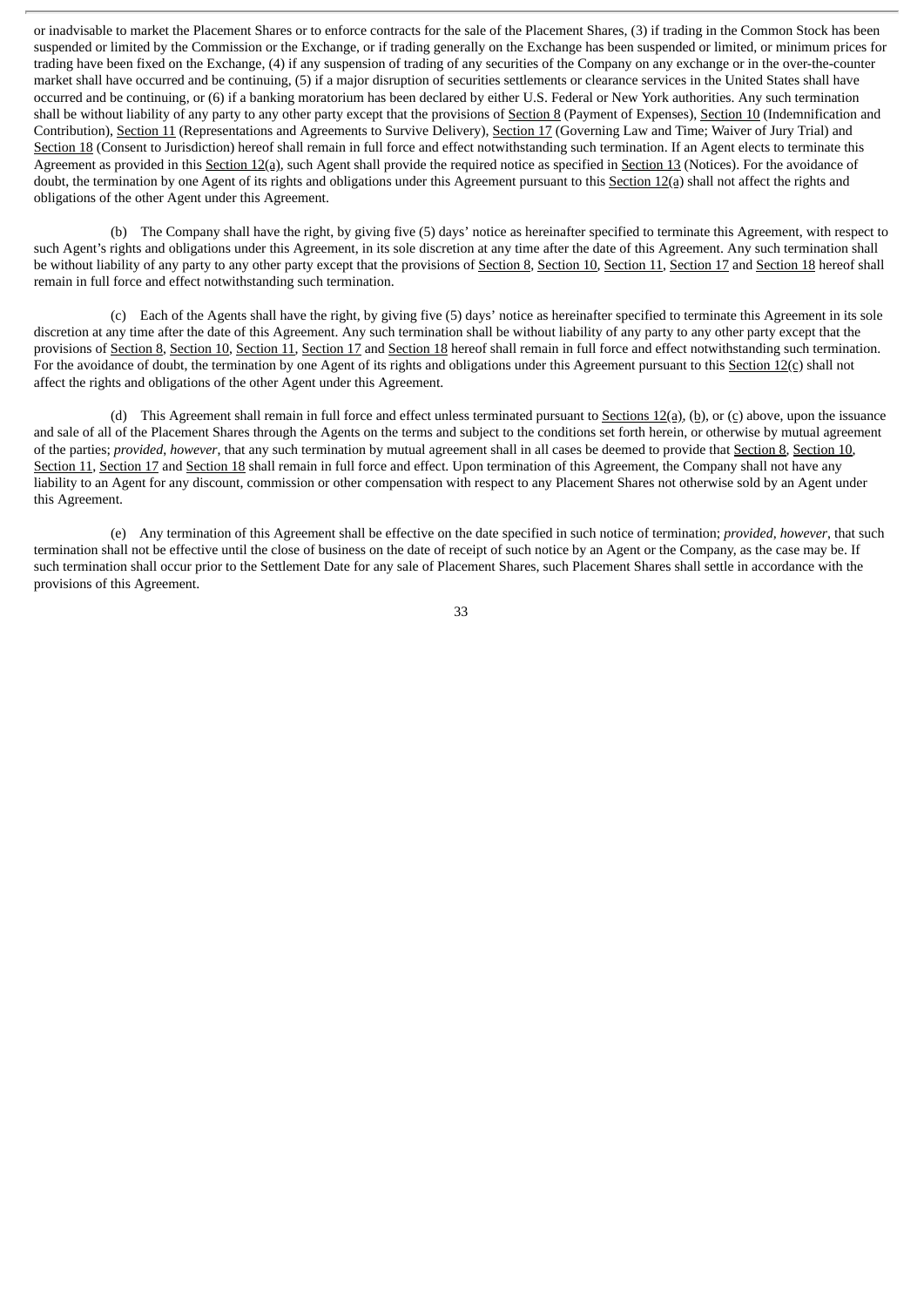13. Notices. All notices or other communications required or permitted to be given by any party to any other party pursuant to the terms of this Agreement shall be in writing (including by electronic communication), unless otherwise specified, and if sent to the Agents, shall be delivered to:

Cantor Fitzgerald & Co. 499 Park Avenue New York, NY 10022 Attention: Capital Markets Facsimile: \*\*\*\*\*

and:

Cantor Fitzgerald & Co. 499 Park Avenue New York, NY 10022 Attention: General Counsel Facsimile: \*\*\*\*\*

and:

H.C. Wainwright & Co., LLC 430 Park Avenue New York, New York 10022 Attention: Craig M. Schwabe, Managing Director<br>Facsimile: \*\*\*\*\* Facsimile:

with a copy to:

Covington & Burling LLP The New York Times Building 620 Eighth Avenue New York, NY 10018 Attention: Brian K. Rosenzweig Telephone: \*\*\*\*\*

and if to the Company, shall be delivered to:

Zosano Pharma Corporation 34790 Ardentech Court Fremont, CA 94555 Attention: Christine Matthews Facsimile: \*\*\*\*\*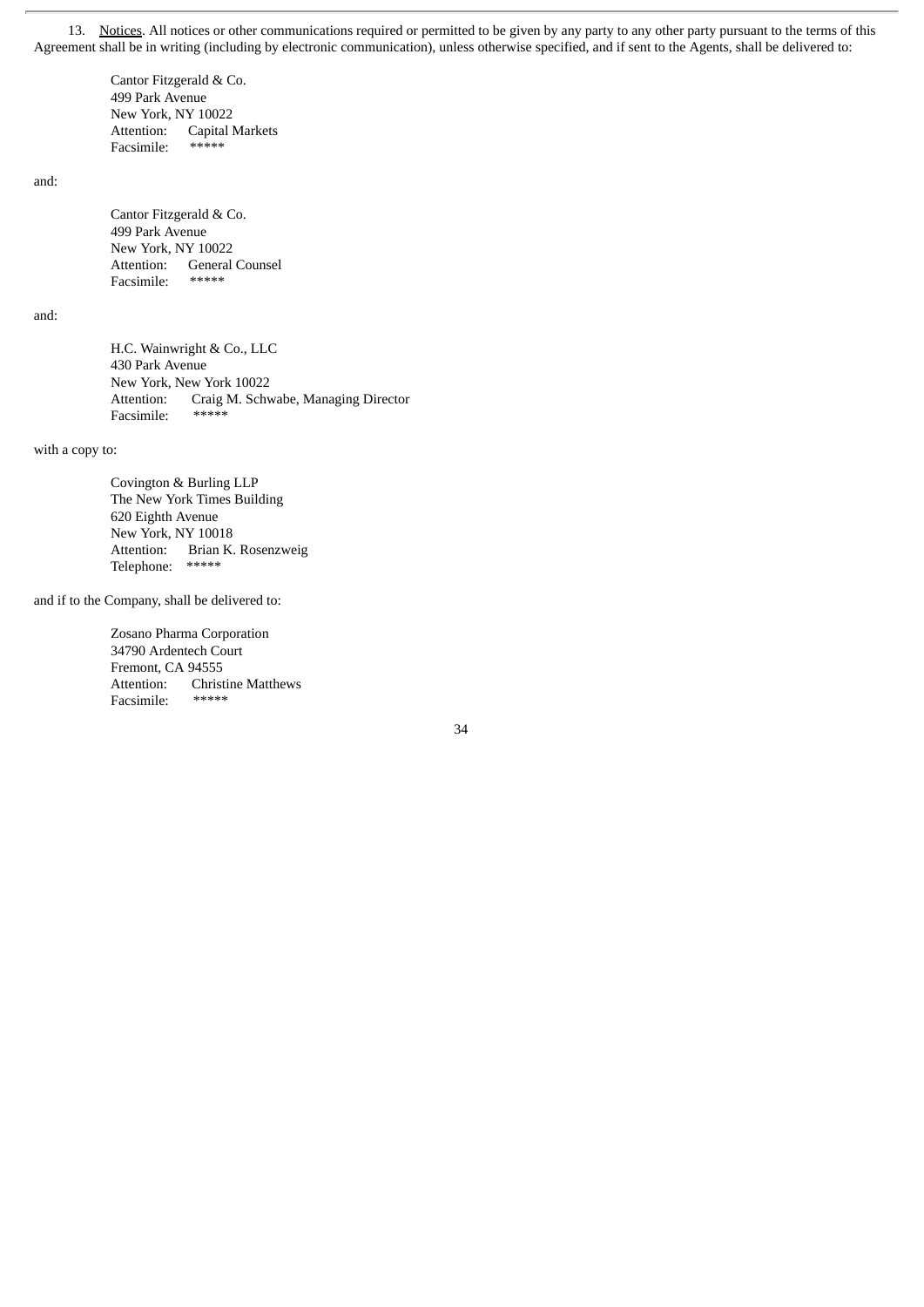Latham & Watkins LLP 140 Scott Drive Menlo Park, CA 94025 Attention: Kathleen Wells Facsimile: \*\*\*\*\*

Each party to this Agreement may change such address for notices by sending to the parties to this Agreement written notice of a new address for such purpose. Each such notice or other communication shall be deemed given (i) when delivered personally or by verifiable facsimile transmission (with an original to follow) on or before 4:30 p.m., New York City time, on a Business Day or, if such day is not a Business Day, on the next succeeding Business Day, (ii) by Electronic Notice as set forth in the next paragraph, (iii) on the next Business Day after timely delivery to a nationally-recognized overnight courier and (iv) on the Business Day actually received if deposited in the U.S. mail (certified or registered mail, return receipt requested, postage prepaid). For purposes of this Agreement, "**Business Day**" shall mean any day on which the Exchange and commercial banks in the City of New York are open for business.

An electronic communication ("**Electronic Notice**") shall be deemed written notice for purposes of this Section 13 if sent to the electronic mail address specified herein or by the receiving party under separate cover. Electronic Notice shall be deemed received at the time the party sending Electronic Notice receives verification of receipt by the receiving party. Any party receiving Electronic Notice may request and shall be entitled to receive the notice on paper, in a nonelectronic form ("**Nonelectronic Notice**") which shall be sent to the requesting party within ten (10) days of receipt of the written request for Nonelectronic Notice.

14. Successors and Assigns. This Agreement shall inure to the benefit of and be binding upon the Company and the Agents and their respective successors and the parties referred to in Section 10 hereof. References to any of the parties contained in this Agreement shall be deemed to include the successors and permitted assigns of such party. Nothing in this Agreement, express or implied, is intended to confer upon any party other than the parties hereto or their respective successors and permitted assigns any rights, remedies, obligations or liabilities under or by reason of this Agreement, except as expressly provided in this Agreement. Neither party may assign its rights or obligations under this Agreement without the prior written consent of the other party; *provided*, *however*, that the Agents may assign their rights and obligations hereunder to an affiliate thereof without obtaining the Company's consent.

15. Adjustments for Stock Splits. The parties acknowledge and agree that all share-related numbers contained in this Agreement shall be adjusted to take into account any stock split, stock dividend or similar event effected with respect to the Placement Shares.

16. Entire Agreement; Amendment; Severability; Waiver. This Agreement (including all schedules and exhibits attached hereto and Placement Notices issued pursuant hereto) constitutes the entire agreement and supersedes all other prior and contemporaneous agreements and undertakings, both written and oral, among the parties hereto with regard to the subject matter hereof. Neither this Agreement nor any term hereof may be amended except pursuant to a written instrument executed by the Company and the Agents. In the event that any one or more of the provisions contained herein, or the application thereof in any circumstance, is held invalid, illegal or unenforceable as written by a court of competent jurisdiction, then such provision shall be given full force and effect to the fullest possible extent that it is valid, legal and enforceable, and the remainder of the terms and provisions herein shall be construed as if such invalid, illegal or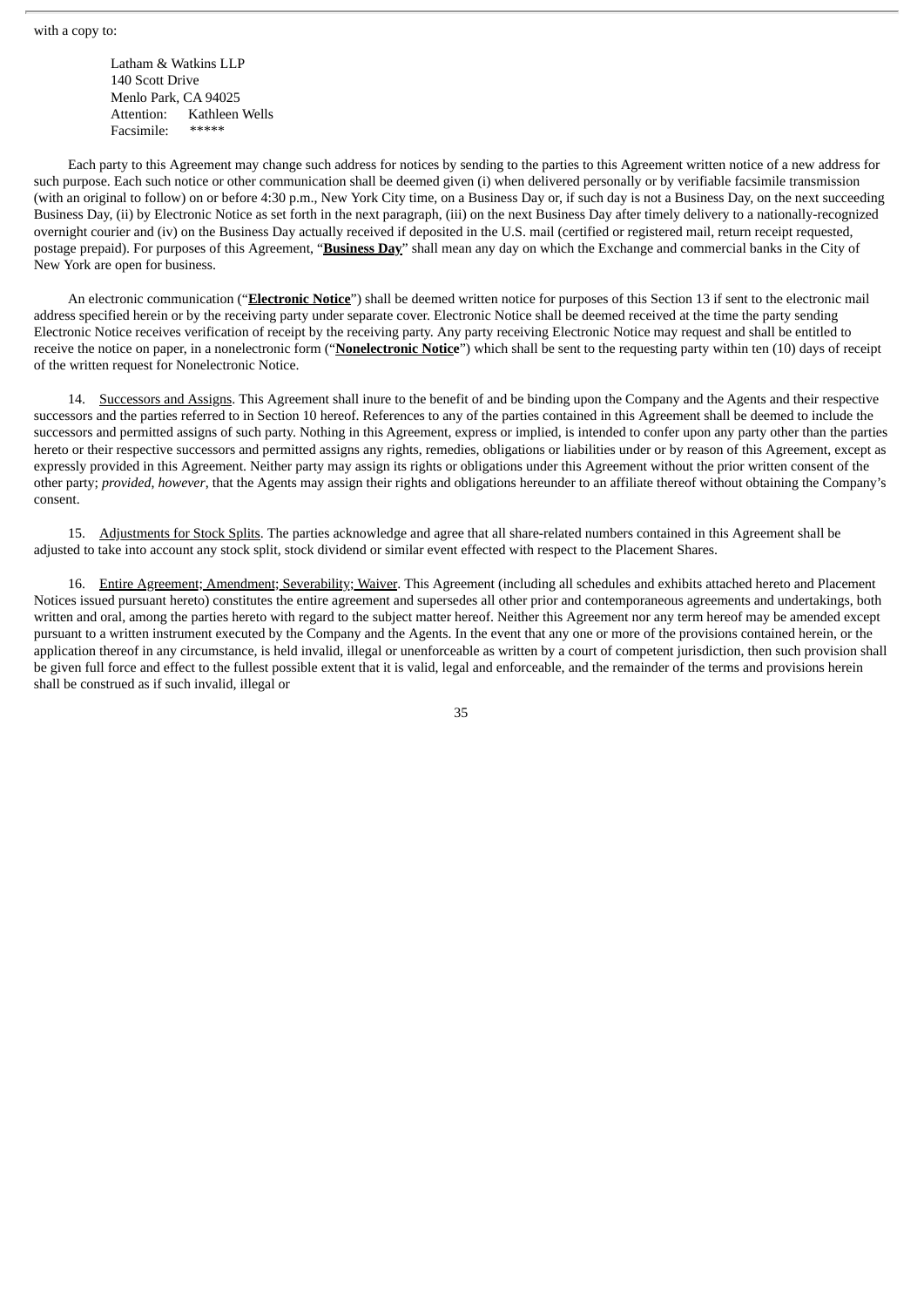unenforceable term or provision was not contained herein, but only to the extent that giving effect to such provision and the remainder of the terms and provisions hereof shall be in accordance with the intent of the parties as reflected in this Agreement. No implied waiver by a party shall arise in the absence of a waiver in writing signed by such party. No failure or delay in exercising any right, power, or privilege hereunder shall operate as a waiver thereof, nor shall any single or partial exercise thereof preclude any other or further exercise thereof or the exercise of any right, power, or privilege hereunder.

17. **GOVERNING LAW AND TIME; WAIVER OF JURY TRIAL. THIS AGREEMENT SHALL BE GOVERNED BY AND CONSTRUED IN ACCORDANCE WITH THE LAWS OF THE STATE OF NEW YORK WITHOUT REGARD TO THE PRINCIPLES OF CONFLICTS OF LAWS. SPECIFIED TIMES OF DAY REFER TO NEW YORK CITY TIME. EACH PARTY HEREBY IRREVOCABLY** WAIVES, TO THE FULLEST EXTENT PERMITTED BY APPLICABLE LAW, ANY AND ALL RIGHT TO TRIAL BY JURY IN ANY **LEGAL PROCEEDING ARISING OUT OF OR RELATING TO THIS AGREEMENT OR THE TRANSACTIONS CONTEMPLATED HEREBY.**

18. **CONSENT TO JURISDICTION. EACH PARTY HEREBY IRREVOCABLY SUBMITS TO THE EXCLUSIVE JURISDICTION OF THE STATE AND FEDERAL COURTS SITTING IN THE CITY OF NEW YORK, BOROUGH OF MANHATTAN, FOR THE ADJUDICATION OF ANY DISPUTE HEREUNDER OR IN CONNECTION WITH ANY TRANSACTION CONTEMPLATED HEREBY, AND HEREBY IRREVOCABLY WAIVES, AND AGREES NOT TO ASSERT IN ANY SUIT, ACTION OR PROCEEDING, ANY CLAIM THAT IT IS NOT PERSONALLY SUBJECT TO THE JURISDICTION OF ANY SUCH COURT, THAT SUCH SUIT, ACTION OR** PROCEEDING IS BROUGHT IN AN INCONVENIENT FORUM OR THAT THE VENUE OF SUCH SUIT, ACTION OR PROCEEDING IS **IMPROPER. EACH PARTY HEREBY IRREVOCABLY WAIVES PERSONAL SERVICE OF PROCESS AND CONSENTS TO PROCESS BEING SERVED IN ANY SUCH SUIT, ACTION OR PROCEEDING BY MAILING A COPY THEREOF (CERTIFIED OR REGISTERED** MAIL, RETURN RECEIPT REQUESTED) TO SUCH PARTY AT THE ADDRESS IN EFFECT FOR NOTICES TO IT UNDER THIS **AGREEMENT AND AGREES THAT SUCH SERVICE SHALL CONSTITUTE GOOD AND SUFFICIENT SERVICE OF PROCESS AND NOTICE THEREOF. NOTHING CONTAINED HEREIN SHALL BE DEEMED TO LIMIT IN ANY WAY ANY RIGHT TO SERVE PROCESS IN ANY MANNER PERMITTED BY LAW.**

19. Counterparts. This Agreement may be executed in two or more counterparts, each of which shall be deemed an original, but all of which together shall constitute one and the same instrument. Delivery of an executed Agreement by one party to the other may be made by facsimile or electronic transmission.

20. Construction. The section and exhibit headings herein are for convenience only and shall not affect the construction hereof. References herein to any law, statute, ordinance, code, regulation, rule or other requirement of any Governmental Authority shall be deemed to refer to such law, statute, ordinance, code, regulation, rule or other requirement of any Governmental Authority as amended, reenacted, supplemented or superseded in whole or in part and in effect from time to time and also to all rules and regulations promulgated thereunder.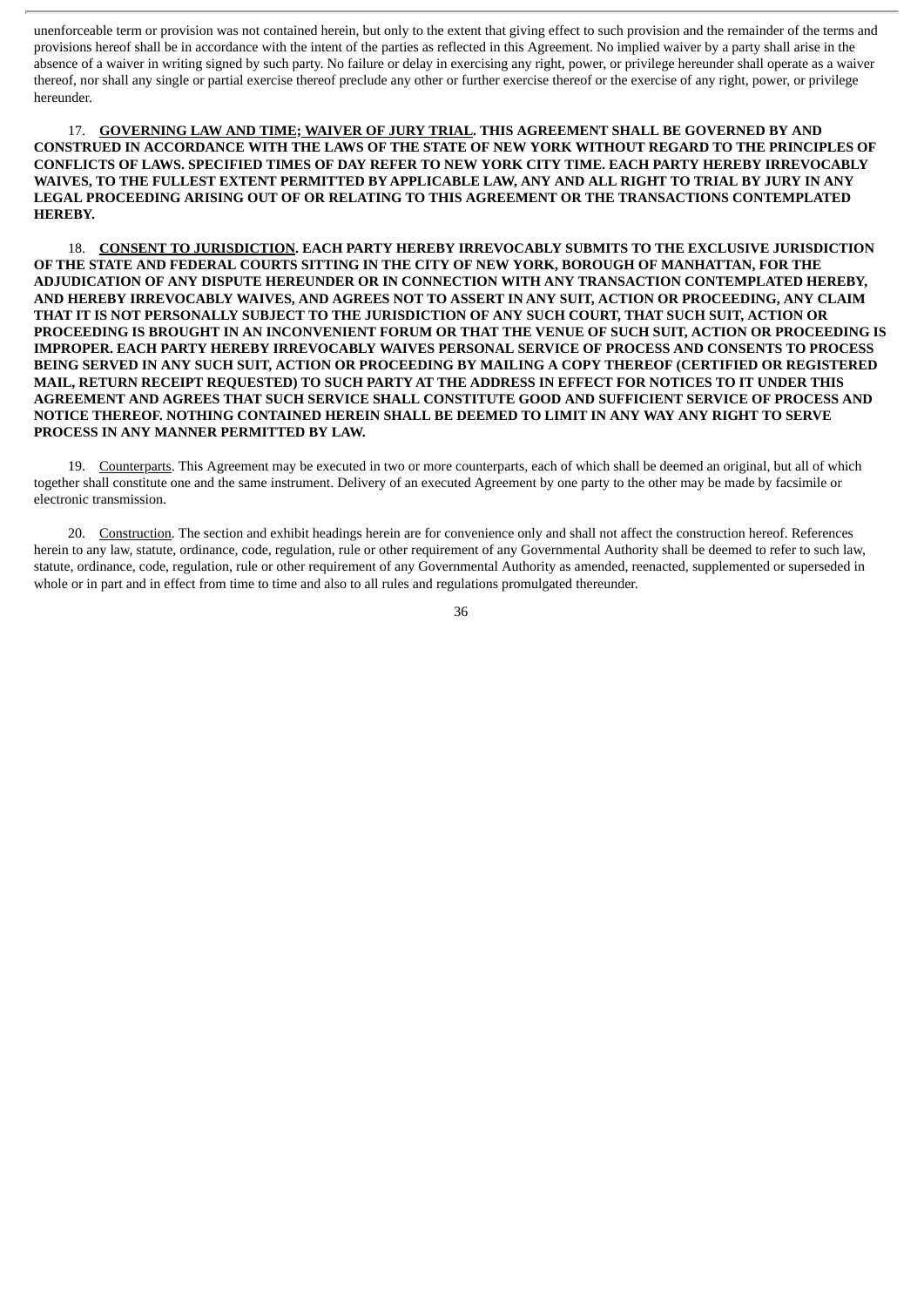21. Permitted Free Writing Prospectuses. The Company represents, warrants and agrees that, unless it obtains the prior written consent of each of the Agents, and each of the Agents represents, warrants and agrees that, unless it obtains the prior written consent of the Company, it has not made and will not make any offer relating to the Placement Shares that would constitute an Issuer Free Writing Prospectus, or that would otherwise constitute a "free writing prospectus," as defined in Rule 405, required to be filed with the Commission. Any such free writing prospectus consented to by the Agents or by the Company, as the case may be, is hereinafter referred to as a "Permitted Free Writing Prospectus." The Company represents and warrants that it has treated and agrees that it will treat each Permitted Free Writing Prospectus as an "issuer free writing prospectus," as defined in Rule 433, and has complied and will comply with the requirements of Rule 433 applicable to any Permitted Free Writing Prospectus, including timely filing with the Commission where required, legending and record keeping. For the purposes of clarity, the parties hereto agree that all free writing prospectuses, if any, listed in Exhibit B hereto are Permitted Free Writing Prospectuses.

22. Absence of Fiduciary Relationship. The Company acknowledges and agrees that:

(a) the Agents are acting solely as agents in connection with the public offering of the Placement Shares and in connection with each transaction contemplated by this Agreement and the process leading to such transactions, and no fiduciary or advisory relationship between the Company or any of its respective affiliates, stockholders (or other equity holders), creditors or employees or any other party, on the one hand, and the Agents, on the other hand, has been or will be created in respect of any of the transactions contemplated by this Agreement, irrespective of whether or not the Agents have advised or are advising the Company on other matters, and the Agents have no obligation to the Company with respect to the transactions contemplated by this Agreement except the obligations expressly set forth in this Agreement;

(b) it is capable of evaluating and understanding, and understands and accepts, the terms, risks and conditions of the transactions contemplated by this Agreement;

(c) neither the Agents nor their affiliates have provided any legal, accounting, regulatory or tax advice with respect to the transactions contemplated by this Agreement and it has consulted its own legal, accounting, regulatory and tax advisors to the extent it has deemed appropriate;

(d) it is aware that the Agents and their affiliates are engaged in a broad range of transactions which may involve interests that differ from those of the Company and the Agents and their affiliates have no obligation to disclose such interests and transactions to the Company by virtue of any fiduciary, advisory or agency relationship or otherwise; and

(e) it waives, to the fullest extent permitted by law, any claims it may have against the Agents or their affiliates for breach of fiduciary duty or alleged breach of fiduciary duty in connection with the sale of Placement Shares under this Agreement and agrees that the Agents and their affiliates shall not have any liability (whether direct or indirect, in contract, tort or otherwise) to it in respect of such a fiduciary duty claim or to any person asserting a fiduciary duty claim on its behalf or in right of it or the Company, employees or creditors of Company.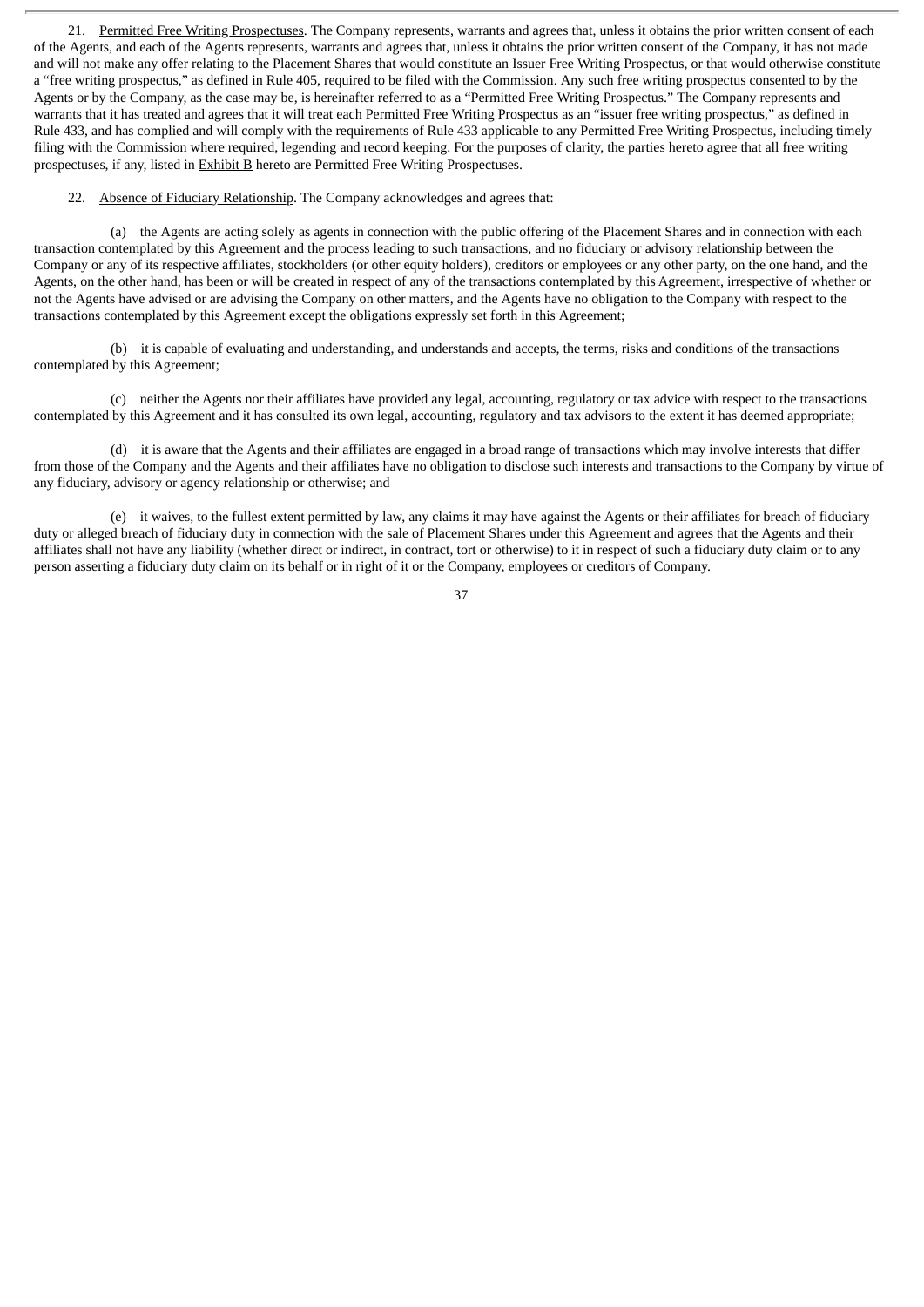23. Definitions. As used in this Agreement, the following terms have the respective meanings set forth below:

"**Applicable Time**" means (i) each Representation Date, (ii) the time of each sale of any Placement Shares pursuant to this Agreement and (iii) each Settlement Date.

"**Governmental Authority**" means (i) any federal, provincial, state, local, municipal, national or international government or governmental authority, regulatory or administrative agency, governmental commission, department, board, bureau, agency or instrumentality, court, tribunal, arbitrator or arbitral body (public or private); (ii) any self-regulatory organization; or (iii) any political subdivision of any of the foregoing.

"**Issuer Free Writing Prospectus**" means any "issuer free writing prospectus," as defined in Rule 433, relating to the Placement Shares that (1) is required to be filed with the Commission by the Company, (2) is a "road show" that is a "written communication" within the meaning of Rule 433(d)(8) (i) whether or not required to be filed with the Commission, or (3) is exempt from filing pursuant to Rule  $433(d)(5)(i)$  because it contains a description of the Placement Shares or of the offering that does not reflect the final terms, in each case in the form filed or required to be filed with the Commission or, if not required to be filed, in the form retained in the Company's records pursuant to Rule 433(g) under the Securities Act Regulations.

"**Law**" means any and all laws, including all federal, state, local, municipal, national or foreign statutes, codes, ordinances, guidelines, decrees, rules, regulations and by-laws and all judicial, arbitral, administrative, ministerial, departmental or regulatory judgments, orders, directives, decisions, rulings or awards or other requirements of any Governmental Authority, binding on or affecting the person referred to in the context in which the term is used and rules, regulations and policies of any stock exchange on which securities of the Company are listed for trading; and

"Rule 164," "Rule 172," "Rule 405," "Rule 415," "Rule 424," "Rule 424(b)," "Rule 430B," and "Rule 433" refer to such rules under the Securities Act Regulations.

All references in this Agreement to financial statements and schedules and other information that is "contained," "included" or "stated" in the Registration Statement or the Prospectus (and all other references of like import) shall be deemed to mean and include all such financial statements and schedules and other information that is incorporated by reference in the Registration Statement or the Prospectus, as the case may be.

All references in this Agreement to the Registration Statement, the Prospectus or any amendment or supplement to any of the foregoing shall be deemed to include the copy filed with the Commission pursuant to EDGAR; all references in this Agreement to any Issuer Free Writing Prospectus (other than any Issuer Free Writing Prospectuses that, pursuant to Rule 433, are not required to be filed with the Commission) shall be deemed to include the copy thereof filed with the Commission pursuant to EDGAR; and all references in this Agreement to "supplements" to the Prospectus shall include, without limitation, any supplements, "wrappers" or similar materials prepared in connection with any offering, sale or private placement of any Placement Shares by the Agents outside of the United States.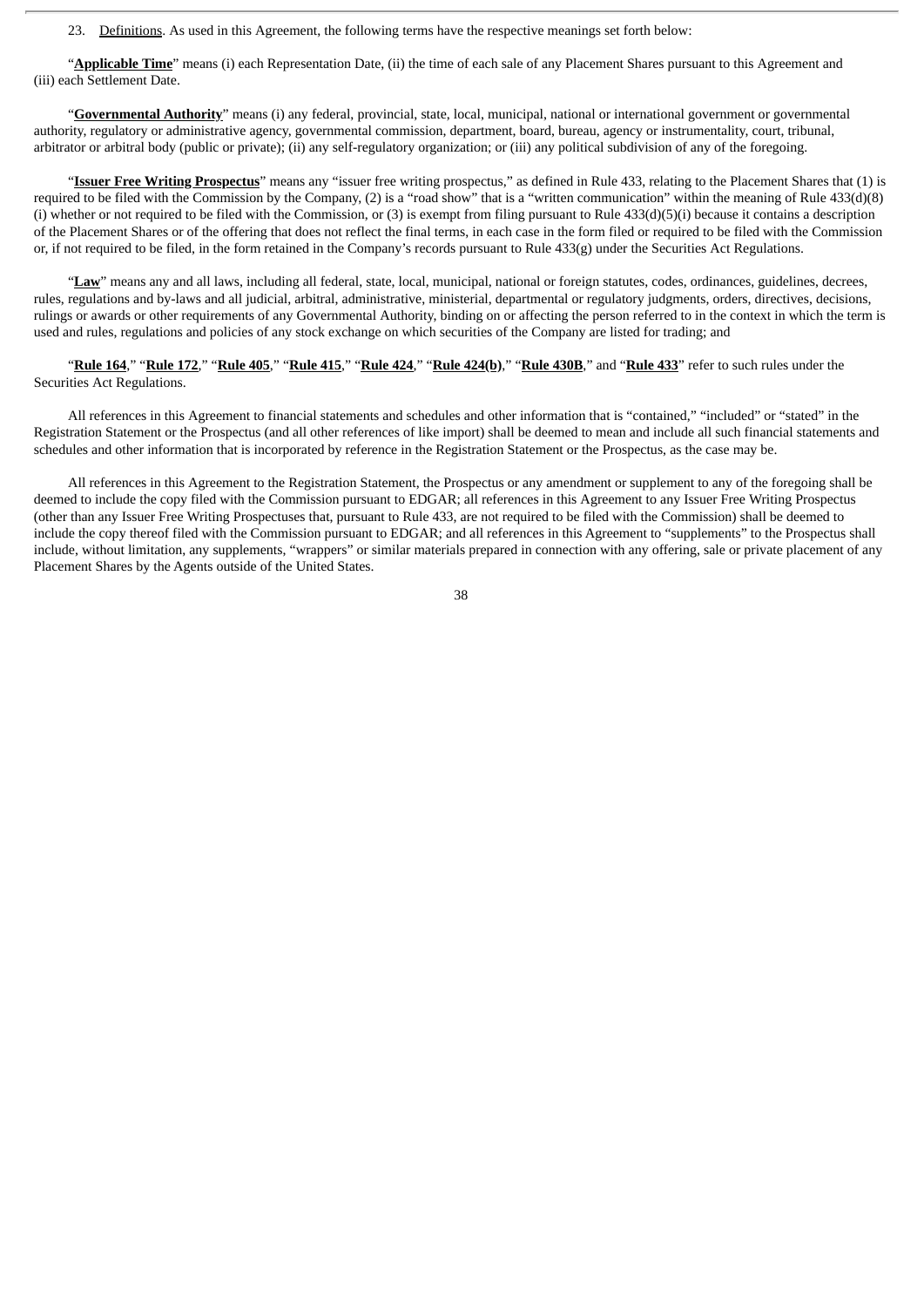# [*Signature Page Follows*]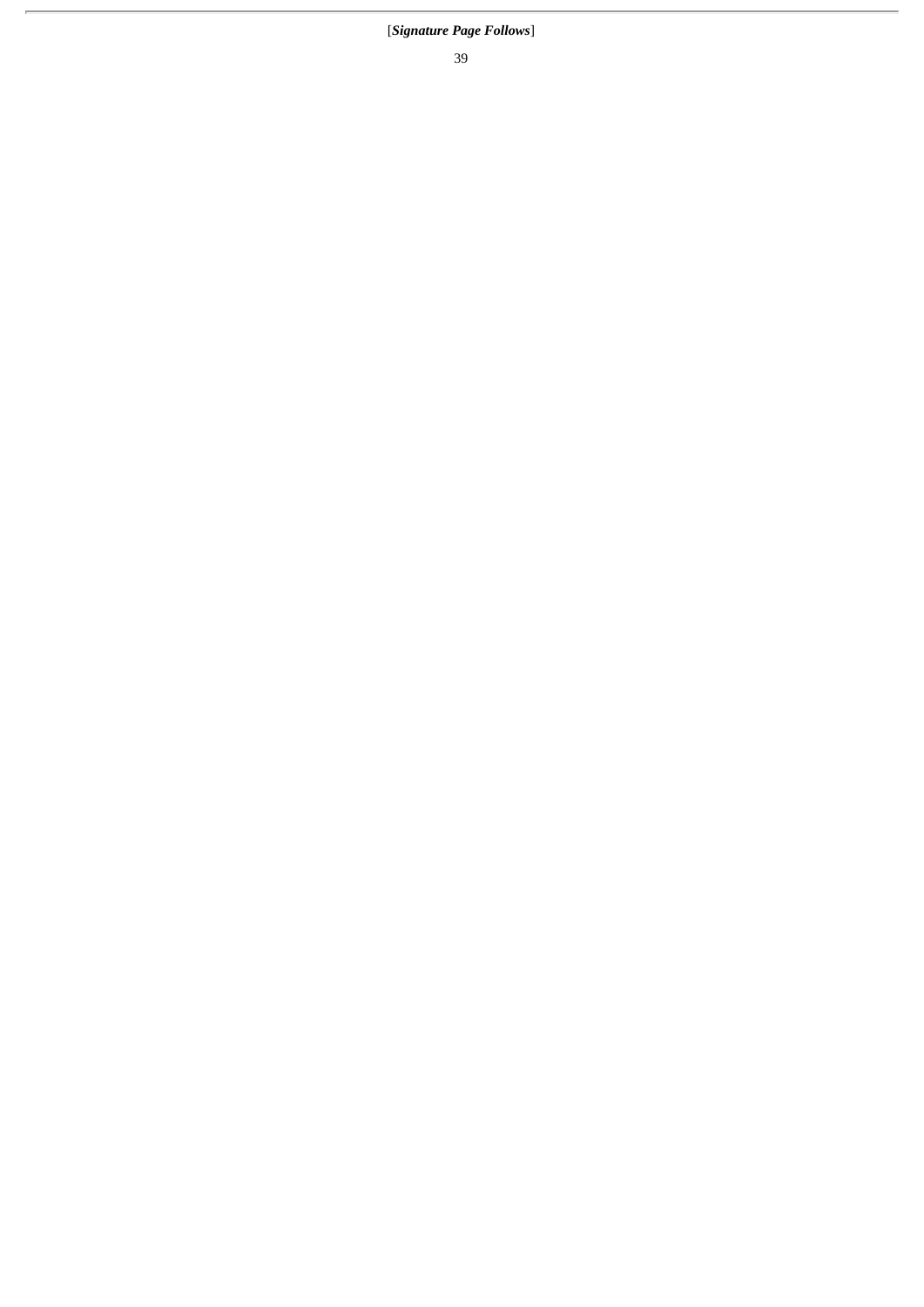If the foregoing correctly sets forth the understanding between the Company and the Agents, please so indicate in the space provided below for that purpose, whereupon this letter shall constitute a binding agreement between the Company and the Agents.

Very truly yours,

# ZOSANO PHARMA CORPORATION

By: /s/ Steven Lo

Name: Steven Lo Title: Chief Executive Officer

ACCEPTED as of the date first-above written:

#### CANTOR FITZGERALD & CO.

By: /s/ Sage Kelly

Name: Sage Kelly Title: Senior Managing Director, Global Head of Investment Banking

H.C. WAINWRIGHT & CO., LLC

By: /s/ Mark W. Viklund

Name: Mark W. Viklund Title: Chief Executive Officer

[Signature Page to Sales Agreement]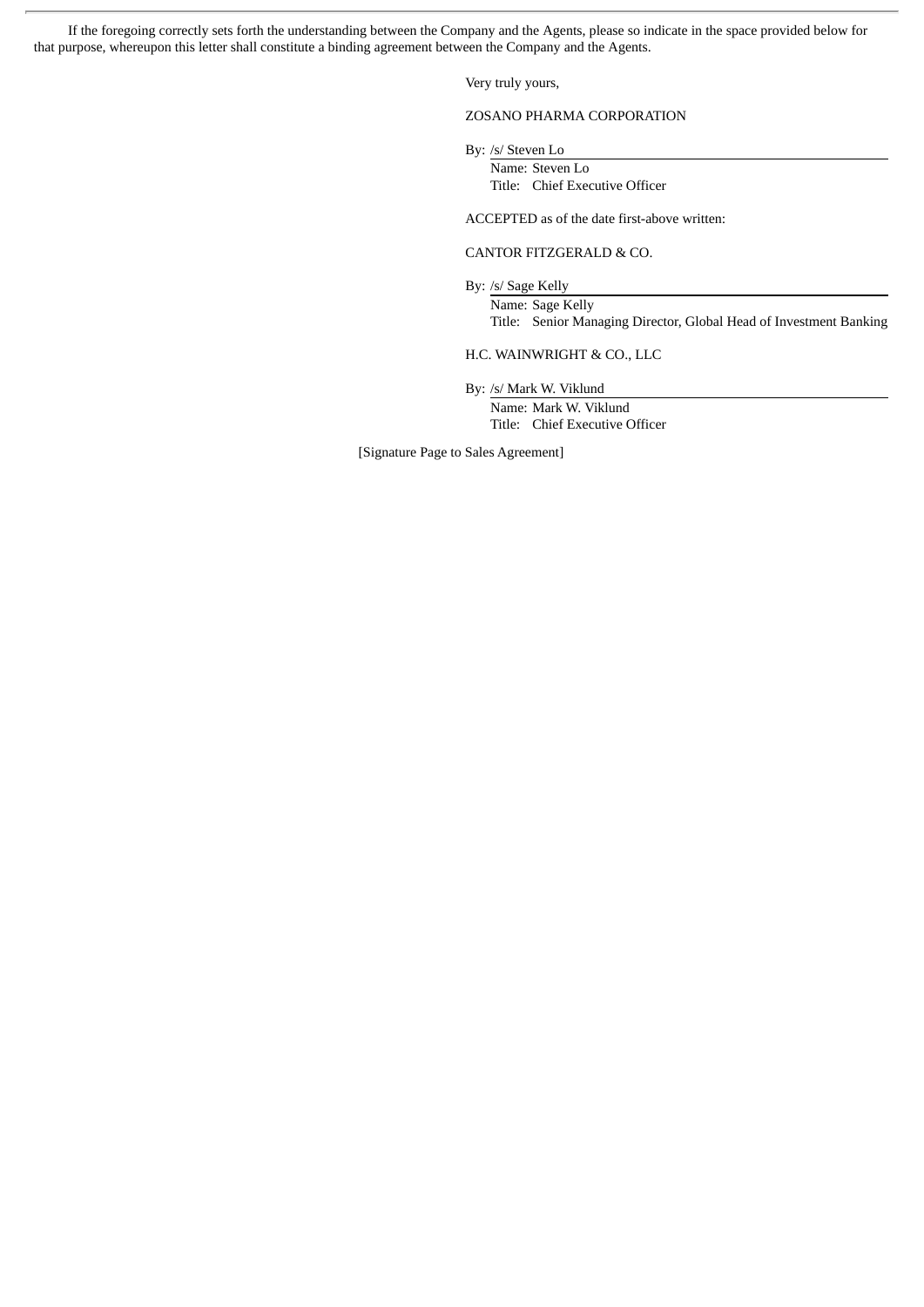# **SCHEDULE 1**

# **Form of Placement Notice**

From: Zosano Pharma Corporation

To: [Designated Agent] (the "**Designated Agent**") Attention: [ ]

Subject: Placement Notice

Date: [ ], 202[ ]

Ladies and Gentlemen:

Pursuant to the terms and subject to the conditions contained in the Sales Agreement among Zosano Pharma Corporation, a Delaware corporation (the "**Company**"), and Cantor Fitzgerald & Co. and H.C. Wainwright & Co., LLC, dated June 28, 2021, the Company hereby requests that the Designated Agent sell up to [ ] shares of the Company's common stock, par value \$0.0001 per share, at a minimum market price of \$[ ] per share, during the time period beginning [month, day, time] and ending [month, day, time].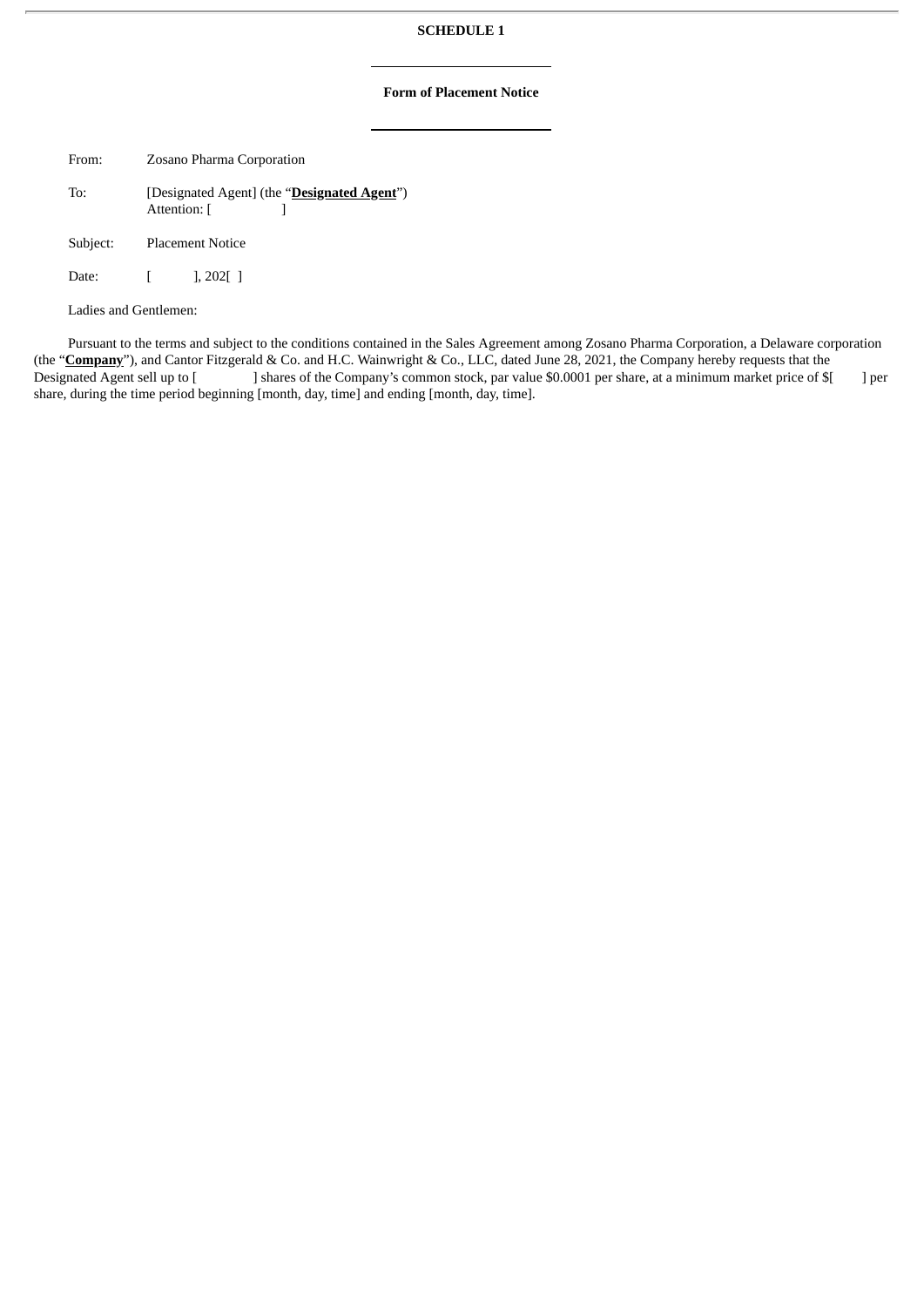# **SCHEDULE 2**

# **Compensation**

The Company shall pay to the Designated Agent in cash, upon each sale of Placement Shares pursuant to this Agreement, an amount equal to 3.0% of the aggregate gross proceeds from each sale of Placement Shares.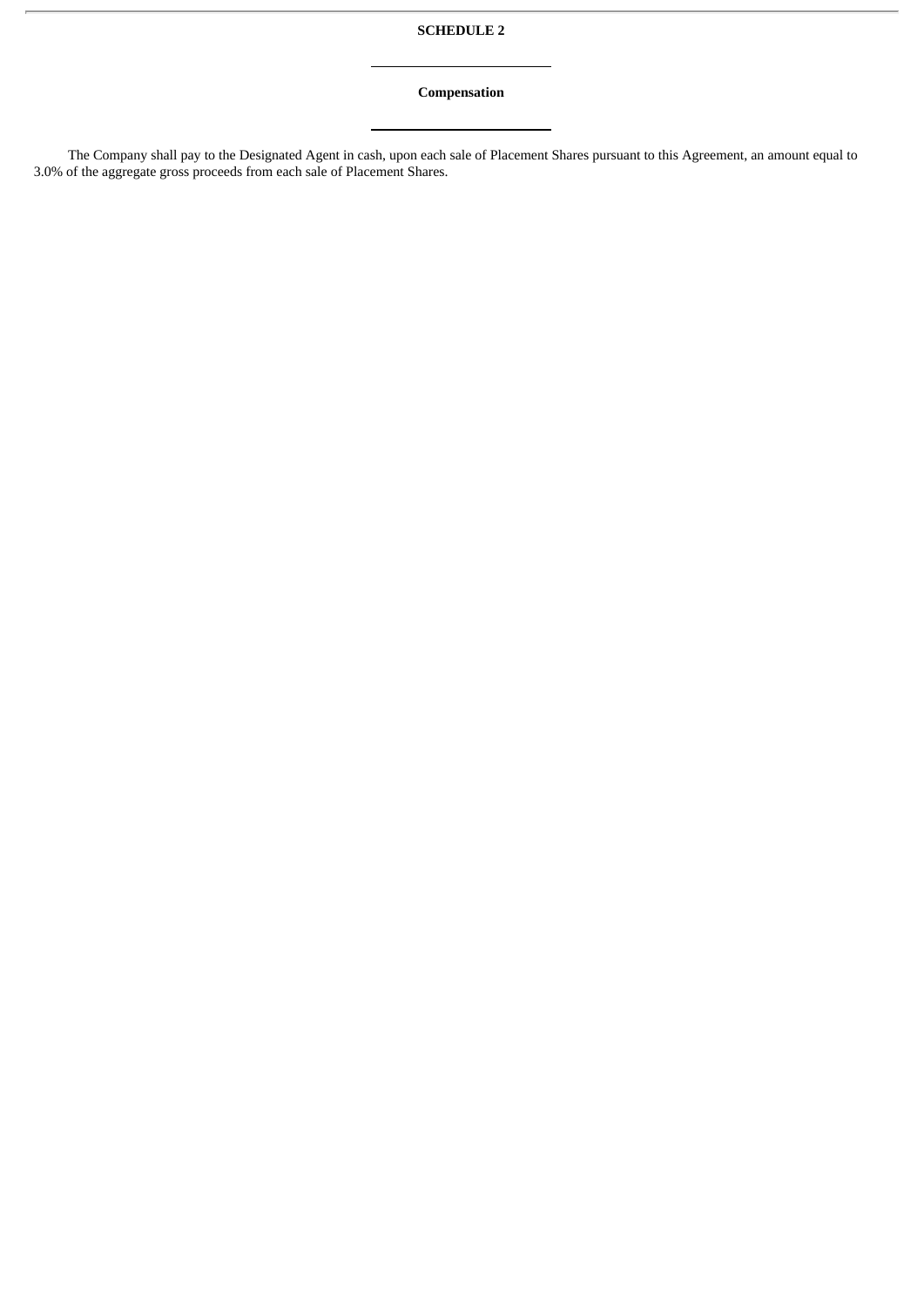# **SCHEDULE 3**

# **Notice Parties**

The Company

Steven Lo (\*\*\*\*\*)

Christine Matthews (\*\*\*\*\*)

Cantor Fitzgerald & Co.

Sameer Vasudev (\*\*\*\*\*)

With copies to:

\*\*\*\*\*

H.C. Wainwright & Co., LLC

Craig M. Schwabe (\*\*\*\*\*)

With copies to:

\*\*\*\*\*

\*\*\*\*\*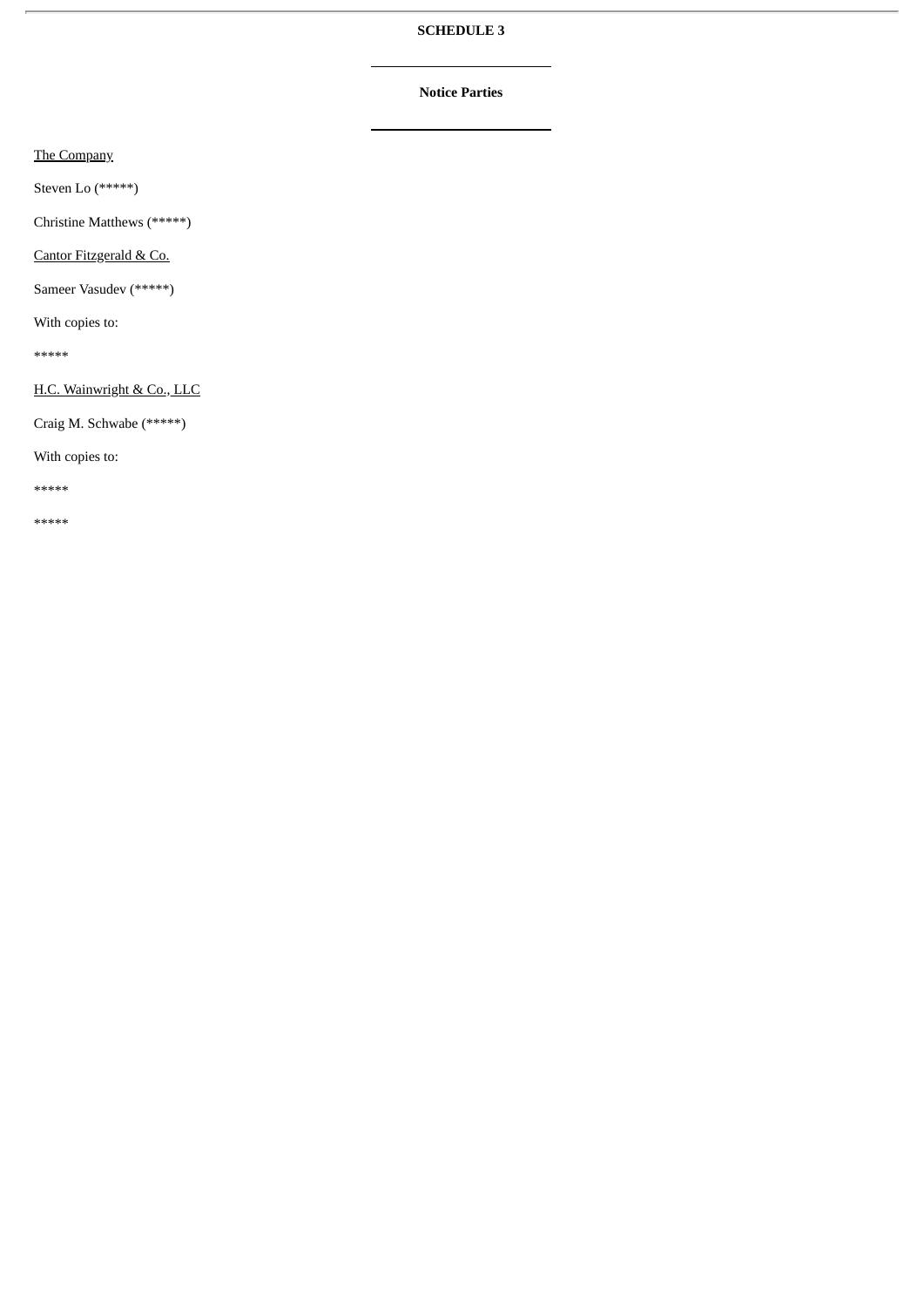#### **Exhibit A**

#### **Form of Representation Date Certificate Pursuant to Section 7(l)**

The undersigned, the duly qualified and elected Chief Executive Officer of Zosano Pharma Corporation, a Delaware corporation (the "Company"), does hereby certify in such capacity and on behalf of the Company, pursuant to Section 7(1) of the Sales Agreement, dated June 28, 2021 (the "Sales Agreement"), among the Company and Cantor Fitzgerald & Co. and H.C. Wainwright & Co., LLC, that to the best of the knowledge of the undersigned:

(i) The representations and warranties of the Company in Section  $6$  of the Sales Agreement (A) to the extent such representations and warranties are subject to qualifications and exceptions contained therein relating to materiality or Material Adverse Effect, are true and correct on and as of the date hereof with the same force and effect as if expressly made on and as of the date hereof, except for those representations and warranties that speak solely as of a specific date and which were true and correct as of such date, and (B) to the extent such representations and warranties are not subject to any qualifications or exceptions are true and correct in all material respects on and as of the date hereof with the same force and effect as if expressly made on and as of the date hereof, except for those representations and warranties that speak solely as of a specific date and which were true and correct as of such date; *provided*, *however*, that such representations and warranties also shall be qualified by the disclosure included or incorporated by reference in the Registration Statement and Prospectus; and

(ii) The Company has complied with all agreements and satisfied all conditions on its part to be performed or satisfied pursuant to the Sales Agreement at or prior to the date hereof.

Capitalized terms used herein without definition shall have the meanings given to such terms in the Sales Agreement.

#### ZOSANO PHARMA CORPORATION

By:

Name:

Title: Chief Executive Officer